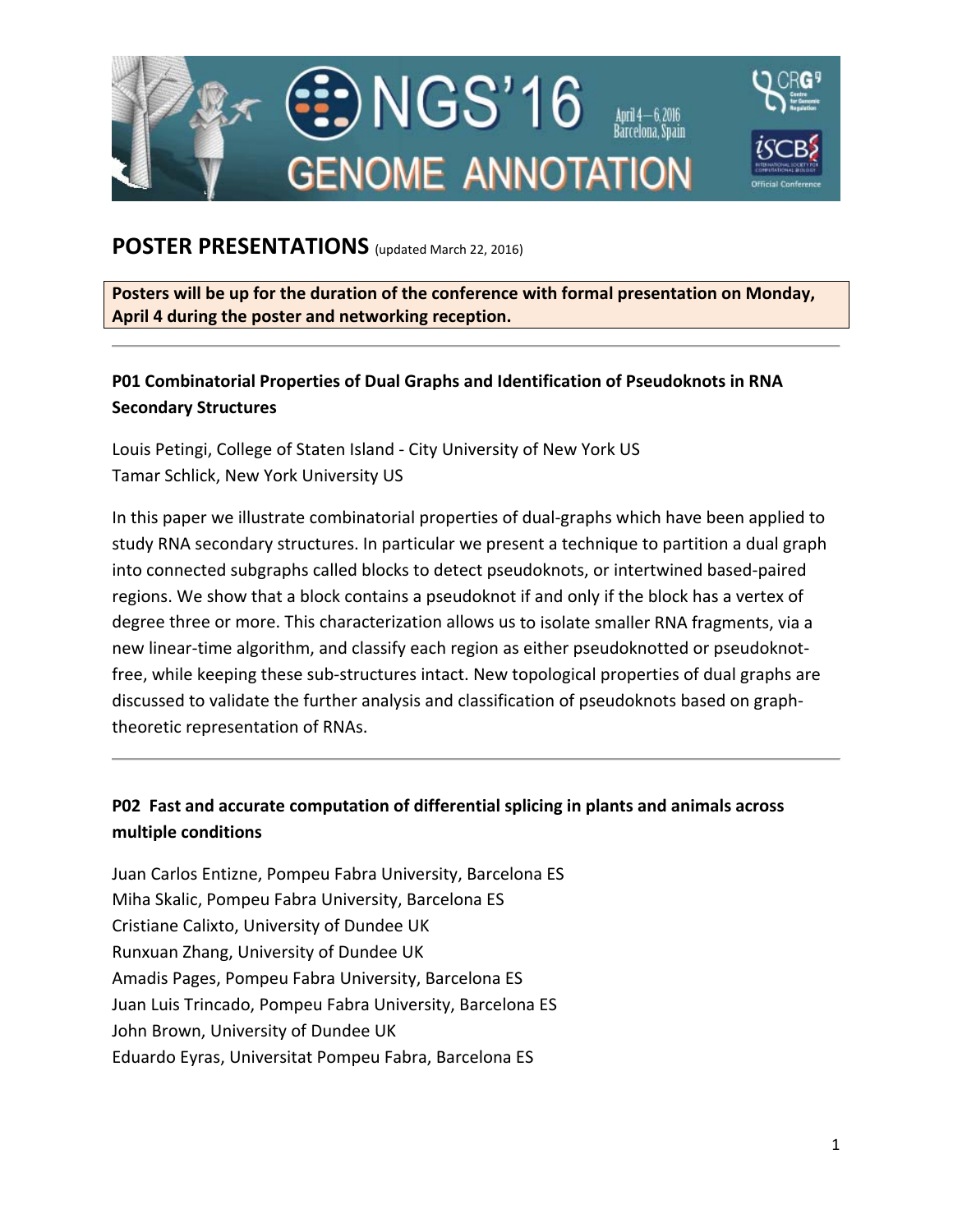Alternative splicing plays an essential role in many cellular processes in eukaryotes and bears major relevance in development and disease. High-throughput RNA sequencing allows genomewide analyses of splicing. However, the increasing number of available data sets represents a major challenge in terms of computation time and storage requirements.

We report on SUPPA, a computational tool to calculate relative inclusion values of alternative splicing events. SUPPA achieves accuracies comparable or higher than current methodologies thousand times faster [1]. We extended SUPPA to study alternative splicing in plants, which present frequent overlapping events and different properties of exon‐intron structures compared to animals. We validate its high accuracy by using RT‐PCR for over 40 events at different conditions. We further show a new method to calculate differential splicing across multiple conditions with biological replicates. We applied this method to RNA‐Seq data for a time-course of Arabidopsis plants transferred from 20°C to 4°C to examine the effects of low temperature and determine new patterns in circadian clock genes. Additionally, SUPPA uses a novel density‐based clustering algorithm to determine groups of events with similar patterns across conditions. We apply this to data from different stages of neuronal differentiation in human and mouse to uncover novel brain‐specific splicing regulatory networks. Assessing the accuracy in terms of the choice of annotation shows the importance of current efforts aimed at completing the transcript annotation in plants and animals [2].

SUPPA calculates alternative splicing profiles and differential splicing patterns across multiple conditions and from a large number of samples at a much higher speed than existing methods without compromising accuracy, thereby facilitating the systematic analysis of very large data sets with limited computational resources [3]. SUPPA is available at https://bitbucket.org/regulatorygenomicsupf/suppa.

- 1. Alamancos et al. RNA 21(9):1521‐31.
- 2. Zhang et al. New Phytol 208(1):96‐101
- 3. Sebestyen et al. http://biorxiv.org/content/early/2015/08/02/023010

#### **P03 NCBI‐‐‐compliant genome submissions: tips and tricks to save time and money**

Walter Pirovan, BaseClear B.V. NL Marten Boetzer, BaseClear B.V. NL Martijn Derks, Wageningen UR NL Sandra Smit, Wageningen UR NL

Genome sequences nowadays play a central role in molecular biology and bioinformatics. These sequences are shared with the scientific community through sequence databases. The sequence repositories of the International Nucleotide Sequence Database Collaboration (INSDC, comprising GenBank, ENA and DDBJ) are the largest in the world. Preparing an annotated sequence in such a way that it will be accepted by the database is challenging because many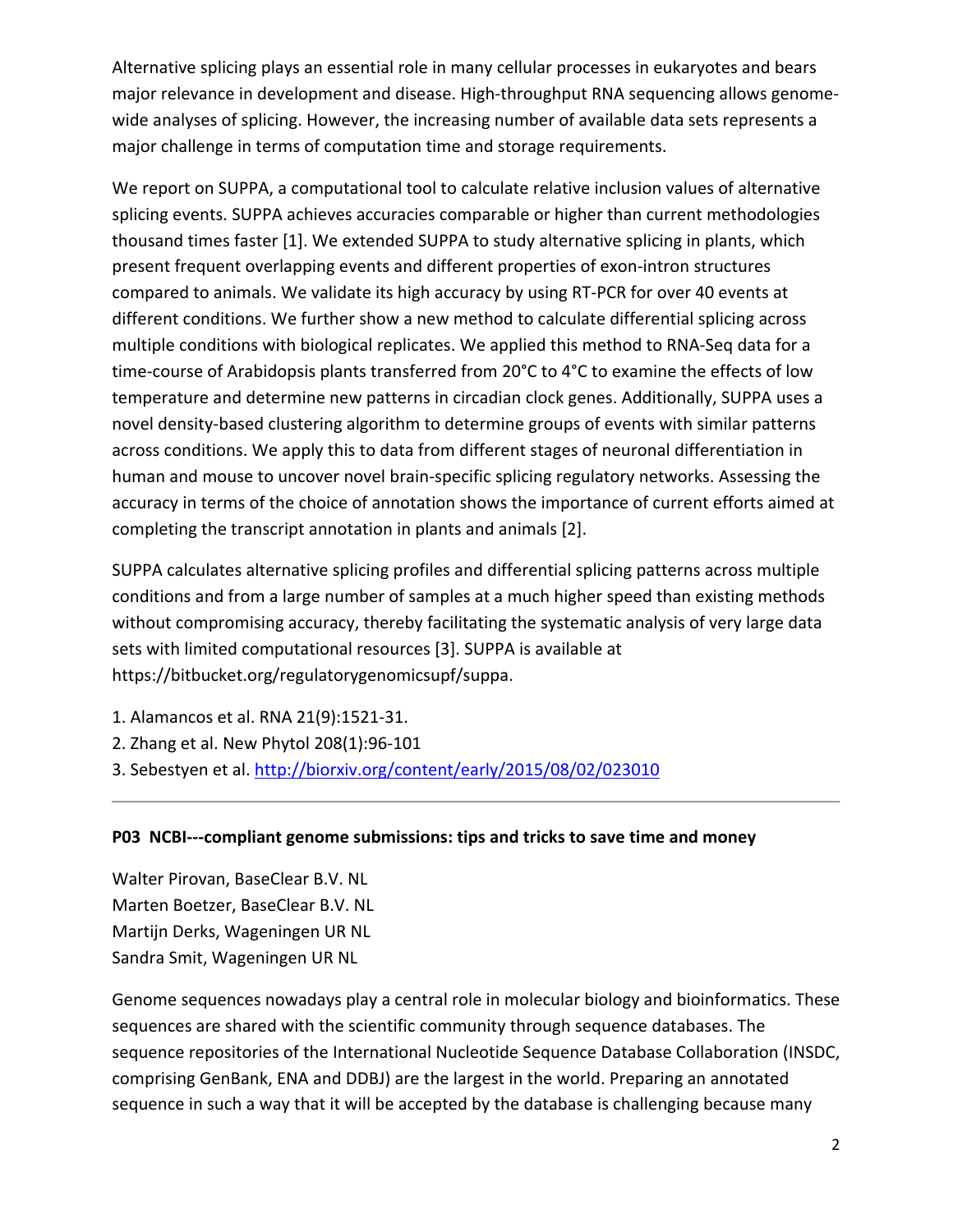validation criteria apply. In our opinion, it is an undesirable situation that researchers who want to submit their sequence need either a lot of experience or help from partners to get the job done. To save valuable time and money, we list a number of recommendations for people who want to submit an annotated genome to a sequence database, as well as for tool developers, who could help to ease the process.

The corresponding publication is available at http://bib.oxfordjournals.org/content/early/2015/12/10/bib.bbv104.full

### **P04 Universal phylo‐Genomic phylo‐Proteomic reference‐annotation using BDGC: Big Data Genetic Code**

Praharshit Sharma, Warsaw University of Life Sciences PL

A straight‐forward application of 1‐dimensional cellular automata to the sub‐step of mRNA/cDNA‐to‐protein translation, within Central Dogma of Modern Biology, yields nucleotide cardinality of codon to be 0.9994 close to e= Napier's constant= base of natural logarithms= 2.718... Hence, we are left with, to explore exhaustively, to the order of R=  $(2^2/20)^*(10^20)$  ~ 1.048576\*10^26 Rules which may be characterized BOTH using algebraic/ boolean modalities. Interestingly, 0.9994 is fundamentally the correlation‐coefficient of the almost linear scatter‐ plot of triplet‐frequencies quantified from Watson‐ and Crick‐ strands of 'any' same single sequence- well in agreement with Chargaff's second parity rule. Hence, our logical-aim is to characterize the above R nodes (a Quantity the order of age of universe (in years)) as a EBDT (Entropy‐Based Decision Tree) with Shannon probabilities re‐computed from Phred+33 quality‐ scores culled from Universal datasets of raw FASTQ‐reads available from SRA/ ENA/ DDBJ ‐ for triple validation check. Many striking observations follow, such as EBDT path‐traversals yielding reference genomes/MSA/PSA, extra‐traversals as Structural‐variants and clustered pre‐/post‐ /in‐/level‐order traversals= Homo‐/Para‐/Ortho‐/Xeno‐logues.

# **P05 Mining the genetic background of clinical mastitis in dairy cattle using whole genome DNA sequences of 32 cows**

Joanna Szyda, Wroclaw University of Environmental and Life Sciences PL Magda Mielczarek, Wroclaw University of Environmental and Life Sciences PL Magdalena Frąszczak, Wroclaw University of Environmental and Life Sciences PL Tomasz Suchocki, Wroclaw University of Environmental and Life Sciences PL Riccardo Riccardo Giannico, Fondazione Parco Tecnologico Padano IT Giulietta Minozzi, Fondazione Parco Tecnologico Padano IT Ezequiel Nicolazzi, Fondazione Parco Tecnologico Padano IT Katarzyna Wojdak‐Maksymiec, West Pomeranian University of Technology PL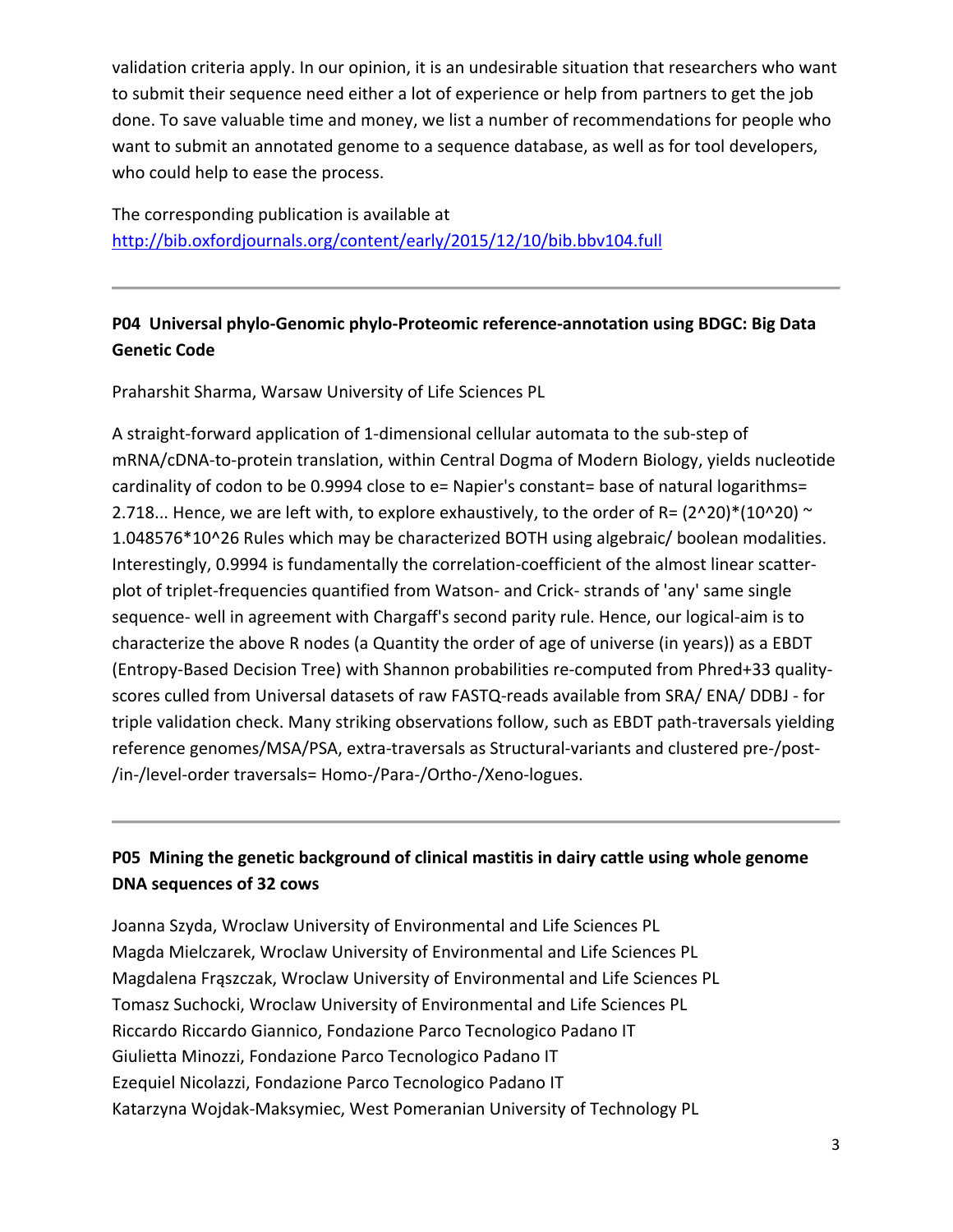Udder infections exhibit high prevalence in dairy cattle and pose a major problem for the industrial milk production process. The goal of our study was to utilise information on whole genome DNA sequences of 32 cows to better understand the genetic background of resistance to clinical mastitis, which is the most common infectious udder disease.

The sequenced animals were selected out of the data base of 991 Holstein‐Friesian cows comprising individuals with clinical mastitis cases diagnosed by a veterinarian and their healthy herd-mates. The experimental design comprised 16 pairs of paternal half-sisters matched in terms of parity, production level and birth year, but differing in terms of mastitis resistance. The samples were sequenced on an IlluminaHiSeq 2000 Next Generation Sequencing platform. The total number of raw reads for a single animal varied between 164,984,147 and 472,265,620 with the corresponding genome‐average coverage of 14.03. Raw reads were filtered and trimmed with Trimmomatic and aligned to the UMD3.1 reference genome using BWA‐MEM. Variant calling was done using FreeBayes and Copy Number Variation (CNV) was identified by CNVnator.

Three approaches were incorporated to identify genomic regions corresponding to clinical mastitis resistance. First, we identified, separately for each half‐sib pair, all single nucleotide polymorphisms (SNPs) whose genotypes differed between a resistant and a disease‐prone half‐ sib, followed by the selection of SNPs consistently differing in all analysed pairs. Second, the same approach was applied to CNV type polymorphism. Third, was based on formal hypotheses testing of SNP allele frequency differences between resistant and prone group using the Odds Ratio test, followed by the multiple testing correction of resulting nominal P values accounting for linkage disequilibrium pattern. Finally regions identified in the analysis will be annotated to the UMD3.1 reference genome in order to reveal underlying genomic features with the focus on genes and regulatory sequences.

### **P06 Pathways Constrained Therapeutic Decision‐Making Tool in Acute Myeloid Leukemia Personalized Medicine**

Marco Manfrini, University of Bologna IT Giorgia Simonetti, University of Bologna IT Antonella Padella, University of Bologna IT Daniel Remondini, University of Bologna IT Italo Faria Do Valle, University of Bologna IT Giovanni Marconi, University of Bologna IT Cristina Papayannidis, University of Bologna IT Gastone Castellani, University of Bologna IT Giovanni Martinelli, University of Bologna IT

Personalized medicine will strengthen the prognosis and provide better, patient‐specific drug identification. Massive parallel sequencing showed that a number of new discovered single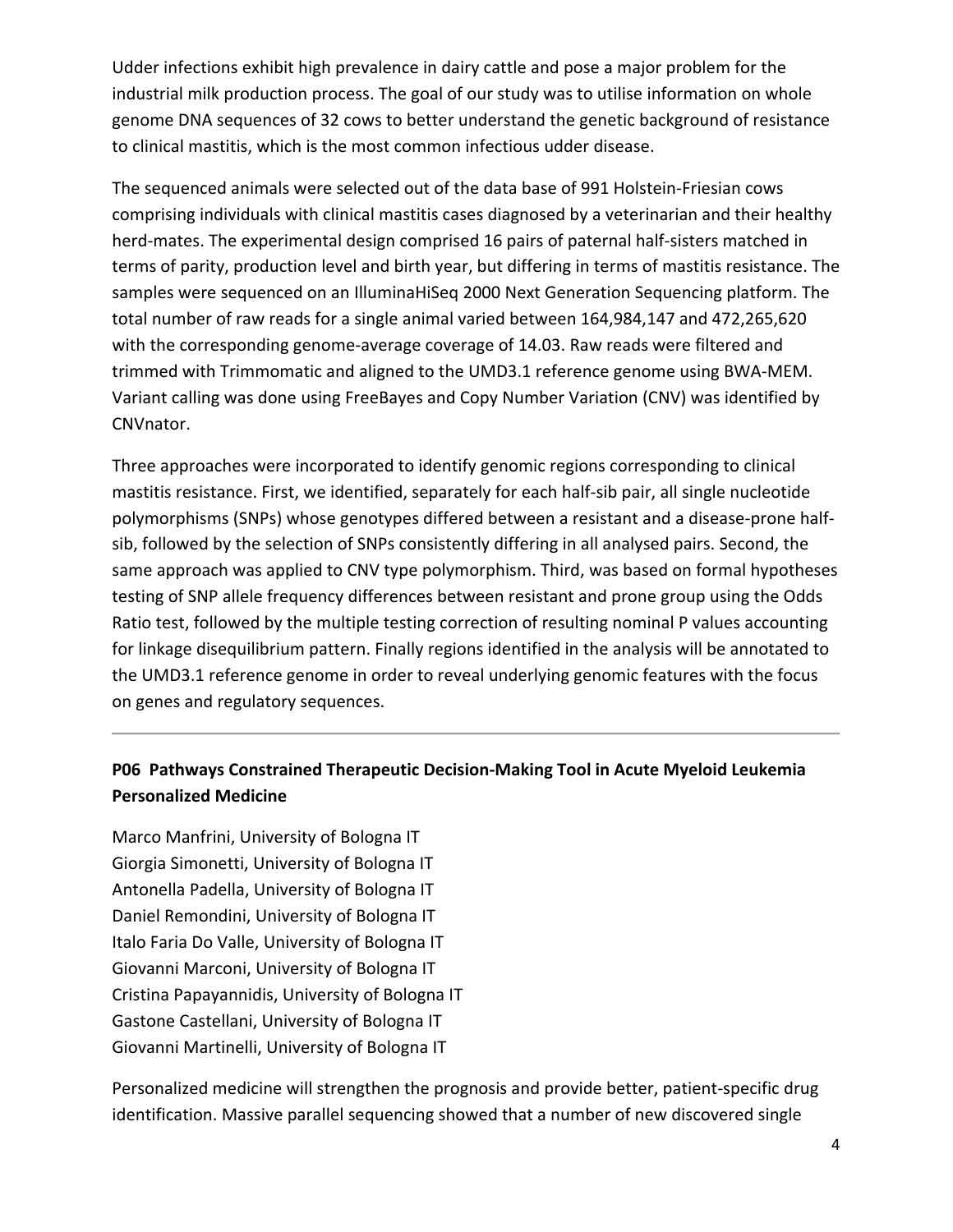nucleotide variants (SNV) and insertion/deletions could affect Acute Myeloid Leukemia (AML) patients survival time and drug resistance. To exploit these informations for prognosis and personalized therapies we propose a web application which is based on a statistical model learned from data provided by NGS technology, patients cytogenetics predictive risk and clinical outcomes, which could be useful to predict drug sensitivity and prognosis for new diagnosed patients. DNA from a cohort of 65 AML patients from S. Orsola University Hospital, Bologna, Italy, were analyzed by Whole Exome Sequencing (WES). Briefly, pre‐processing was carried out following GATK guidelines and re‐calibrated alignment files were analyzed by MUTECT and VARSCAN2 algorithms in order to detect single nucleotide variants (SNV) and indels. An additional AML dataset containing WES data was downloaded from TCGA database in order to collect somatic variants and clinical data. Somatic mutations for each patients were mapped to Reactome and Oncotar databases. Binary matrix factorization was applied to the patients/pathways matrix in order to find pathways signatures capable to cluster patients. To model pathways constrained mutational data toward event free survival or drug resistance we employed a generalized linear model with binary outcome, including cytogenetics risk and presence/absence of cancer genes driver mutations. Regression model was applied with 10‐fold cross validation to find statistically significant explanatory variable. AUCs were determined to assay classifier performances. Five pathways signatures were obtained from 2441 non-silent somatic mutations allowing clustering of patients in three groups. Regression analysis provided a model which allow classification of patients in responder/non‐responder to standard chemotherapy and in event free survival low risk group. This approach is useful to selection of standard therapy versus experimental therapy.

#### **P07 Identification of Loci related to Humoral Immunity in Chicken**

Vahid Raeesi, Tarbiat Modares University IR Alireza Ehsani, Tarbiat Modares University IR Rasoul Vaez Torshizi, Tarbiat Modares University IR Aliakbar Masoudi, Tarbiat Modares University IR Rahim Dideban, Tarbiat Modares University IR

Background: The problems arising from diseases and infections are still a major challenge in livestock industry. Immunity related traits are heritable in chicken, therefore, it is possible to improve the inherent immunity by breeding programs. In this study using chicken 60k SNP chip, we performed genome-wide association study to determine candidate genes and loci responsible for 7 immunity related traits including lysozyme activity against Micrococus luteus bacteria, primary and secondary antibody mediated responses against Sheep Red Blood Cell (SRBC) including total serum immunoglobulin, total serum immunoglobulin Y, and total serum immunoglobulin M (IgM). An F2 design was used at the experimental farm in Tarbiat Modares University by reciprocal crosses between Arian and Urmia chickens, representing a commercial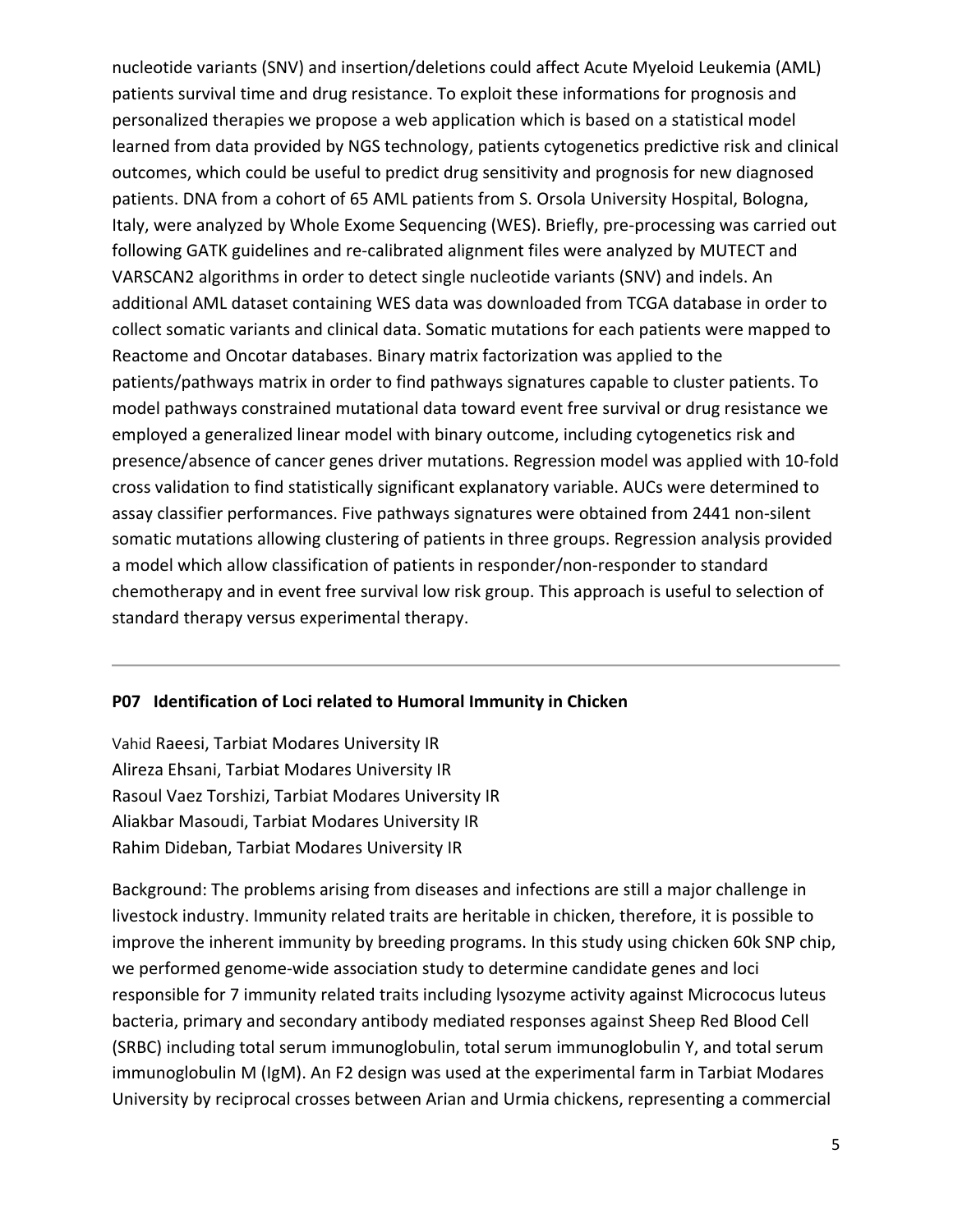meat type breed and an Iranian indigenous strain, respectively. Statistical analysis was based on a mixed linear model utilizing genomic prelateship matrix to prevent spurious associations. Correction for multiple testing was done by applying 5% and 10% chromosomal false discovery rates as significant and suggestive thresholds, respectively.

Results: This study has revealed 27 SNPs associated to seven immune traits in an F2 chicken. Ten significant and 17 suggestive SNPs were identified. Most of the SNPs that were suggestively associated with total serum immunoglobulins in primary response were significantly associated with this trait in secondary response too and three SNPs were located within a narrow region of 23kb on chromosome 16. Pathway analysis in database for annotation and visualization and the integrated discovery (DAVID) using candidate genes within 250,000 base pairs of significant SNPs showed that antigen processing and presentation is significantly associated with significant SNPs.

Conclusions: Existence of significant differences in the genome of chickens with different immune responses may imply that these differences could be use in selection indices to enhance immunity system.

#### **P08 Statistical method to identify novel transcription factor mutual interactions**

Nisar A. Shar, University of Leeds UK M.S. Vijayabaskar, University of Leeds UK David R. Westhead, University of Leeds UK

Transcription factors have important roles in the regulation of genes; they interact with each other to form complexes and bind to DNA where they influence gene expression through a variety of mechanisms. Identification of mutual interactions of transcription factors would help in understanding the regulation of genes, which ultimately will help us in understanding the erroneous regulation associated with some cancers. Here, we have developed a statistical method to identify interactions, using ENCODE ChIP‐seq data, and found several novel interactions in the ENCODE cell lines. We found that transcription factor pairs occupy varying sizes of genomic region, often with one binding directly on the open chromatin while the other binding indirectly. We have validated our observations by various statistical methods, including randomization and the Poisson distribution. It was also found that shared binding sites for a particular transcription factor in multiple cells lines are more evolutionary conserved than binding sites unique to particular cell lines. Equally, overlapped binding sites for transcription factor pairs are more evolutionary conserved than binding sites for single transcription factors in most of the TF pairs. Evolutionary conservation gives an indication that transcription factor binding sites probably have important biological functions. Thus transcription factor mutual interactions should have some role in controlling gene expression. We found that genes which were located near the co-bound sites have higher expression levels than the genes which were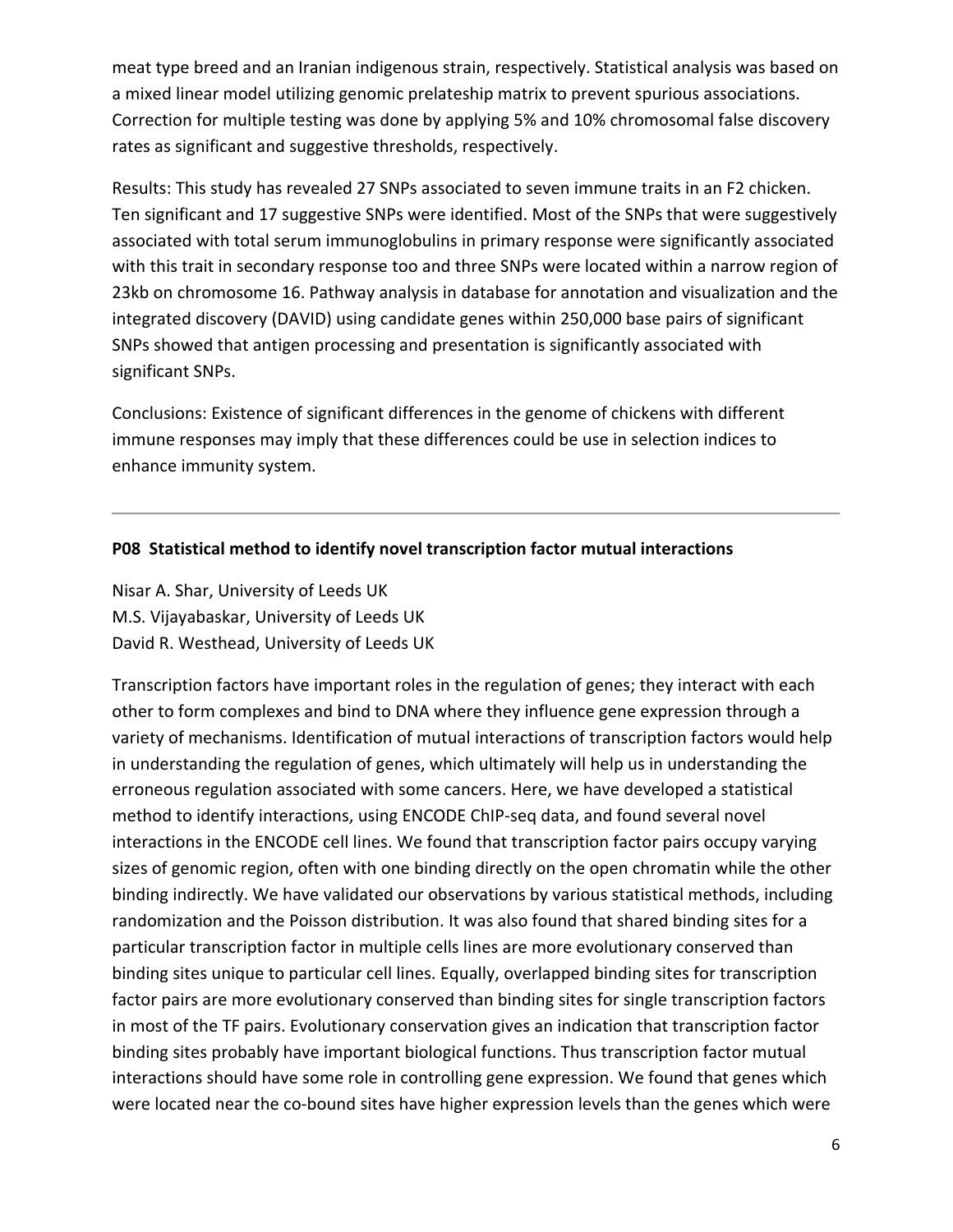located near single bound sites.

#### **P09 The assessment of whole NGS pipelines containing alignment and SNP calling tools**

Magda Mielczarek, Department of Genetics, Wroclaw University of Environmental and Life Sciences PL

Joanna Szyda, Department of Genetics, Wroclaw University of Environmental and Life Sciences PL

Bernt Guldbrandtsen, Department of Molecular Biology and Genetics, Aarhus University DK

The analysis of data originated from next generation sequencing platforms (NGS) is highly dependent on software, which is generally applied for data editing, alignment, and variant calling. Unlike many studies devoted to comparing programmes for one particular step of NGS data analysis, in this study we compared whole pipelines consisting of aligners and variant callers, in order to account for possible in silico interactions between various programmes. In particular, these pipelines form eight different combinations of mappers (BWA‐MEM, BWA‐ backtrack, Bowtie2, SMALT) and SNP callers (SAMtools, GATK). The overall quality of each pipeline was assessed by comparing a final calls of SNP genotypes based on sequence data (Illumina HIseq 2000) to SNP genotyping microarray (Illumina BovineHD BeadArray 770K SNP) genotype calls. Because the microarray based genotypes have a much lower technical error rate, they were as the reference in this comparison. This study was performed based on the whole genome DNA sequence reads of four traditional Danish Red Dairy Cattle bulls with an average coverage of 10X.

As a result we observed differences between pipelines, but their accuracies expressed by the comparison with microarray based genotypes were similar and high. Moreover, true SNPs and true SNP genotypes were mainly characterized by the high qualities of calls accompanying them, at the same time, confirming the high accuracy of pipelines. Nevertheless, the recommended pipeline consists of the BWA‐MEM and GATK programmes which performed well together. GATK detected the highest number of true SNPs and one of the highest numbers of true genotypes for BWA based output. Also, the computation time of this pipeline was among the shortest.

### **P10 Combining multiple tools outperforms individual methods in gene set enrichment analyses**

Monther Alhamdoosh, CSL Limited AU Milica Ng, CSL Limited AU Nicholas J. Wilson, CSL Limited AU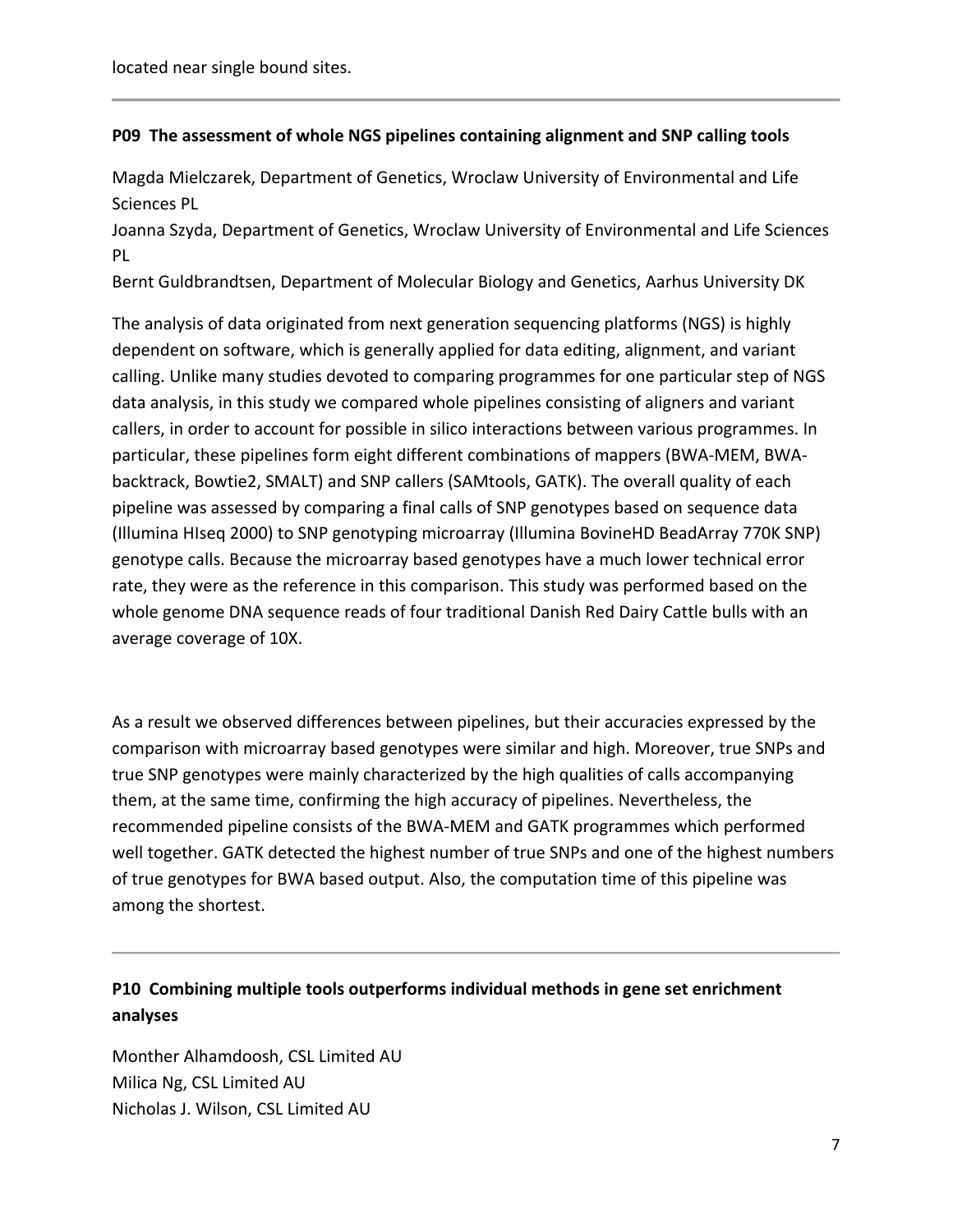Julie M. Sheridan, Walter and Eliza Hall Institute of Medical Research AU Huy Huynh, CSL Limited AU Michael J. Wilson, CSL Limited AU Matthew E. Ritchie, Walter and Eliza Hall Institute of Medical Research AU

Gene set enrichment (GSE) analysis allows researchers to efficiently extract biological insight from long lists of differentially expressed (DE) genes by interrogating them at a systems level. In recent years, there has been a proliferation of GSE analysis methods and hence it has become increasingly difficult for researchers to select an optimal GSE tool based on their particular data set. Moreover, the majority of GSEA methods do not allow researchers to simultaneously compare gene set level results between multiple experimental conditions.

The ensemble of gene set enrichment analyses (EGSEA) combines the enrichment analysis results of multiple methods and calculates collective gene set scores to improve the biological relevance of the highest ranked gene sets in RNA‐sequencing experiments. EGSEA has multiple visualization capabilities that allow researchers to view gene sets at various levels of granularity. EGSEA has been tested on a number of human and mouse data sets and, based on biologists' feedback, consistently outperforms the individual tools that have been combined. Our evaluation demonstrates the superiority of the ensemble approach for GSE analysis, and its utility to effectively and efficiently extrapolate biological functions and potential involvement in disease processes from lists of differentially regulated genes.

### P11 Workflow-BS an integrative workflow for RRBS and WGBS data. From the BS-seq to the **DMR**

Gaëlle Lefort, INRA FR Marjorie Mersch, INRA FR Sylvain Foissac, INRA FR Frédérique Pitel, INRA FR Céline Noirot, INRA FR

DNA methylation is an epigenetic mark that has suspected regulatory roles in a broad range of biological processes and diseases. The technology is now available for genome‐wide methylation studies, at a high resolution and with possibly a large number of samples. Many specific aligners for BS‐seq data exist, such as BSMAP and Bismark. Also, R packages (methylKit and DSS) were designed to detect differentially methylated cytosines (DMC) and differentially methylated regions (DMR). Methy‐Pipe (Peiyong Jiang et al. 2014. PLOS one) fill the gap between those analyses by combining a complete pipeline from raw data to statistical outputs but it requires a specific cluster environment (SGE software). Here, we propose a workflow which deals with fastq files from BS-seq (WGBS and RRBS) and goes through all steps to provide bed files of DMC and DMR. It can support most distributed resource management systems (Condor, SGE,  …).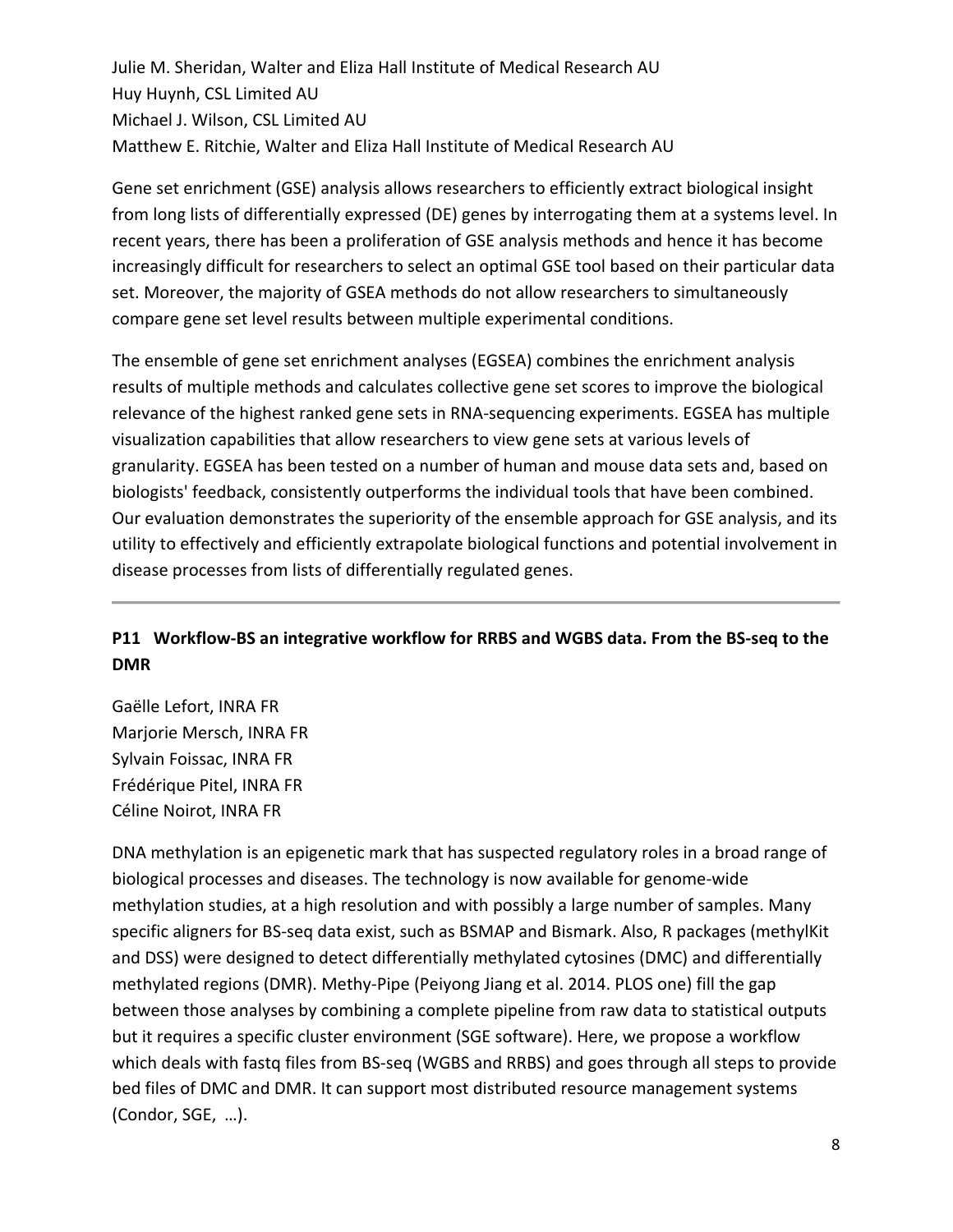Our pipeline uses standard software to i) clean data ii) align WGBS or RRBS reads to a reference genome iii) extract methylation and iv) identify DMC and DMR. Raw data are cleaned with Trim galore and aligned with Bismark. The base-resolution methylation level is extracted by context and sample with methylKit. If a SNP file is provided, its polymorphic positions are removed from the analysis. Several tests to detect DMC and DMR are then performed, according to the experimental design supplied by the user. Statistics and graphics are also provided. As the pipeline is based on Jflow (Mariette et al. 2015. Bioinformatics), it can be used on command line or through a web server. Adding a new aligner or a new component has been made as simple as possible for future evolution of the tool.

We will present results obtained by using this pipeline on chicken and plant genomes.

#### **P12 Profiling RNA editing in Human Single Cells**

Ernesto Picardi, University of Bari & IBBE‐CNR IT Anna Maria D'Erchia, University of Bari & IBBE‐CNR IT Graziano Pesole, University of Bari & IBBE‐CNR IT

A-to-I RNA editing is a widespread co/post-transcriptional modification affecting coding and non‐coding human transcripts at hundred million sites. The deamination of adenosines to inosines has a plethora of biological effects depending on the RNA region involved in the modification. The genome‐wide detection of A‐to‐I events has been largely facilitated by the advent of NGS technologies. Very recently, we have released a comprehensive human inosinome atlas profiling RNA editing in six different tissues and detecting overall 3,041,422 events (PMID: 26449202). As expected, we found that 97% of atlas events were in repetitive regions including ∼90% in Alu elements, while only a limited amount of sites fell in non‐ repetitive regions (3%). The number of predicted A‐to‐I events differed greatly among samples because of sequencing depth variation, specific filters used to recover editing candidates and tissue specific roles of RNA editing.

Tissue samples consist of heterogeneous cell populations and, thus, investigated molecular effects recapitulate this molecular complexity. As a consequence, different cell types occurring in a tissue may bias molecular parameters as gene or transcript expression levels. To capture and characterize the complexity of RNA editing at single cell resolution, we investigated this phenomenon in single cells from adult human cortex obtained from living subjects in which transcriptome diversity was already surveyed by single cell RNA sequencing (scRNA‐seq) (PMID: 26060301). Using our REDItools (PMID: 23742983) and a comprehensive collection of known RNA editing events, we explored inosinome profiles in 466 cortex cells. We found that the detection of A‐to‐I events is strongly correlated with the amount of RNA‐seq reads and editing profiles are quite heterogeneous also inside the same cell population. However, the observed RNA editing profile is sufficient to discriminate major cell types as neurons, astrocytes and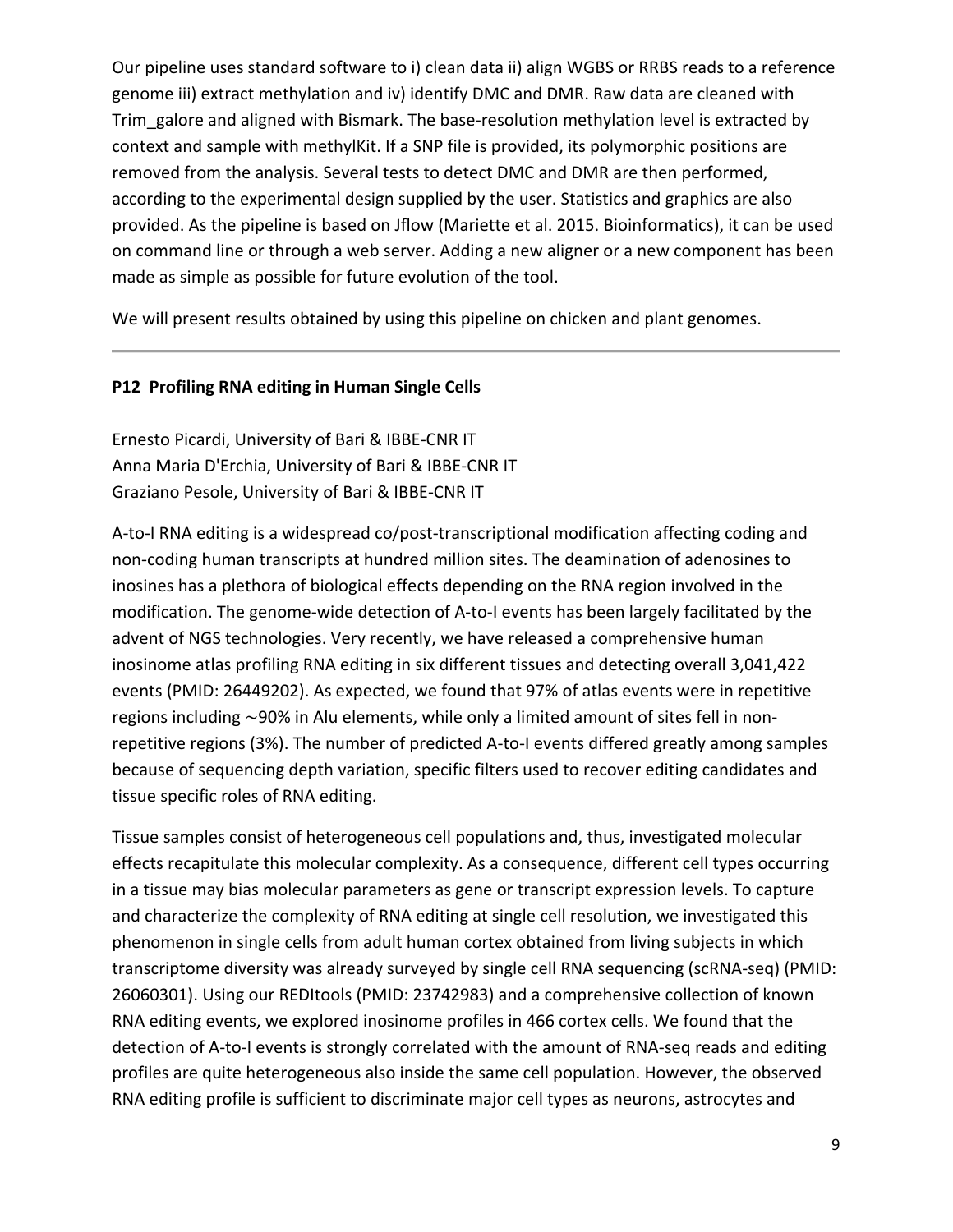### **P13 Integration of Ixodes Ricinus genome sequencing with transcriptome and proteome annotation in the naïve**

Wibke J. Cramaro, Luxembourg Institute of Health LU Dominique Revets, Luxembourg Institute of Health LU Oliver E. Hunewald, Luxembourg Institute of Health LU Regina Sinner, Luxembourg Institute of Health LU Claude P. Muller, Luxembourg Institute of Health LU

In Europe, Ixodes ricinus ticks are the most important vectors of diseases threatening humans, wildlife and companion animals. Nevertheless, genomic sequence information was missing and functional annotation of transcripts and proteins limited. This lack of information is restricting studies of the vector and its interactions with pathogens and hosts. We presented and integrated the first analysis of the I. ricinus genome with the transcriptome and proteome of the unfed I. ricinus midgut (Cramaro et al. 2015). The de novo assembly of 1 billion Illumina sequences to a reference genome of 393 Mb length provided an unprecedented insight into the I. ricinus genome. Homologous sequences to 89 % of the I. scapularis genome scaffolds indicate coverage of most genome regions, even if the coverage is partial. We identified moreover 6,415 putative new genes. In order to further elucidate the genetic structure, we now scaffolded the Illumina contigs with PacBio reads to 515 Mb genomic reference sequence.

14 % of European I. ricinus ticks are infected with members of the Borrelia burgdorferi sensu lato complex and Lyme borreliosis is the most important vector‐borne disease in Europe. Interactions between I. ricinus and Borrelia in the midgut are essential for successful survival of the pathogen in the tick as well as its transmission to the host. Therefore, midgut proteins are important players in vector-pathogen interactions and potential targets for blocking feeding and transmission by vaccines.

By combining protein identification by mass spectrometry with RNA‐sequencing, we annotated more than 10,000 transcripts and 285 proteins expressed in the midgut of unfed I. ricinus ticks for function, localization and biological processes.

This multiple‐omics study provides important annotated data of I. ricinus, paving the way for further investigation of tick-pathogen interactions as well as for the identification of vaccine candidates to potentially control several vector‐borne diseases.

**P14 Short term exposure to oxygen and glucose deprivation induces widespread alterations in translation and synthesis of novel stress‐specific proteoforms**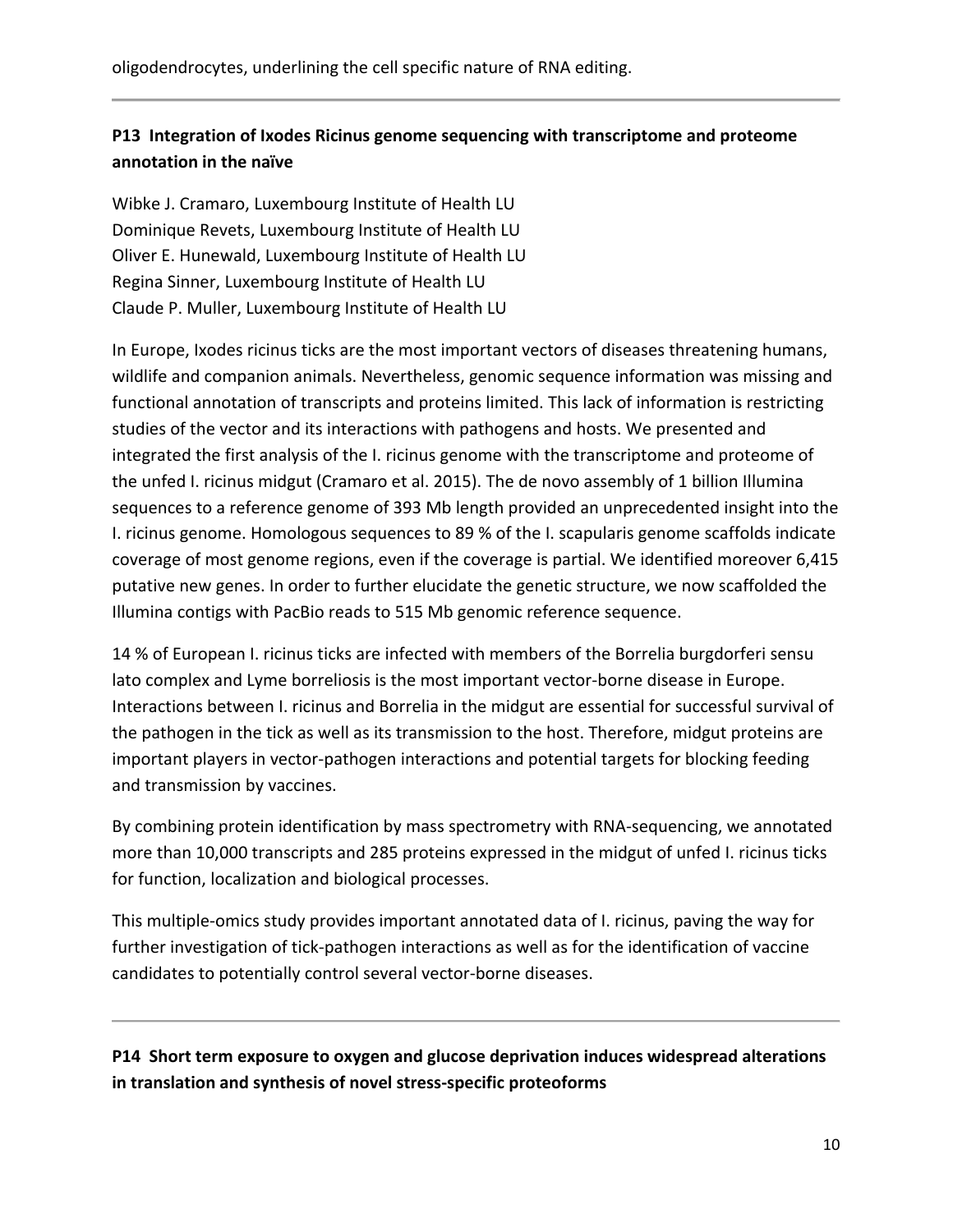Dimitry Andreev, Lomonosov Moscow State University RU Patrick O'Connor, University College Cork IE Alexandr Zhdanov, University College Cork IE Ruslan Dmitriev, University College Cork IE Ivan Shatsky, Lomonosov Moscow State University RU Dmitry Papkovsky, University College Cork IE Pavel Baranov, University College Cork IE

Oxygen and glucose metabolism play pivotal roles in many (patho)physiological conditions. Using time‐resolved ribosome profiling we assessed events at the level of gene expression in neural cell line, PC12, during the first hour of complete OGD. The most substantial alterations were seen to occur within the first 20 minutes of OGD. While transcription of only about a hundred of genes was significantly altered during one hour of OGD, translation response affected about 3000 genes. This response involved reprogramming of initiation and elongation rates as well as stringency of start codon recognition. Genes involved in oxidative phosphorylation were affected the most. Detailed analysis of ribosome profiles revealed salient alterations of ribosome densities on individual mRNAs. The mRNA specific alterations include increased translation of upstream open reading frames (uORFs), site‐specific ribosome pauses and production of stress-specific proteoforms with N-terminal extensions. The detailed analysis of ribosomal profiles also revealed two examples of dual coding mRNAs, where two protein products are translated from the same long segment of mRNA, but in two different reading frames. These findings uncover novel regulatory mechanisms of translational response to OGD in mammalian cells, different from the classical pathways such as Hypoxia Inducible Factor (HIF) signaling and also reveal sophisticated organization of protein coding information in certain genes.

#### **P15 RiboSeq.Org for aligning, analyzing and exploring ribo‐seq data**

Audrey Michel, School of Biochemistry and Cell Biology, University College Cork, Cork IE James P. A. Mullan, School of Biochemistry and Cell Biology, University College Cork, Cork IE Stephen Kiniry, School of Biochemistry and Cell Biology, University College Cork, Cork IE Patrick B. F. O'Connor, School of Biochemistry and Cell Biology, University College Cork, Cork IE Pavel Baranov, University College Cork, Cork IE

The ribosome profiling (ribo-seq) technique enables the locations of actively translating ribosomes to be determined at a genome‐wide level. On RiboSeq.Org (http://riboseq.org/) we provide freely available resources to help researchers analyse and explore ribo‐seq data without having to use command-line tools. RiboGalaxy [1] is a Galaxy-based web server where researchers can pre‐process, align, analyze and visualize their own ribo‐seq data. GUI‐based tools are provided to determine the strength of the triplet periodicity signal in ribo-seq data, generate metagene and ribosome profiles and carry out differential translation expression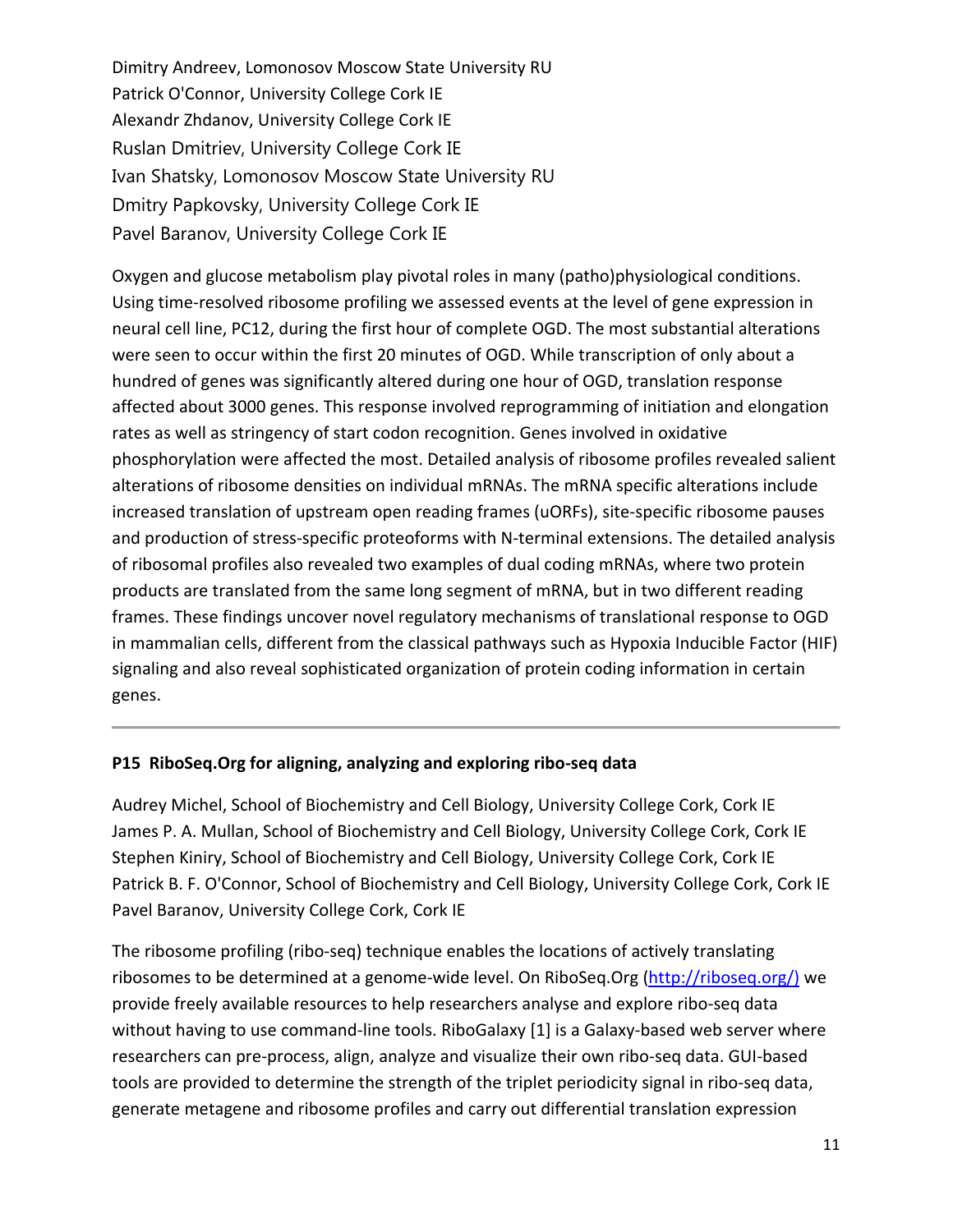analysis using the riboSeqR suite of tools in RiboGalaxy. The RUST suite of tools can be used to quickly characterize ribosome profiling datasets to assess their quality as well as analyze the relative impact of different mRNA sequence features on local decoding rates. The RiboTools suite provides functionality for exploring translation in alternative reading frames and stop codon readthrough events. GWIPS-viz [2] is an on-line genome browser which provides prepopulated ribo‐seq and mRNA‐seq tracks from many published studies. Users can use the GWIPS‐viz workflows available in RiboGalaxy to explore and compare their own ribo‐seq data to published data. In addition we provide help pages and a forum (http://gwips.ucc.ie/Forum/) where we encourage users to post their questions and feedback.

1. Michel AM, Mullan JPA, Velayudhan V, O'Connor PBF, Donohue CA, Baranov PV. RiboGalaxy: a browser based platform for the alignment, analysis and visualization of ribosome profiling data. RNA Biology (in press).

2. Michel AM, Fox G, M Kiran A, De Bo C, O'Connor PBF, Heaphy SM, Mullan JPA, Donohue CA, Higgins DG, Baranov P V. GWIPS‐viz: development of a ribo‐seq genome browser. Nucleic Acids Res 2014; 42:D859–64.

#### **P16 sRNA‐PlAn : profiling and annotating sRNAseq datasets in plants and animals**

Olivier Rué, INRA Toulouse FR Philippe Bardou, INRA Toulouse FR Jerome Mariette, INRA Toulouse FR Matthias Zytnicki, INRA Toulouse FR Christine Gaspin, INRA Toulouse FR

#### http://gwips.ucc.ie/Forum/

The development of new high-throughput sequencing technologies has accelerated the discovery of very short non coding RNA (ncRNA), also called small non coding RNAs by reference to small RNAseq sequencing (sRNAseq) protocols. In eukaryotes, these small ncRNA generally are of size less than 30nt. In plants as in animals, high throughput sequencing resulted in a rapid increase of catalogued miRNA, siRNA and piRNA. It also enlarged the field of small RNA research by revealing the existence of many novel small RNA species such as short RNA products from rRNA, snoRNA, tRNA...

In sRNAseq data sets, only a very small fraction of reads can be assigned to a known functionnal family resulting in a lot of sRNAseq data orphan of functional annotation. The bias introduced by errors, the editing of some sequences but also the lack of similarities in existing ncRNA databases make challenging their structural and functional annotation. sRNAseq data analysis tools such as miRDeep[1], miRanalyzer[2] and others focus on microRNAs annotation and prediction, neglecting other types of RNAs. Recently, web tools such as DARIO[3], Ncpro[4] enlarged functional annotation.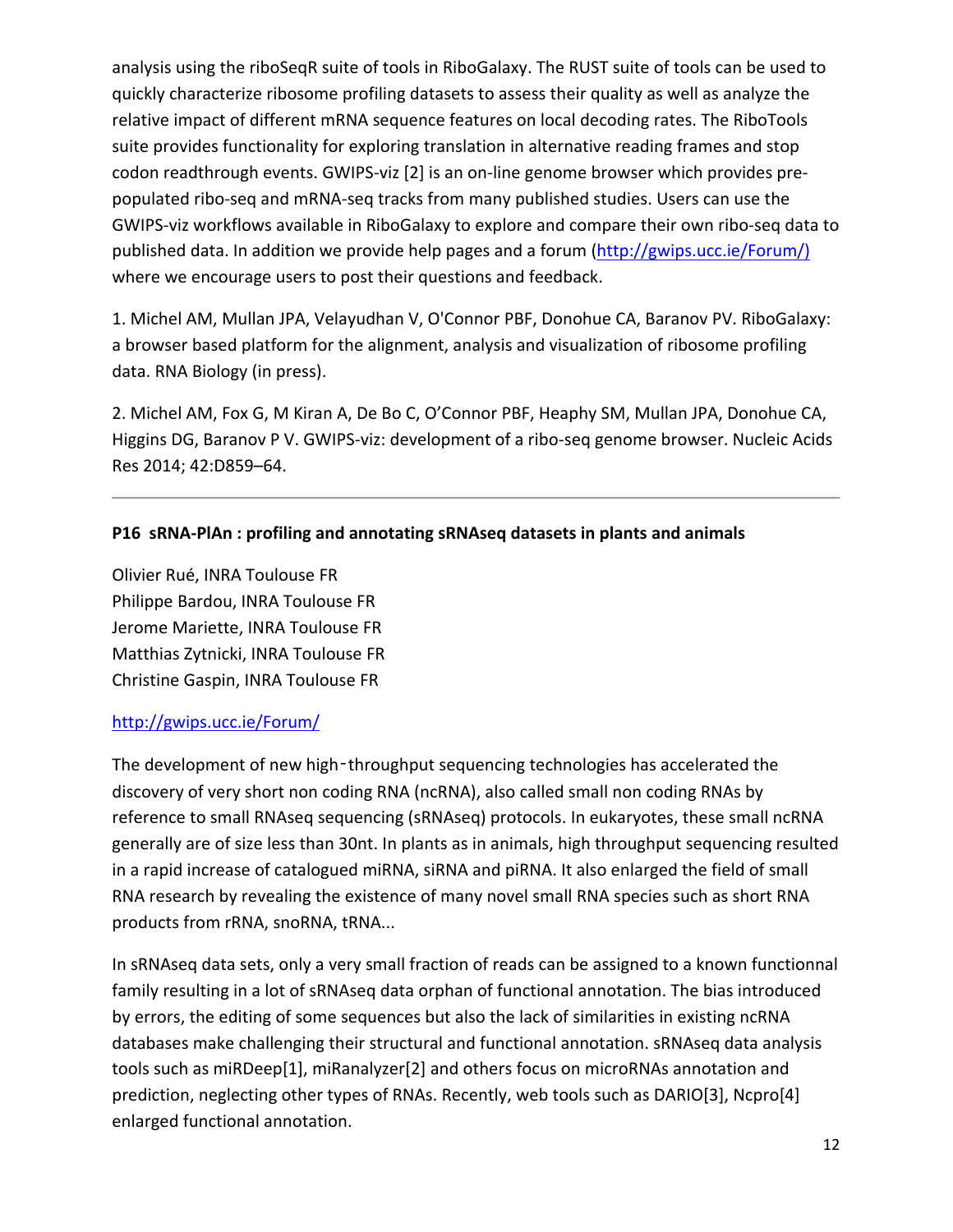We present sRNA‐PlAn and sRNAbrowse, a sequel of software under development which aim at profiling, annotating and exploring as many sRNAseq data as possible, considering different ncRNA families and differential expression in multiple conditions and/or tissues. Preliminary results are accessible at http://ngspipelines.toulouse.inra.fr:9064.

#### References

[1] Friedländer et al. Discovering microRNAs from deep sequencing data using miRDeep. Nat Biotechnol. 2008 ;26(4):407‐15

[2] Hackenberg et al. Miranalyzer: a microrna detection and analysis tool for next‐generation sequencing experiments. NAR 2009, 37, W68–W76

[3] Chen et al. Ncpro-seq: a tool for annotation and profiling of ncrnas in srna-seq data. Bioinformatics 2012, 28 (23), 3147–3149

[4] Fasold et al. DARIO: a ncRNA detection and analysis tool for next-generation sequencing experiments. NAR 2011, 39, W112‐117

## **P17 Accurate detection of novel chimeric transcripts by integration of spanning and paired‐ end read information**

Bernardo Rodríguez Martín, Super Computing Center, Barcelona ES Emilio Palumbo, Centre for Genomic Regulation, Barcelona ES Santiago Marco‐Sola, Centro Nacional de Análisis Genómico, Barcelona ES Paolo Ribeca, The Pirbright Institute UK Graciela Alonso, Centro de Biología Molecular Severo Ochoa, Madrid ES Alberto Rastrojo, Centro de Biología Molecular Severo Ochoa, Madrid ES Begoña Aguado, Centro de Biología Molecular Severo Ochoa, Madrid ES Roderic Guigó, Centre for Genomic Regulation, Barcelona ES Sarah Djebali, Centre for Genomic Regulation, Barcelona ES

Chimeric transcripts are commonly defined as transcripts encoded by two different genes in the genome, and can be explained by various biological mechanisms such as genomic rearrangement, read‐through or trans‐splicing, but also by technical or biological artefacts. Several papers have shown their importance in cancer, others their role in cell pluripotency.

Several programs have been developed to identify chimeras from RNA‐seq data (mostly fusion genes in cancer), however their outputs on the same dataset can be widely different, and tend to include many false positives. Other issues relate to unrealistic simulated datasets often restricted to fusion genes, real datasets with limited numbers of validated cases, result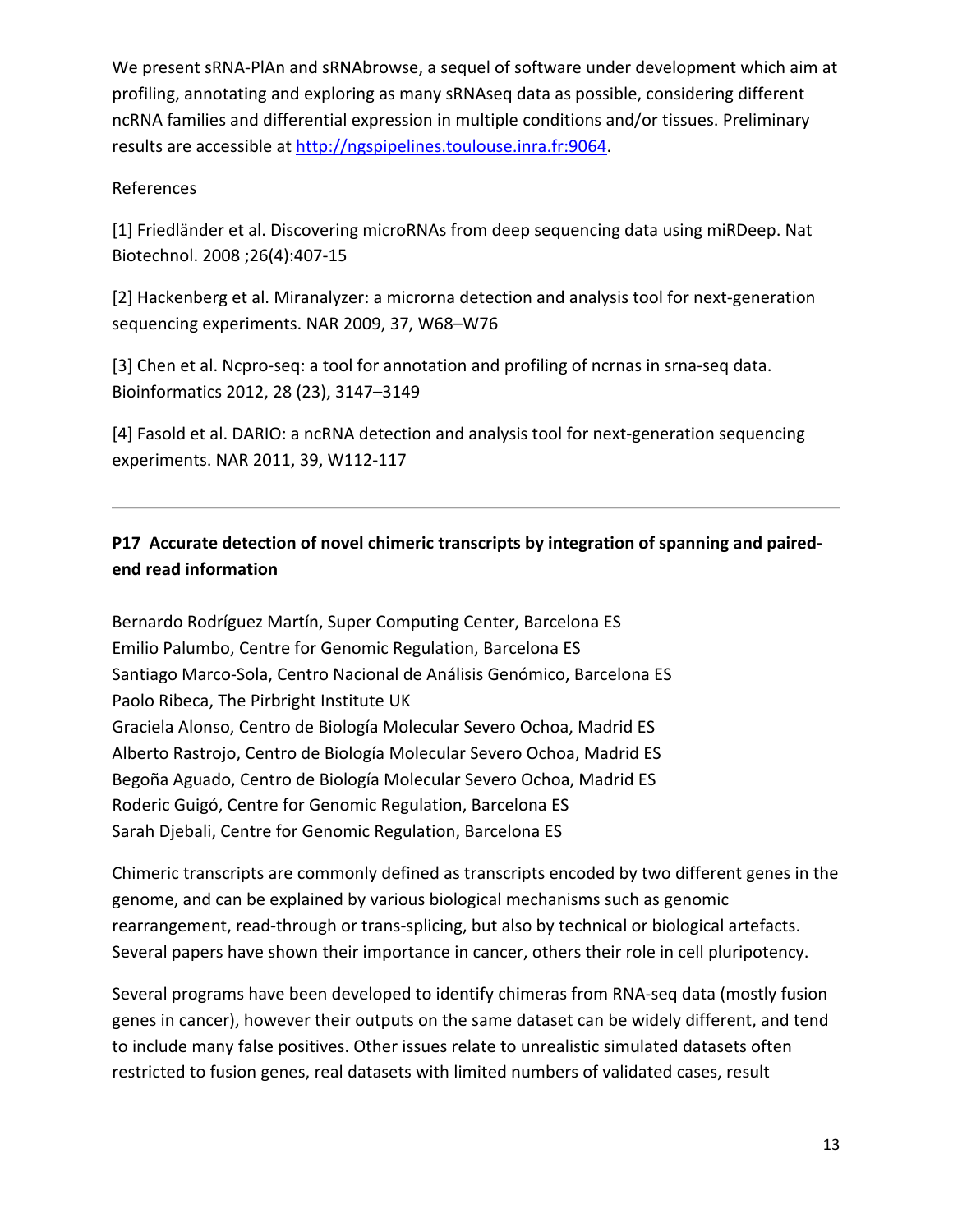inconsistency between simulated and real datasets, and gene rather than junction level assessment.

Here we present ChimPipe, a modular and easy-to-use RNA-seq pipeline performing an exhaustive mapping based on the GEM tools, integrating both spanning and paired-end reads, and using a stringent filtering module, to identify highly reliable chimeras. We have also produced realistic simulated datasets of three different read lengths, and enhanced two gold standard cancer datasets by associating exact junction points to validated gene fusions. Benchmarking ChimPipe together with four other state of the art tools on this data, showed ChimPipe to be the best program at identifying exact junction coordinates for both kinds of datasets, and the second most sensitive one at the gene level but with 1 to 1.6 order of magnitude less identified cases, therefore showing the best balance between sensitivity and precision.

Applied to 108 encode human RNA‐seq samples, ChimPipe identified 33 highly supported chimeras connecting the coding sequence of their parent genes, of which six were attempted to be verified by RT‐PCR, and of which three succeeded. Cloning and sequencing of these three cases revealed several new chimeric transcript structures, possibly encoding proteins with novel functions.

#### **P18 ContrastRank: a new tool for ranking gene candidates in complex diseases**

Jaume Sastre Tomas, University of the Balearic Islands (UIB) ES Alexander Damia Heine Suñer, Idispa ES Emidio Capriotti, University of Düsseldorf, Düsseldorf DE Jairo Enrique Rocha Cárdena, University of the Balearic Islands (UIB) ES

Recent advances in next generation sequencing (NGS) have provided such a huge amount of data that is even beyond the analysis capacity of the scientific community. Therefore, it has become a necessity, the development of new bioinformatic tools for the detection of genetic variants associated with many genetic disorders.

An important factor in this analysis is the distinction between mutations that affect functionality and promote the onset of the disease (drivers) and mutations that do not have any harmful effect (passengers). Due to this need, emerge the development of a new prioritization method that assigns a score to each gene that corresponds to the possibility that it might be related to a disease.

The work carried out by Dr. Emidio Capriotti et al. [1], apply ContrastRank for the mutations prioritization in the development of important diseases such as lung, colon or prostate cancer. They obtained an ordered list of the most important related genes to these diseases.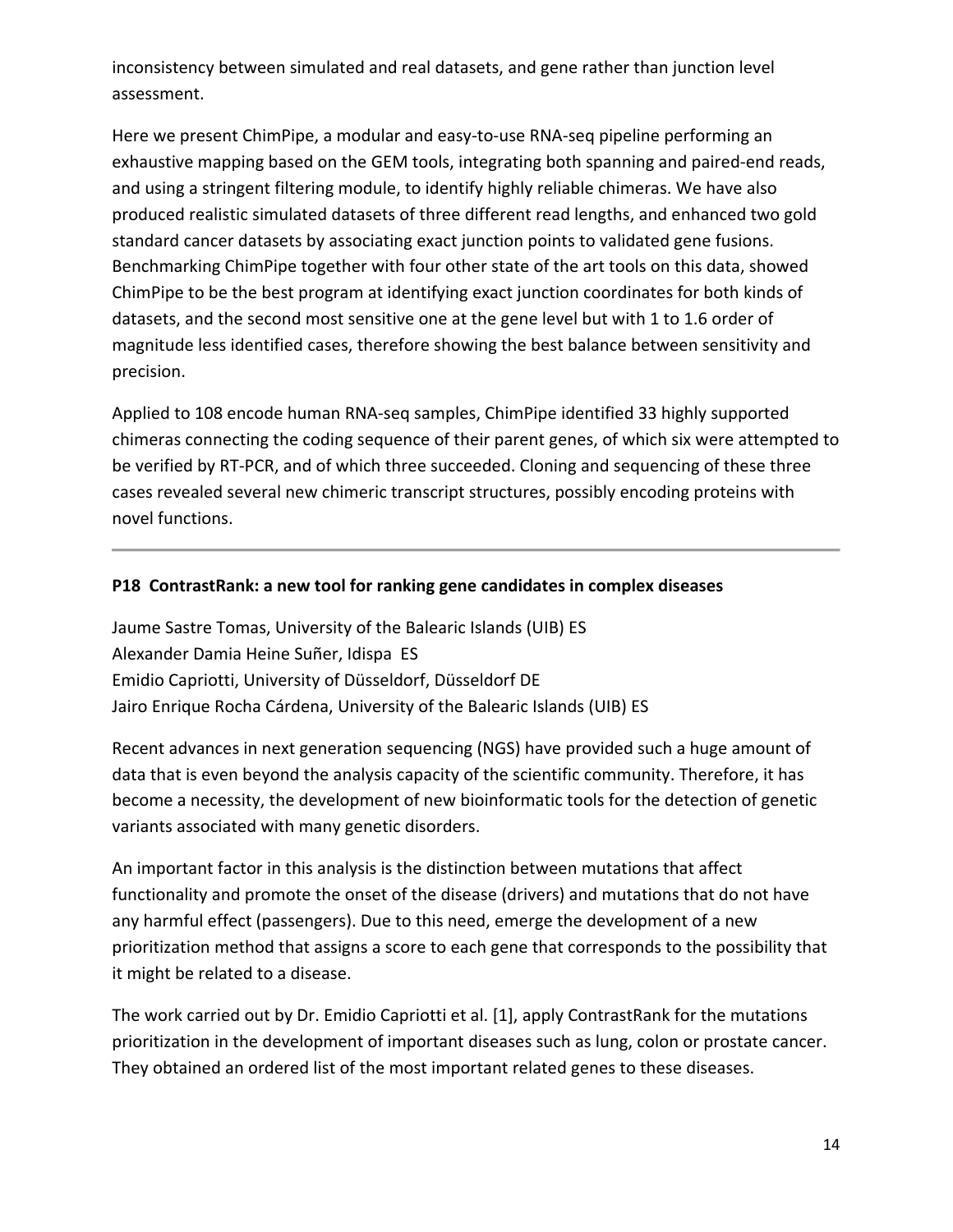Our work pretends to extend the Dr. Capriotti's applying ContrastRank in three new types of cancer, breast, ovarian and glioblastoma, as well as adapting the algorithm to work with any other complex disease, such as congenital heart disorders (CHD).

The method assigns a score to each gene of the exome according to their probabilities to be originators of the disease. As a reference, we used the allele frequencies from 1000Genomes project [2,3] and cancer data from (The Cancer Genome Atlas) and Congenital Heart Disease Genetic Network Study for CHD.

As a result, we will obtain an ordered list of genes related to the onset and development of the genetic disorders under study.

These candidate genes might be either known genes or new ones belonging to important signaling pathways for cancer or other genetic diseases and becoming good new drug targets for future research.

#### **P19 gmove: Eukaryotic gene predictions using various evidences**

Marion Dubarry, CEA/IG/Genoscope FR Benjamin Noel, CEA/IG/Genoscope FR Tsinda Rukwavu, CEA/IG/Genoscope FR Sarah Farhat, CEA/IG/Genoscope FR Corinne Da Silva, CEA/IG/Genoscope FR Manuel Lebeurrier, CEA/IG/Genoscope FR Jean‐Marc Aury, CEA/IG/Genoscope FR

The NGS make the sequencing faster and cheaper, so affordable for more and more laboratories. Consequently, the number of sequenced genome explodes, and it becomes feasible to sequence more complex genomes (like large genomes, highly repeated genome) as well as non-model organisms. Pipelines of gene predictions have to get used to these technological improvements to keep going to improve the quality of their predictions, make easier the calibration step and handle the large amount of data available.

We present the Eukaryotic genome annotation pipeline used at Genoscope (the French national sequencing center), particularly the tool we use to predict coding genes, named Gmove (Gene Modelling using Various Evidence). It can use several source of data, like RNAseq, conserved proteic alignment and ab initio gene predictions. Gmove combines these data and finds a consensus without any prerequisite calibration. A graph is built where a node represents an exon and a vertex represents an intron, extracting paths are potential genes models. In these models, Gmove searches for an open reading frame based on existing protein alignments. We can select one or several isoform of a given gene. On the de novo annotation context, we already run this tool on a variety of current projects such as plant, fungus, insect and dinoflagellate (genomes not published yet). Moreover, Gmove could also improve existing gene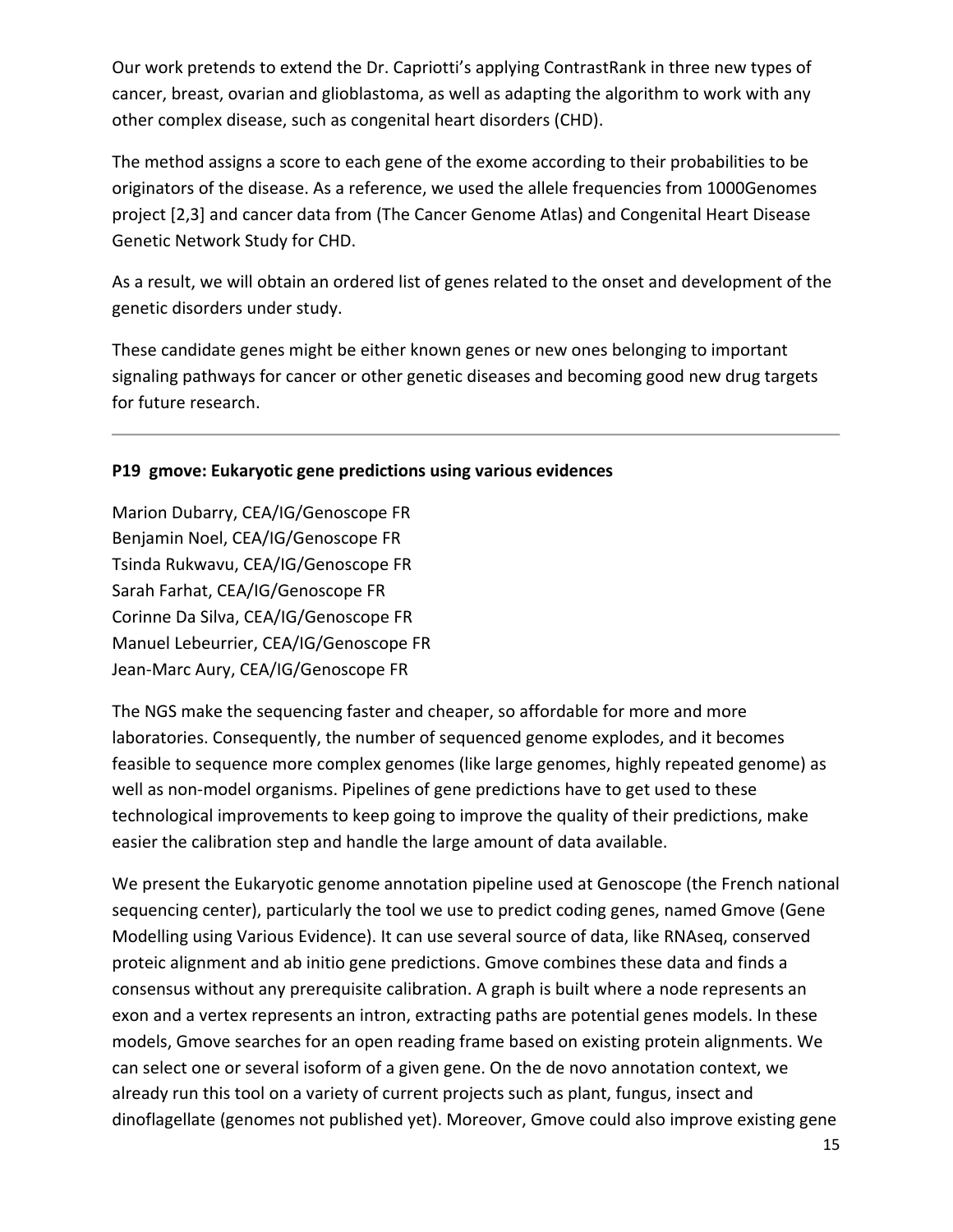#### **P20 RNAcentral: An international database of ncRNA sequences**

Anton I. Petrov, European Molecular Biology Laboratory, European Bioinformatics Institute (EMBL‐EBI) UK

Rnacentral Consortium, RNAcentral Consortium UK

The field of non‐coding RNA biology has been hampered by the lack of a comprehensive, up‐to‐ date collection of accessioned RNA sequences. We begin to address this challenge by creating RNAcentral, a database of non‐coding RNA sequences aiming to represent all non‐coding RNA types from all organisms. RNAcentral serves as a single entry point for searching and accessing data from over twenty established RNA resources such as miRBase, RefSeq, GENCODE/Vega, and Rfam, with over nine million distinct sequences collected to date. The RNAcentral website (http://rnacentral.org) provides free interactive and programmatic access to data, faceted keyword search, and cross-references to external resources. Where possible, sequences are mapped onto reference genomes from key species and made available in an integrated genome browser as well as in Ensembl and UCSC genome browsers. RNAcentral also enables sequence similarity searches across multiple RNA databases using a web interface, which is a unique capability worldwide. RNAcentral brings a unified set of identifiers to the field of non‐coding RNAs, thus providing a common framework upon which annotations can be applied, and a future goal for RNAcentral is to incorporate curated information about all non‐coding RNAs as UniProt does for proteins. We began this next phase of development by importing nucleotide modification information from Modomics, and in the near future we plan to integrate functional annotations of non‐coding RNAs, such as intermolecular interactions and high‐ quality secondary structures.

### **P21 Resequencing and assembly of seven complex loci to improve the Leishmania major (Friedlin strain) reference genome**

Graciela Alonso, CBMSO ES Alberto Rastrojo, CBMSO ES Sara Lopez‐Perez, CBMSO ES Jose M. Requena, CBMSO ES Begoña Aguado, CBMSO ES

Background: Leishmania parasites cause severe human diseases known as leishmaniasis. These eukaryotic microorganisms possess an atypical chromosomal architecture and the regulation of gene expression occurs almost exclusively at post-transcriptional levels. Accordingly, sequencing of the genome of Leishmania major and other related species, was paramount for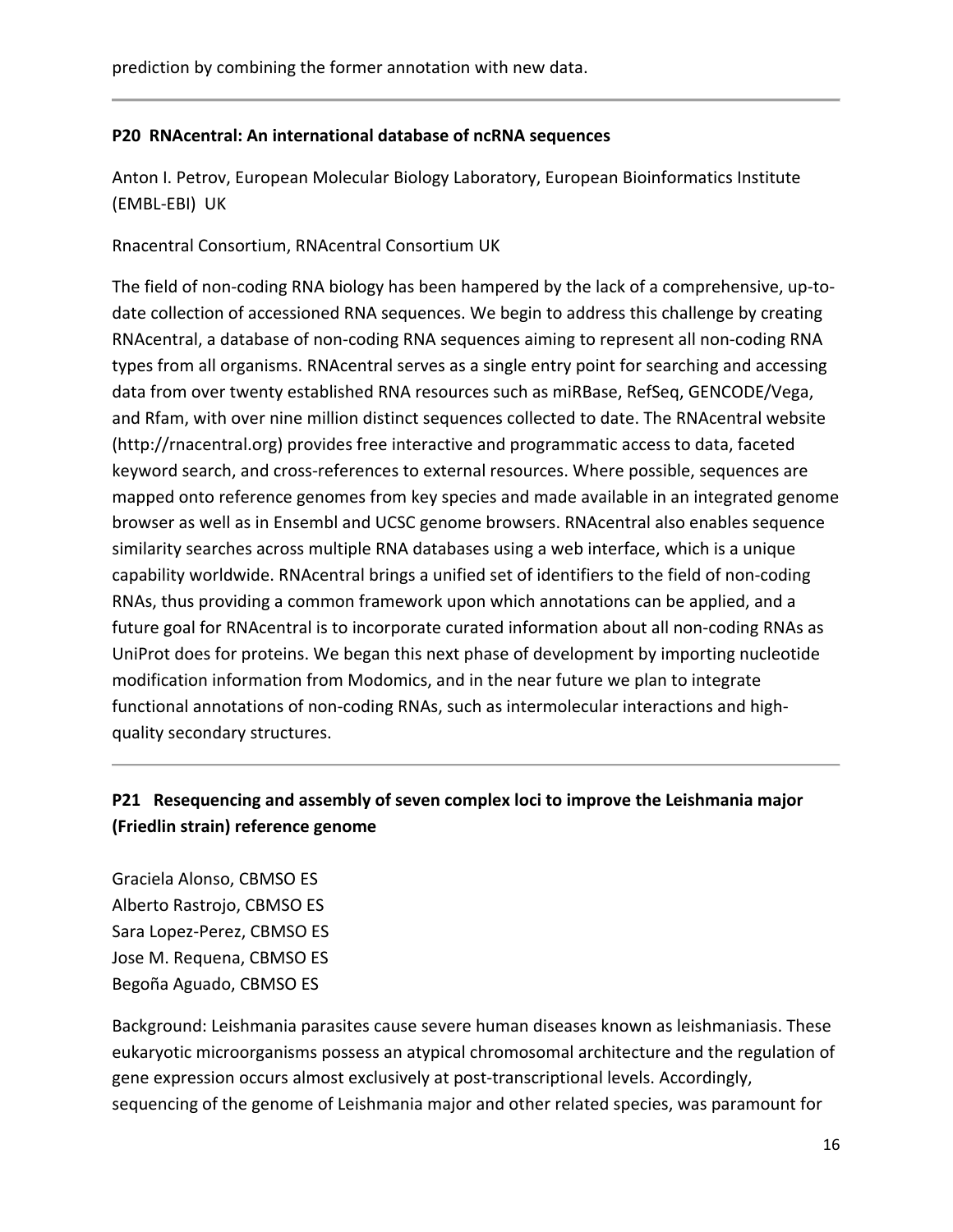highlighting these peculiar molecular aspects. Recently, we performed an analysis of gene expression by massive sequencing of RNA in the L. major promastigote, and data derived from this analysis were suggestive of possible errors in the current genome assembly for this Leishmania species.

Results: During the analysis by RNA‐Seq of the transcriptome for L. major Friedlin strain, 163,714 reads could not be aligned with the reference genome. Thus, de novo assembly with these reads was carried out and the resulting contigs were analyzed. After detailed homology searches in databases, it was postulated that 15 contigs might correspond to genomic sequences lost during the genome assembly of the L. major Friedlin strain. This was experimentally confirmed by PCR amplification, cloning and sequencing of the new genomic regions. As a result, we have identified seven regions of the L. major (Friedlin) genome that were lost during the sequence assembly. This led to the uncovering of six new genes (LmjF.15.1475, LmjF.15.0285, LmjF.24.0765, LmjF.14.0860, LmjF.19.0305, and LmjF.27.2035), and correction of the annotation for two others (LmjF.15.1480 and LmjF.27.2030). Our data suggest that these genomic regions probably collapsed during the genome assembly due to the existence of gene duplications and/or repeated regions surrounding the missed genes.

Conclusion: RNA‐seq data helped to reconstruct some genomic regions misassembled during the L. major Friedlin genome assembly, which is otherwise quite robust. On the other hand, this study shows that data derived from massive sequencing approaches, including RNA‐Seq, should be carefully inspected to improve current genome definition and gene annotations.

## **P22 A standalone tool for finding ORFs and reconstructing potential protein isoforms from RNA‐Seq data**

Manal Alsheri, University of Windsor CA Abed Alkhateeb, University of Windsor CA Iman Rezaeian, University of Windsor CA Luis Rueda, University of Windsor CA

Translation, as the second step of central dogma in molecular biology, is a process for translating mRNAs into polypeptide chains. An open reading frame (ORF) is a continuous sequence of codons that begins with a start codon and ends with one of the different stop codons. Finding ORFs corresponding to a given mRNA transcript, is an important step in reconstructing protein isoforms, which is vital for better understanding of RNA alternative splicing effects in diseases like cancer.

There are some computational tools for finding ORFs such as ExPASy and ORF Finder. However, they suffer from several shortcomings. First of all, every mRNA, in general, contains only one main ORF, whereas the existing tools detect all regions between any start codon and stop codon in a given sequence without determining the actual ORF. Second, finding ORFs in a set of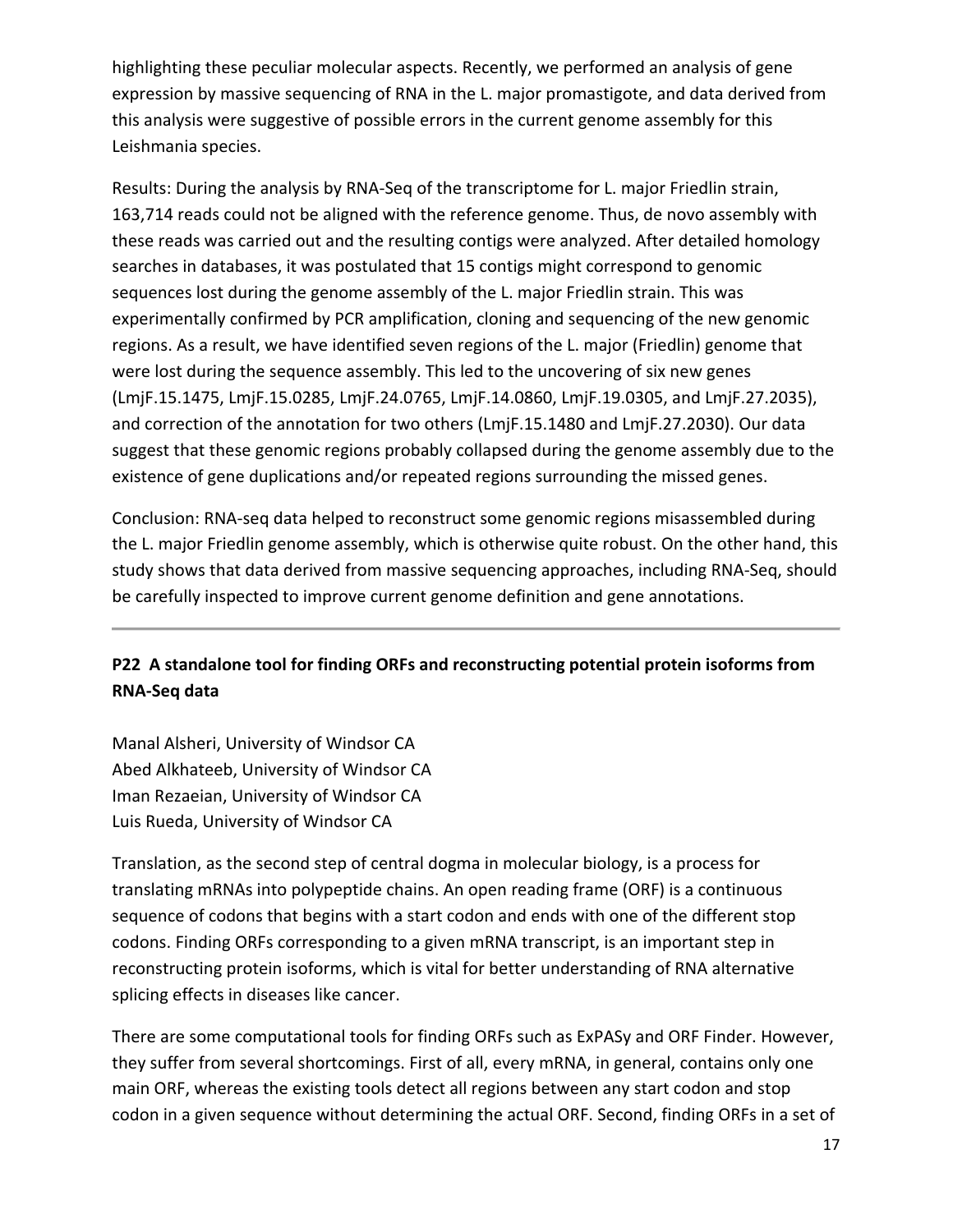transcripts is processed individually for each sequence. Lacking a batch mode for finding protein isoforms and process each transcript individually, when dealing with a large number of transcripts, makes the whole process time consuming and not convenient for the user.

In our approach, we have developed a tool for finding all six frames corresponding to a given mRNA sequence and identifying finding the corresponding ORFs from RNA‐Seq data. The ability to process several transcripts in batch mode, makes this tool an ideal software, when dealing with protein isoform prediction for a large number of transcripts. Moreover, the proposed tool is able to find both known and novel protein isoforms from RNA‐Seq data. Using this tool we have been able to identify several novel transcripts including an extra exon in the 5' UTR of WWP2. WWP2 has been shown to be related to several types of cancer.

### **P23 De novo identification, differential analysis and functional annotation of SNPs from RNA‐seq data in non‐model species**

Hélène Lopez‐Maestre, Laboratoire de Biométrie et Biologie Evolutive ‐ Université Lyon 1 FR Lilia Brinza, BIOASTER FR

Camille Marchet, Laboratoire de Biométrie et Biologie Evolutive ‐ Université Lyon 1 FR Janice Kielbassa, Synergie‐Lyon‐Cancer, Université Lyon 1 FR

Sylvère Bastien, Laboratoire de Biométrie et Biologie Evolutive ‐ Université Lyon 1 FR Mathilde Boutigny, Laboratoire de Biométrie et Biologie Evolutive ‐ Université Lyon 1 FR David Monin, Laboratoire de Biométrie et Biologie Evolutive ‐ Université Lyon 1 FR Adil El Filiali, Laboratoire de Biométrie et Biologie Evolutive ‐ Université Lyon 1 FR Claudia Carareto, Department of Biology, UNESP ‐ São Paulo State University, BR Cristina Vieira, Laboratoire de Biométrie et Biologie Evolutive ‐ Université Lyon 1 FR Franck Picard, Laboratoire de Biométrie et Biologie Evolutive ‐ Université Lyon 1 FR Natacha Kremer, Laboratoire de Biométrie et Biologie Evolutive ‐ Université Lyon 1 FR Fabrice Vavre, Laboratoire de Biométrie et Biologie Evolutive ‐ Université Lyon 1 FR Marie‐France Sagot, Laboratoire de Biométrie et Biologie Evolutive ‐ Université Lyon 1 FR Vincent Lacroix, Laboratoire de Biométrie et Biologie Evolutive ‐ Université Lyon 1 FR

SNPs (Single Nucleotide Polymorphisms) are genetic markers whose precise identification is a prerequisite for association studies. Methods to identify them are currently well developed for model species, but rely on the availability of a (good) reference genome, and therefore cannot be applied to non-model species. They are also mostly tailored for whole genome (re-)sequencing experiments, whereas in many cases, transcriptome sequencing can be used as a cheaper alternative which already enables to identify SNPs located in transcribed regions.

In this paper, we propose a method that identifies, quantifies and annotates SNPs without any reference genome, using RNA‐seq data only. Individuals can be pooled prior to sequencing, if not enough material is available for sequencing from one individual.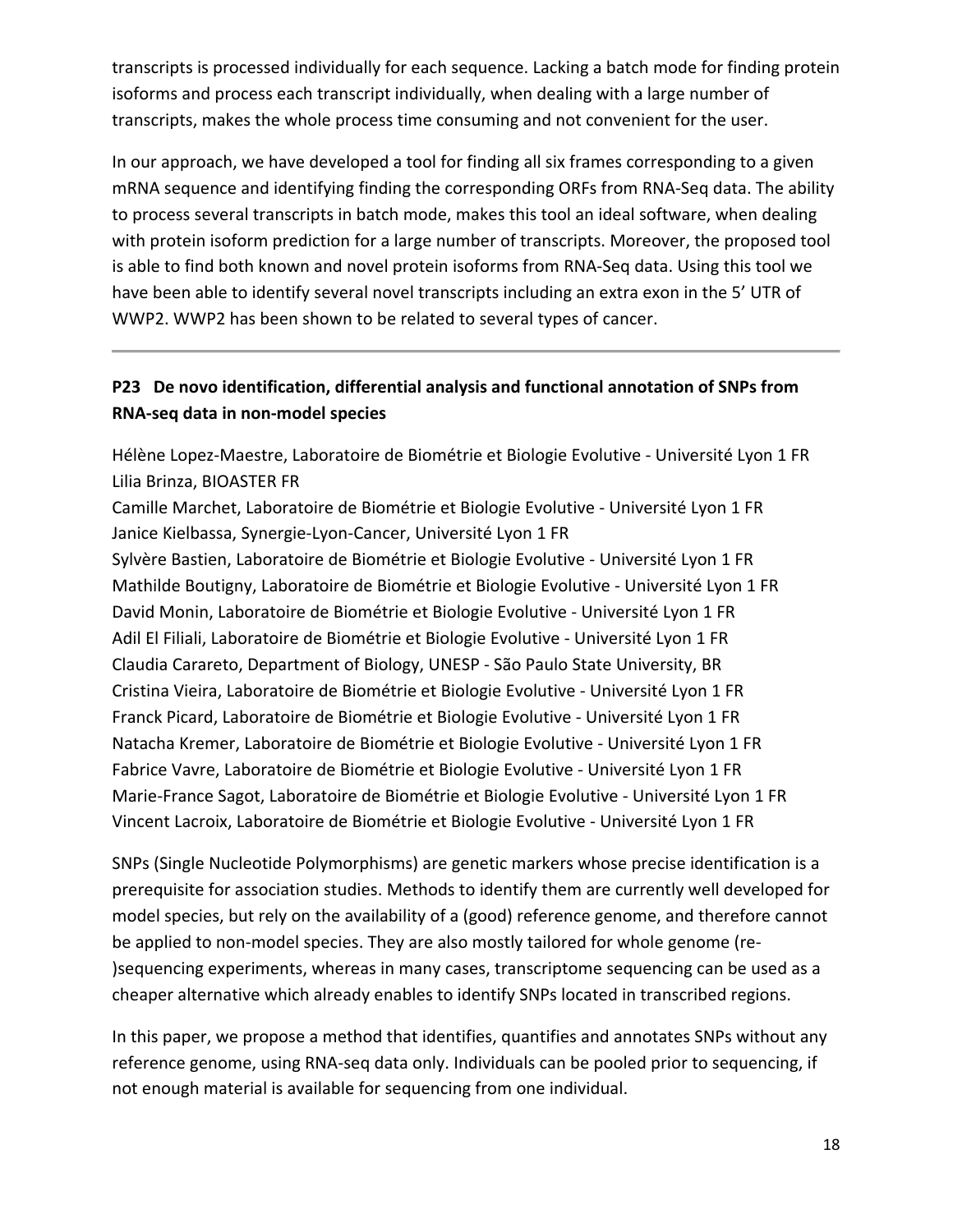Using human RNA‐seq data, we first compared the performance of our method with GATK, a well established method that requires a reference genome. We showed that both methods predict SNPs with similar accuracy.

We then validated experimentally the predictions of our method using RNA-seq data from two non‐model species.

The method can be used for any species to annotate SNPs and predict their impact on proteins. We further enable to test for the association of the identified SNPs with a phenotype of interest.

The method is distributed as a pipeline: http://kissplice.prabi.fr/TWAS.

## **P24 Identification of rag genes mutations in human primary immunodeficiency diseases using exome sequencing**

Reza Mahdian, Pasteur Institute of Iran Hamzeh Rahimi, Pasteur Institute of Iran Shirin Shahbazi, Tarbiat Modares University Iran

Background and Purpose: Primary immunodeficiencies (PIDs) are more than 250 rare diseases with similar clinical symptoms. They are caused by gene defects in proteins required for normal immune function and classified into nine categories based on immunological laboratory assay. We utilized the whole exome sequencing as it has demonstrated to be a potent and efficient tool for identifying causative genetic defects in rare mendelian disorder.

Methods: We applied whole exome sequencing to study patients with lymphohistiocytosis in a consanguineous family. The sequence analysis platform contain five steps; quality control, genome mapping and alignment, post-alignment processing, variant calling, variant annotation. The variants effects on protein function were investigated by Sift, Polyphen, Extasy, CADD, ClinVar.

Results: The data was annotated and subjected to quality control. Our results showed 49,454 variants and 19450 rarer SNPs with MAF less than 0.1. Following data filtering and gene prioritization, nine variants were candidate for structural analysis. By further processing, two RAG genes mutations were found as disease causing variants. Functional studies will describe the impact of these variants on protein expression and activation.

Conclusions: More than 150 genes have been implicated in PIDs including the genes that follow the mendelian inheritance. An efficient tool for mutation analysis in these pedigrees enhances genetic counselling and prenatal diagnosis. Our findings draw attention to the significance of whole exome sequencing as powerful and cost-effective strategy in the diagnosis of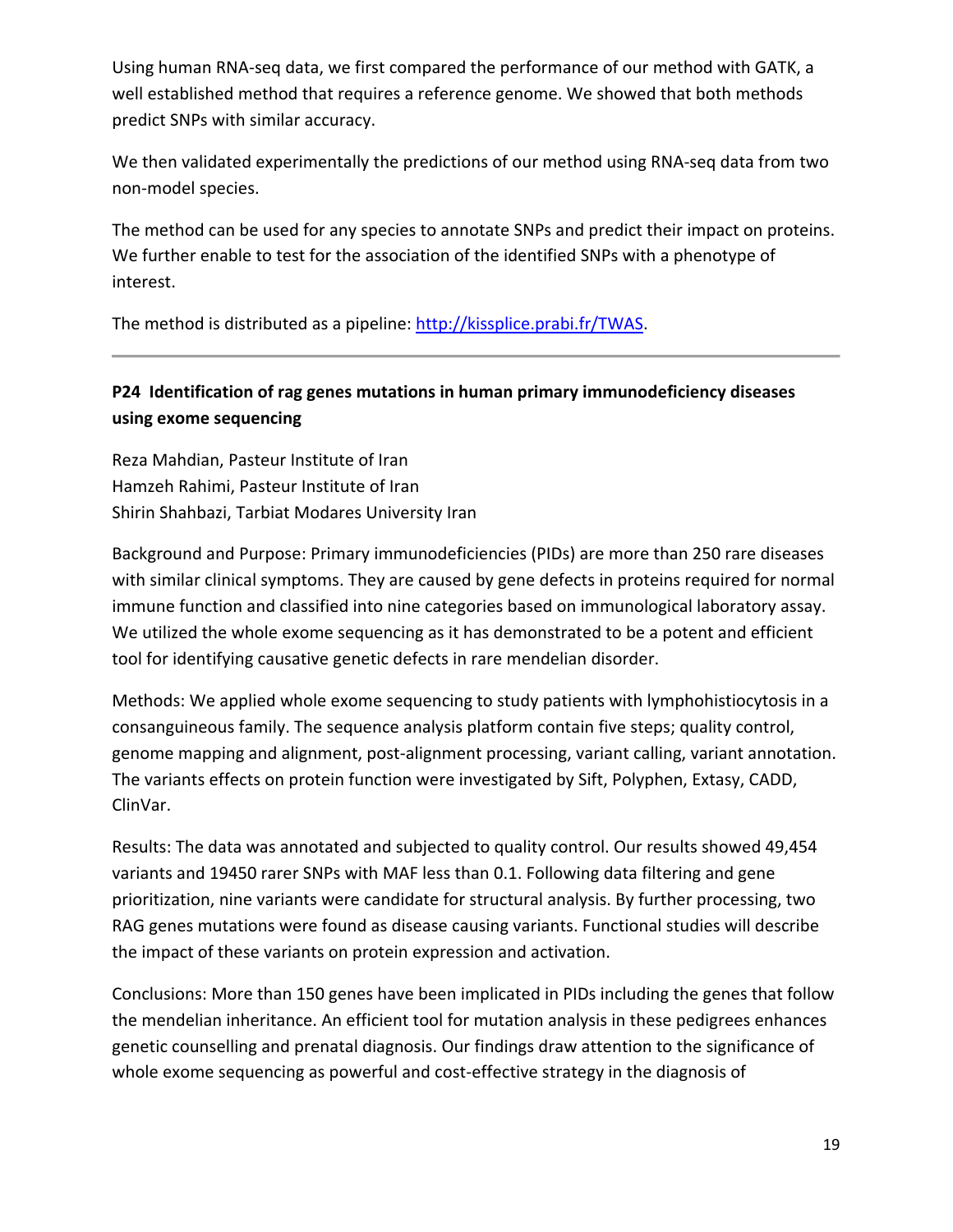## **P25 De novo assembly and preliminary analysis of the spider crab Maja brachydactyla transcriptome**

Rosa M. Garcia‐Junco, Grupo de Investigación en Bioloxía Evolutiva (GIBE), Departamento de Bioloxía Celular e Molecular, Facultade de Ciencias and Centro de Investigaciones Científicas Avanzadas (CICA), Universidade da Coruña ES

Andrés Martínez‐Lage, Grupo de Investigación en Bioloxía Evolutiva (GIBE), Departamento de Bioloxía Celular e Molecular, Facultade de Ciencias and Centro de Investigaciones Científicas Avanzadas (CICA), Universidade da Coruña ES

Ana M. González‐Tizón, Grupo de Investigación en Bioloxía Evolutiva (GIBE), Departamento de Bioloxía Celular e Molecular, Facultade de Ciencias and Centro de Investigaciones Científicas Avanzadas (CICA), Universidade da Coruña ES

Lars Kaderali, Universitätsmedizin Greifswald, Institut für Bioinformatik, Greifswald DE

The spider crab Maja brachydactyla is a brachyuran decapod crustacean occurring in the north‐ east Atlantic. This species is subject of a heavy exploitation pressure in the coastal area comprehended between Morocco and the north of France and ecological data suggest that there might be overexploitation problems in this region. Several studies about the spider crab have been carried out from an ecological and biochemical perspective but there is very little information on the molecular genetics aspects.

High-throughput sequencing technologies have notably changed our approach to genome and transcriptome analysis. Nowadays it is possible to generate large data sets of sequences at a relatively low cost in price and time. When working with a non‐model organism the available genetic information is usually scarce. RNA sequencing (RNA‐seq) is a very useful tool for gene expression profiling, gene identification and mining of molecular markers. Even lacking a reference genome, it is possible to assembly a transcriptome de novo as a starting point for gene expression studies. In the last few years RNA‐seq technologies have made possible the transcriptome analysis of several crustacean non‐model species, widening our knowledge about different biological aspects as signaling, reproduction and development.

In the present study we generate a dataset for the transcriptome of an adult female Maja brachydactyla. We performed Illumina paired‐end sequencing of gut, gill, hepatopancreas and heart. The resulting sequences were assembled to contigs and analysed. We obtained 120698 unigenes, of which 29849 were successfully annotated. It has been possible to identify several growth‐related genes and a new panel of SSR candidates is being developed, providing a starting point for further investigation in this species.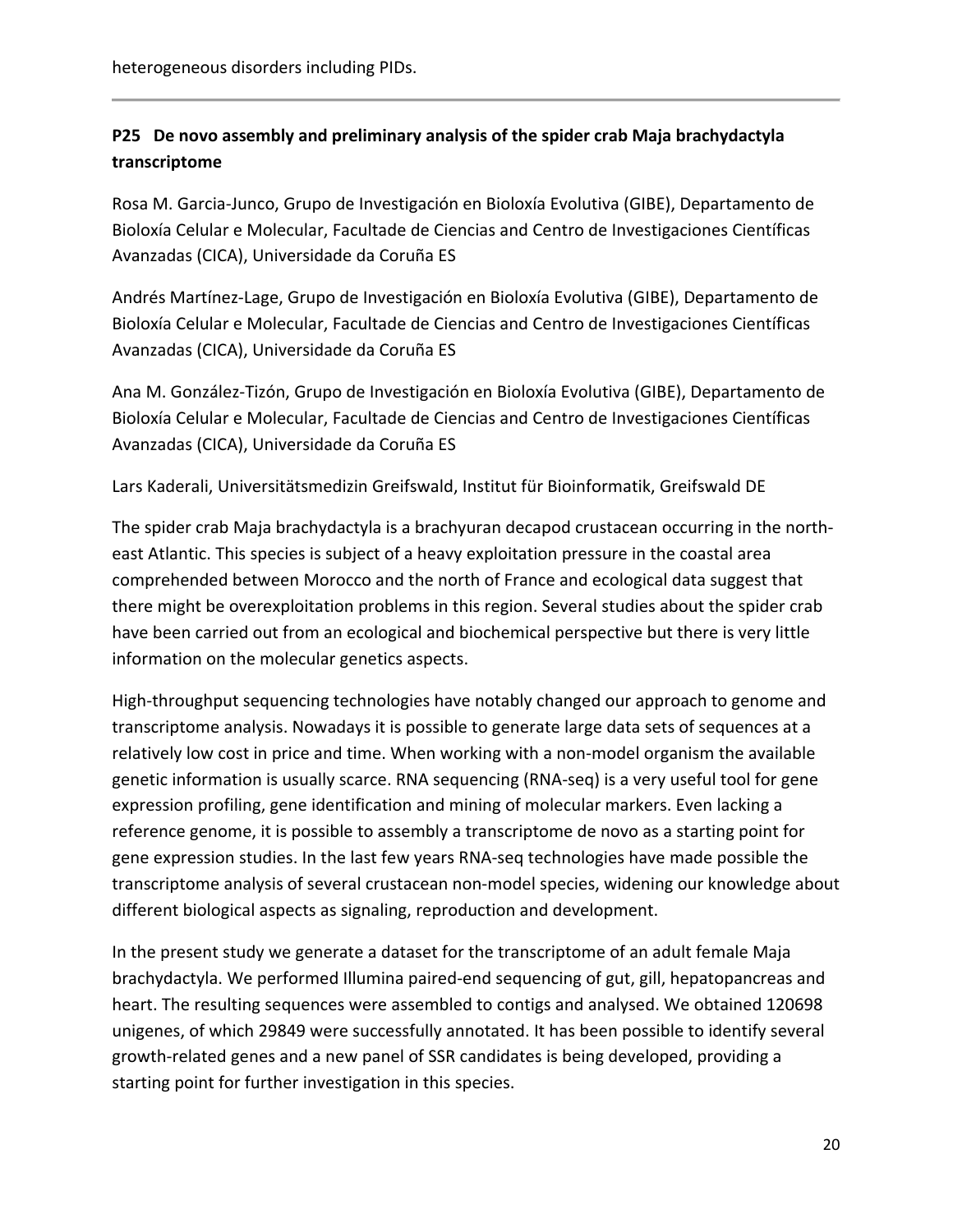This research has been supported by a grant from Ministerio de Economía y Competitividad (MINECO), reference CTM2014‐53838‐R.

## **P23 De novo identification, differential analysis and functional annotation of SNPs from RNA‐seq data in non‐model species**

Hélène Lopez‐Maestre, Laboratoire de Biométrie et Biologie Evolutive ‐ Université Lyon 1 FR Lilia Brinza, BIOASTER FR

Camille Marchet, Laboratoire de Biométrie et Biologie Evolutive ‐ Université Lyon 1 FR Janice Kielbassa, Synergie‐Lyon‐Cancer, Université Lyon 1 FR Sylvère Bastien, Laboratoire de Biométrie et Biologie Evolutive ‐ Université Lyon 1 FR Mathilde Boutigny, Laboratoire de Biométrie et Biologie Evolutive ‐ Université Lyon 1 FR David Monin, Laboratoire de Biométrie et Biologie Evolutive ‐ Université Lyon 1 FR Adil El Filiali, Laboratoire de Biométrie et Biologie Evolutive ‐ Université Lyon 1 FR Claudia Carareto, Department of Biology, UNESP ‐ São Paulo State University, BR Cristina Vieira, Laboratoire de Biométrie et Biologie Evolutive ‐ Université Lyon 1 FR Franck Picard, Laboratoire de Biométrie et Biologie Evolutive ‐ Université Lyon 1 FR Natacha Kremer, Laboratoire de Biométrie et Biologie Evolutive ‐ Université Lyon 1 FR Fabrice Vavre, Laboratoire de Biométrie et Biologie Evolutive ‐ Université Lyon 1 FR Marie‐France Sagot, Laboratoire de Biométrie et Biologie Evolutive ‐ Université Lyon 1 FR Vincent Lacroix, Laboratoire de Biométrie et Biologie Evolutive ‐ Université Lyon 1 FR

SNPs (Single Nucleotide Polymorphisms) are genetic markers whose precise identification is a prerequisite for association studies. Methods to identify them are currently well developed for model species, but rely on the availability of a (good) reference genome, and therefore cannot be applied to non-model species. They are also mostly tailored for whole genome (re-)sequencing experiments, whereas in many cases, transcriptome sequencing can be used as a cheaper alternative which already enables to identify SNPs located in transcribed regions.

In this paper, we propose a method that identifies, quantifies and annotates SNPs without any reference genome, using RNA‐seq data only. Individuals can be pooled prior to sequencing, if not enough material is available for sequencing from one individual.

Using human RNA‐seq data, we first compared the performance of our method with GATK, a well established method that requires a reference genome. We showed that both methods predict SNPs with similar accuracy.

We then validated experimentally the predictions of our method using RNA‐seq data from two non‐model species.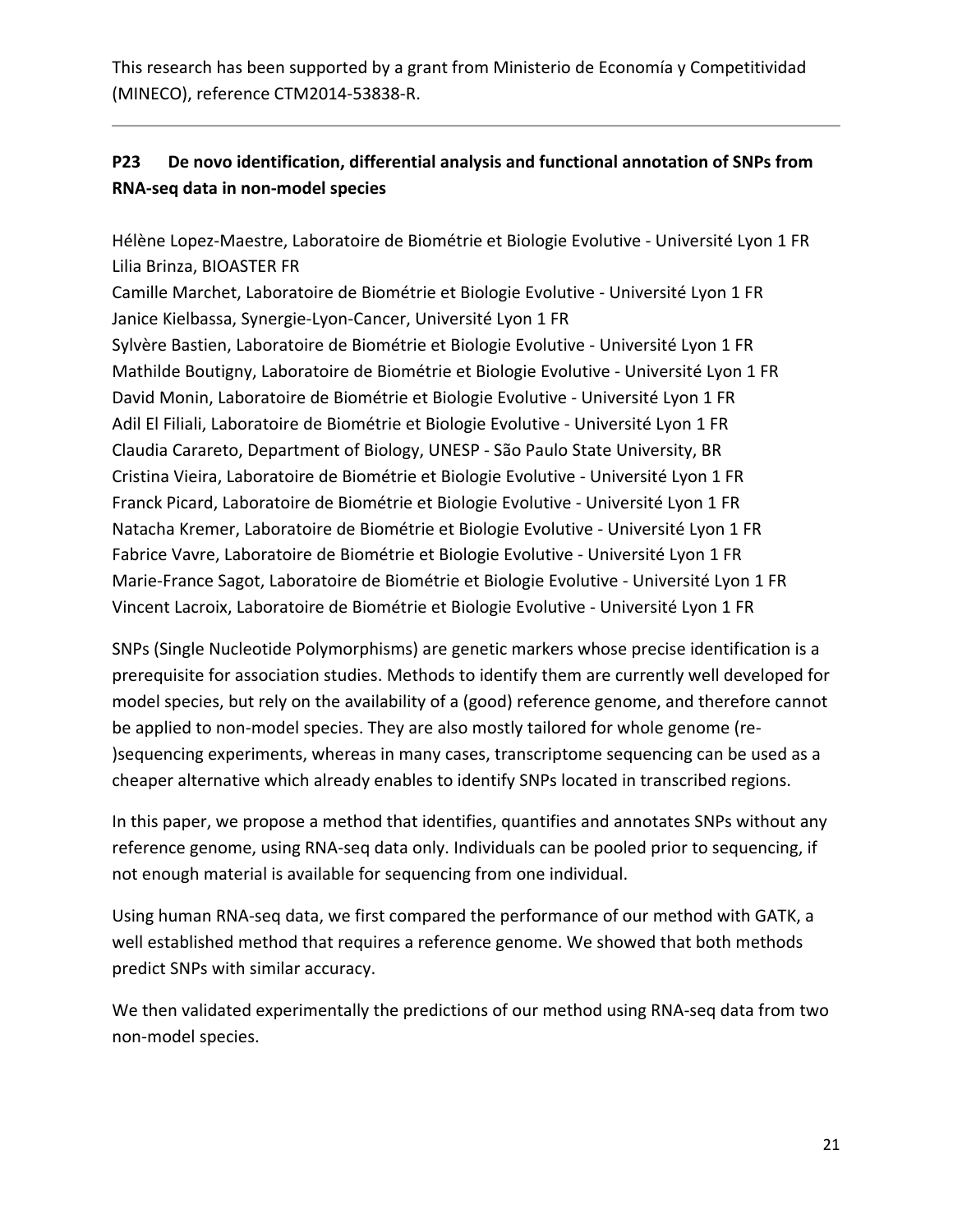The method can be used for any species to annotate SNPs and predict their impact on proteins. We further enable to test for the association of the identified SNPs with a phenotype of interest.

The method is distributed as a pipeline: http://kissplice.prabi.fr/TWAS.

## **P24 Identification of rag genes mutations in human primary immunodeficiency diseases using exome sequencing**

Reza Mahdian, Pasteur Institute of Iran Hamzeh Rahimi, Pasteur Institute of Iran Shirin Shahbazi, Tarbiat Modares University Iran

Background and Purpose: Primary immunodeficiencies (PIDs) are more than 250 rare diseases with similar clinical symptoms. They are caused by gene defects in proteins required for normal immune function and classified into nine categories based on immunological laboratory assay. We utilized the whole exome sequencing as it has demonstrated to be a potent and efficient tool for identifying causative genetic defects in rare mendelian disorder.

Methods: We applied whole exome sequencing to study patients with lymphohistiocytosis in a consanguineous family. The sequence analysis platform contain five steps; quality control, genome mapping and alignment, post-alignment processing, variant calling, variant annotation. The variants effects on protein function were investigated by Sift, Polyphen, Extasy, CADD, ClinVar.

Results: The data was annotated and subjected to quality control. Our results showed 49,454 variants and 19450 rarer SNPs with MAF less than 0.1. Following data filtering and gene prioritization, nine variants were candidate for structural analysis. By further processing, two RAG genes mutations were found as disease causing variants. Functional studies will describe the impact of these variants on protein expression and activation.

Conclusions: More than 150 genes have been implicated in PIDs including the genes that follow the mendelian inheritance. An efficient tool for mutation analysis in these pedigrees enhances genetic counselling and prenatal diagnosis. Our findings draw attention to the significance of whole exome sequencing as powerful and cost-effective strategy in the diagnosis of heterogeneous disorders including PIDs.

#### **P25 De novo assembly and preliminary analysis of the spider crab**

Maja brachydactyla transcriptome Rosa M. Garcia‐Junco, Grupo de Investigación en Bioloxía Evolutiva (GIBE), Departamento de Bioloxía Celular e Molecular, Facultade de Ciencias and Centro de Investigaciones Científicas Avanzadas (CICA), Universidade da Coruña ES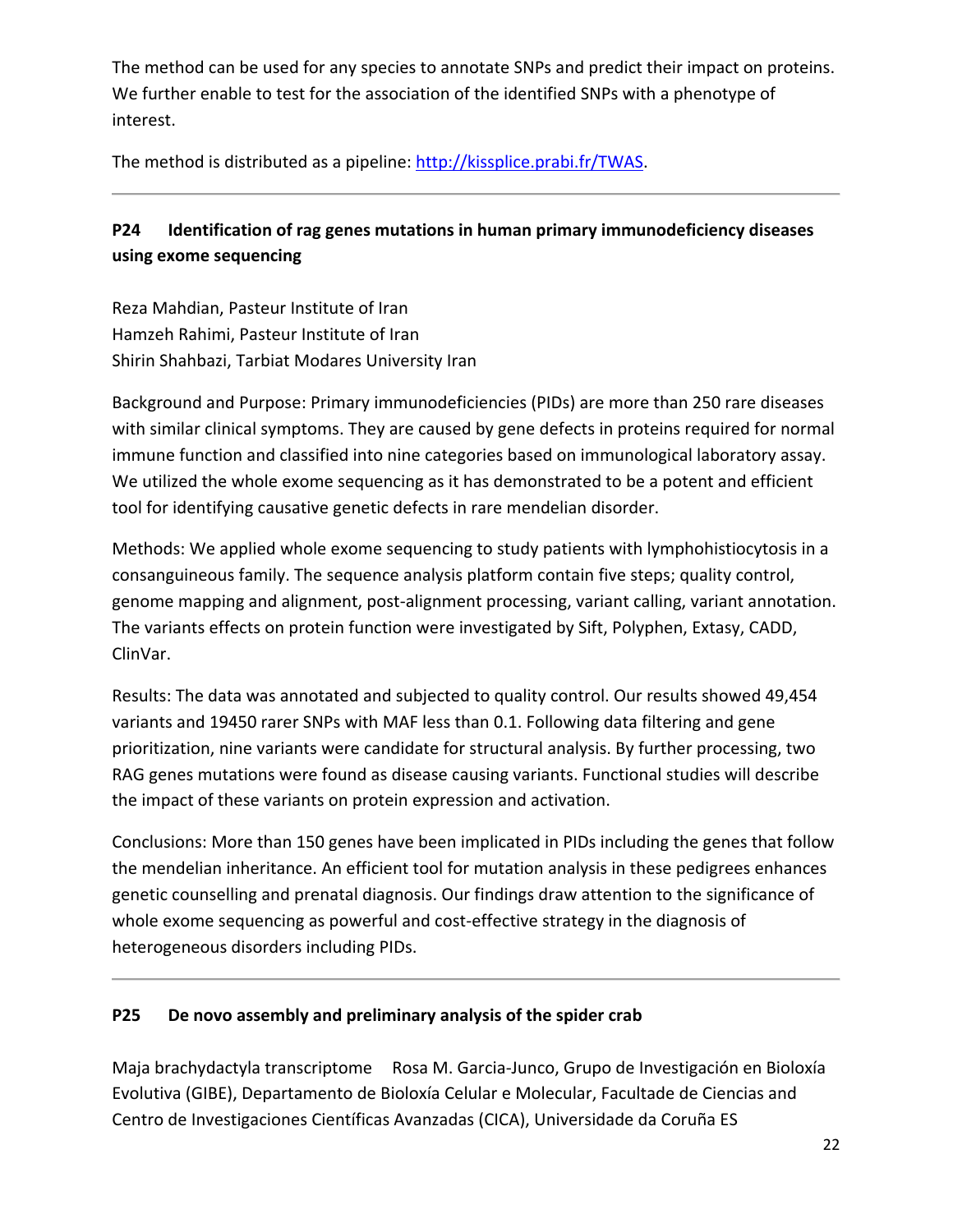Andrés Martínez‐Lage, Grupo de Investigación en Bioloxía Evolutiva (GIBE), Departamento de Bioloxía Celular e Molecular, Facultade de Ciencias and Centro de Investigaciones Científicas Avanzadas (CICA), Universidade da Coruña ES

Ana M. González‐Tizón, Grupo de Investigación en Bioloxía Evolutiva (GIBE), Departamento de Bioloxía Celular e Molecular, Facultade de Ciencias and Centro de Investigaciones Científicas Avanzadas (CICA), Universidade da Coruña ES

Lars Kaderali, Universitätsmedizin Greifswald, Institut für Bioinformatik, Greifswald DE

The spider crab Maja brachydactyla is a brachyuran decapod crustacean occurring in the north‐ east Atlantic. This species is subject of a heavy exploitation pressure in the coastal area comprehended between Morocco and the north of France and ecological data suggest that there might be overexploitation problems in this region. Several studies about the spider crab have been carried out from an ecological and biochemical perspective but there is very little information on the molecular genetics aspects.

High-throughput sequencing technologies have notably changed our approach to genome and transcriptome analysis. Nowadays it is possible to generate large data sets of sequences at a relatively low cost in price and time. When working with a non‐model organism the available genetic information is usually scarce. RNA sequencing (RNA‐seq) is a very useful tool for gene expression profiling, gene identification and mining of molecular markers. Even lacking a reference genome, it is possible to assembly a transcriptome de novo as a starting point for gene expression studies. In the last few years RNA‐seq technologies have made possible the transcriptome analysis of several crustacean non‐model species, widening our knowledge about different biological aspects as signaling, reproduction and development.

In the present study we generate a dataset for the transcriptome of an adult female Maja brachydactyla. We performed Illumina paired‐end sequencing of gut, gill, hepatopancreas and heart. The resulting sequences were assembled to contigs and analysed. We obtained 120698 unigenes, of which 29849 were successfully annotated. It has been possible to identify several growth‐related genes and a new panel of SSR candidates is being developed, providing a starting point for further investigation in this species.

This research has been supported by a grant from Ministerio de Economía y Competitividad (MINECO), reference CTM2014‐53838‐R.

### **P26 RG: Annotation of Genomic Regions with High/Low Variant Calling Concordance**

Niko Popitsch, University of Oxford UK

The increasing adoption of whole‐genome resequencing (WGS) in clinical and research environments demands for highly‐accurate and reproducible variant calling (VC) pipelines. The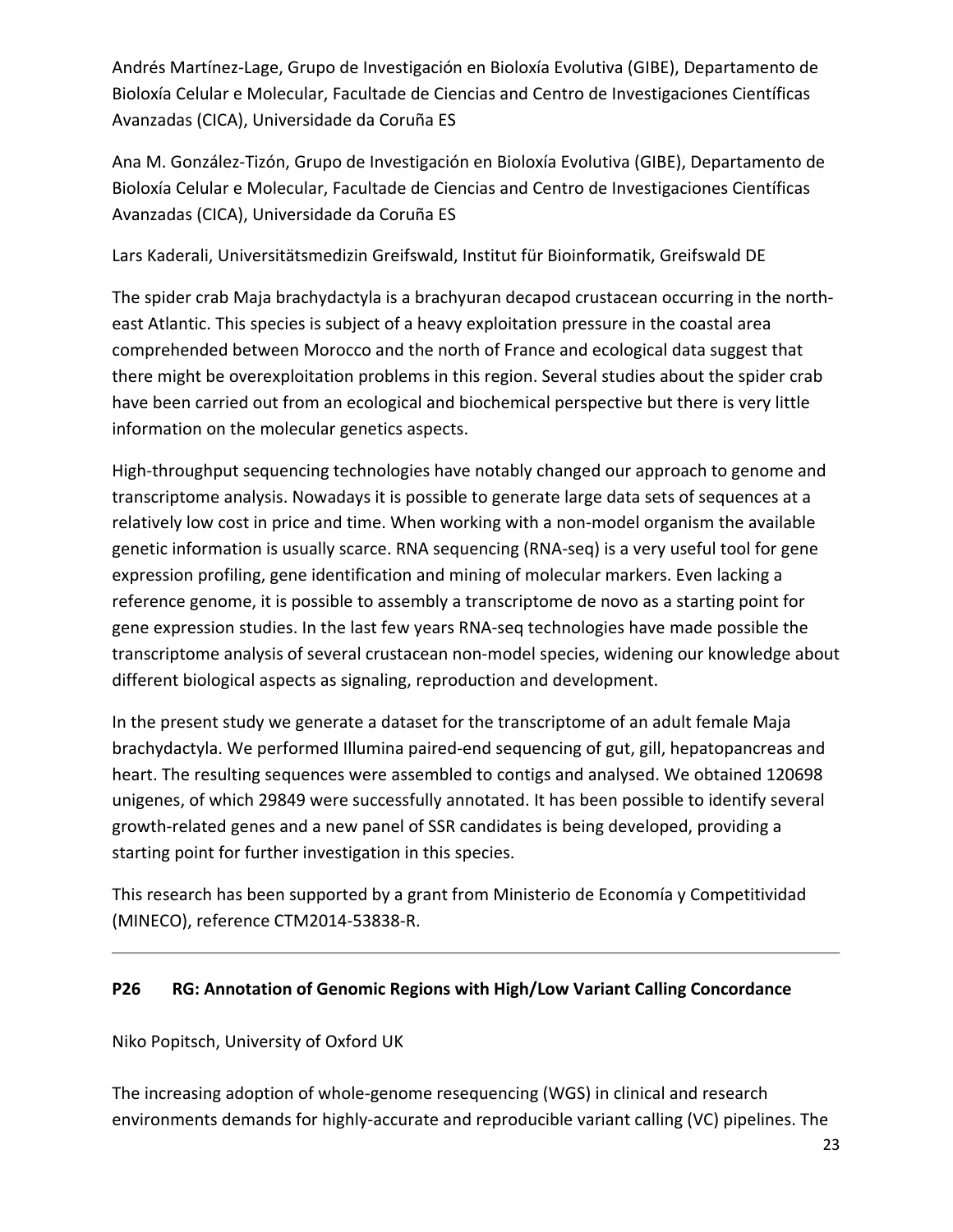observed amount of discordant SNV and INDEL calls between different state‐of‐the‐art VC pipelines, however, indicates non‐negligible numbers of false positives and negatives that were shown to be strongly enriched among discordant calls but also in genomic regions with low sequence complexity.

Here, we describe a novel method (ReliableGenome/RG) for partitioning genomes into high and low concordance regions with respect to a set of surveyed VC pipelines. Our method combines call sets derived by multiple pipelines from arbitrary numbers of input datasets and interpolates expected concordance for genomic regions without data.

By applying RG to 219 deep human WGS datasets, we demonstrate that VC concordance depends predominantly on genomic context rather than the actual sequencing data which manifests in high recurrence of regions that can/cannot be reliably genotyped by a single method. This enables the application of pre‐computed regions to other data created with comparable sequencing technology and software.

RG mainly differs from comparable previous works that were derived from single datasets (e.g., Genome‐In‐A Bottle reliable regions) in that it integrates data from entire cohorts, thereby capturing more data variance. It clearly outperforms previous efforts when treated as a binary classifiers for predicting VC concordance and our evaluation confirms that predicted low‐ concordance regions harbour predominant fractions of presumably false positives which strongly underlines RG's usefulness for variant filtering, annotation and prioritization.

RG allows focusing resource‐intensive algorithms (e.g., consensus calling methods) on the smaller, discordant share of the genome (~20-30%) which might result in increased overall accuracy at reasonable costs. Our method and analysis of discordant calls may further be useful for development, benchmarking and optimization of VC algorithms and for the relative comparison of call sets between different studies/pipelines.

## **P27 ADAGE‐Based Integration of Publicly Available Pseudomonas aeruginosa Gene Expression Data with Denoising Autoencoders Illuminates Microbe‐Host Interactions**

Jie Tan, Geisel School of Medicine at Dartmouth US John Hammond, Geisel School of Medicine at Dartmouth US Deborah Hogan, Geisel School of Medicine at Dartmouth US Casey Greene, Perelman School of Medicine, University of Pennsylvania US

The increasing number of genome‐wide assays of gene expression available from public databases presents opportunities for computational methods that facilitate hypothesis generation and biological interpretation of these data. We present an unsupervised machine learning approach, ADAGE (analysis using denoising autoencoders of gene expression), and apply it to the publicly available gene expression data compendium for Pseudomonas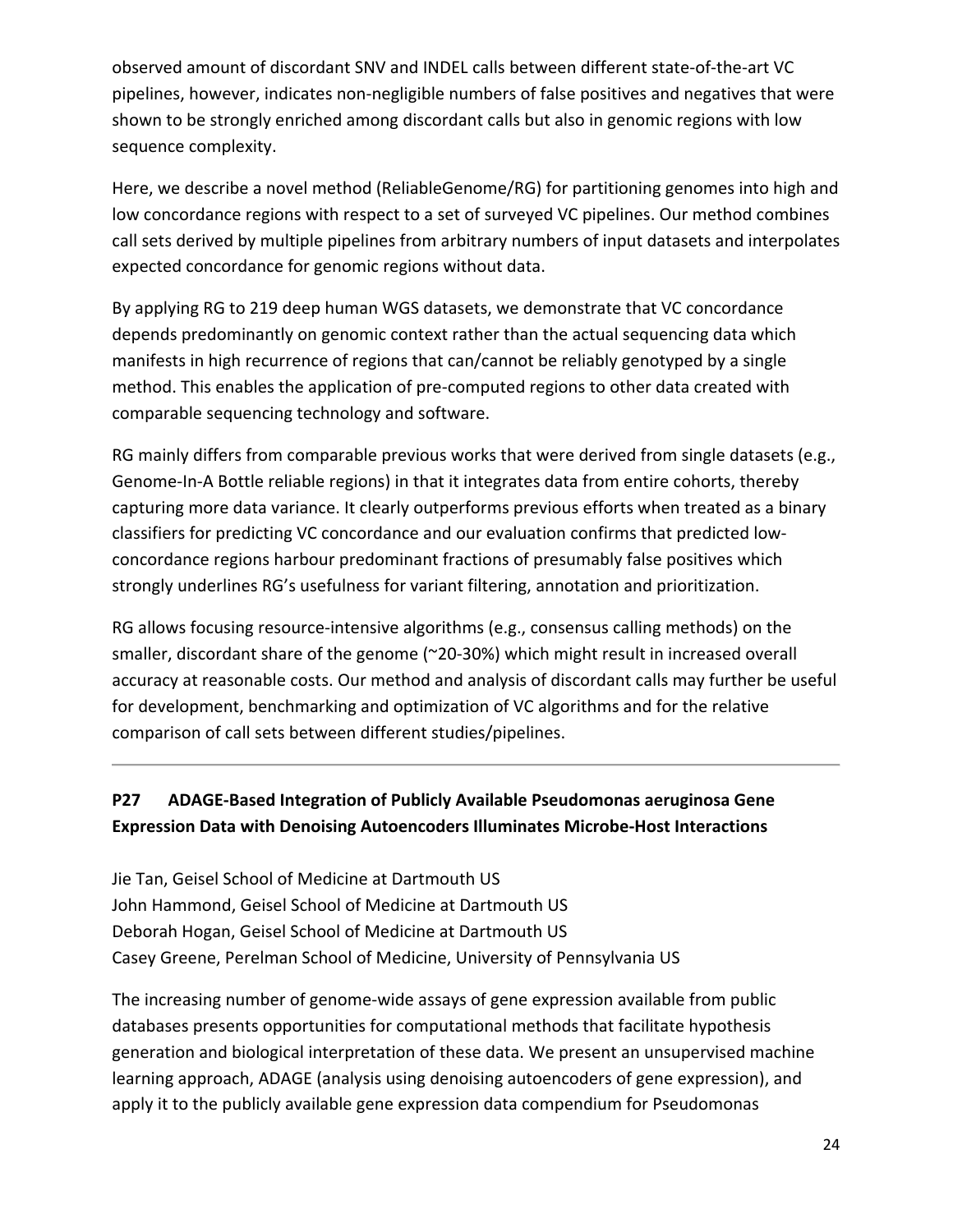aeruginosa. In this approach, the machine‐learned ADAGE model contained 50 nodes which we predicted would correspond to gene expression patterns across the gene expression compendium. While no biological knowledge was used during model construction, cooperonic genes had similar weights across nodes, and genes with similar weights across nodes were significantly more likely to share KEGG pathways. By analyzing newly generated and previously published microarray and transcriptome sequencing data, the ADAGE model identified differences between strains, modeled the cellular response to low oxygen, and predicted the involvement of biological processes based on low‐level gene expression differences. ADAGE compared favorably with traditional principal component analysis and indepen dent component analysis approaches in its ability to extract validated patterns, and based on our analyses, we propose that these approaches differ in the types of patterns they preferentially identify. We provide the ADAGE model with analysis of all publicly available P. aeruginosa GeneChip experiments and open source code for use with other species and settings. Extraction of consistent patterns across large‐scale collections of genomic data using methods like ADAGE provides the opportunity to identify general principles and biologically important patterns in microbial biology. This approach will be particularly useful in less‐well‐studied microbial species.

#### **P28 Cancer genomic medicine at University of Tokyo**

#### Satoru Miyano, The University of Tokyo JP

Importance of integrative systems understanding of cancer based on personal omics data is getting more important while the cost for human genome sequence cost is drastically decreasing. By jointly interpreting transcriptome data, the future of clinical sequence of cancer and germline genome sequence are being designed and implemented. At the Institute of Medical Science (The University of Tokyo), a team comprising of Human Genome Center, Advanced Clinical Research Center, Research Hospital has implemented and started personalized cancer clinical sequence as research based on multi‐regional whole genome sequencing and integrative omics analysis. Supercomputer System of Human Genome Center and the system of next-generation sequencers are systematically controlled by Clarity LIMS system (a laboratory information management system) to provide secure and traceable data analysis pipelines, computational systems biology tools, and a documentation system. As a perspective view of the future low cost sequencers, we have been collaborating to create clinical applications using the quantum sequencing technology with Quantum Biosystems Inc. We also recognize the important of fostering medical informatics people who will play a central role in clinically interpreting and translating whole genome sequence data and omics data. In USA, IBM Watson Genomic Analytics trained at New York Genome Center are running at 17 institutions/centers including Memorial Sloan Kettering Cancer Center and Mount Sinai. It may figure a future of personalized cancer genomic medicine. In July 2015, IBM Watson Genomic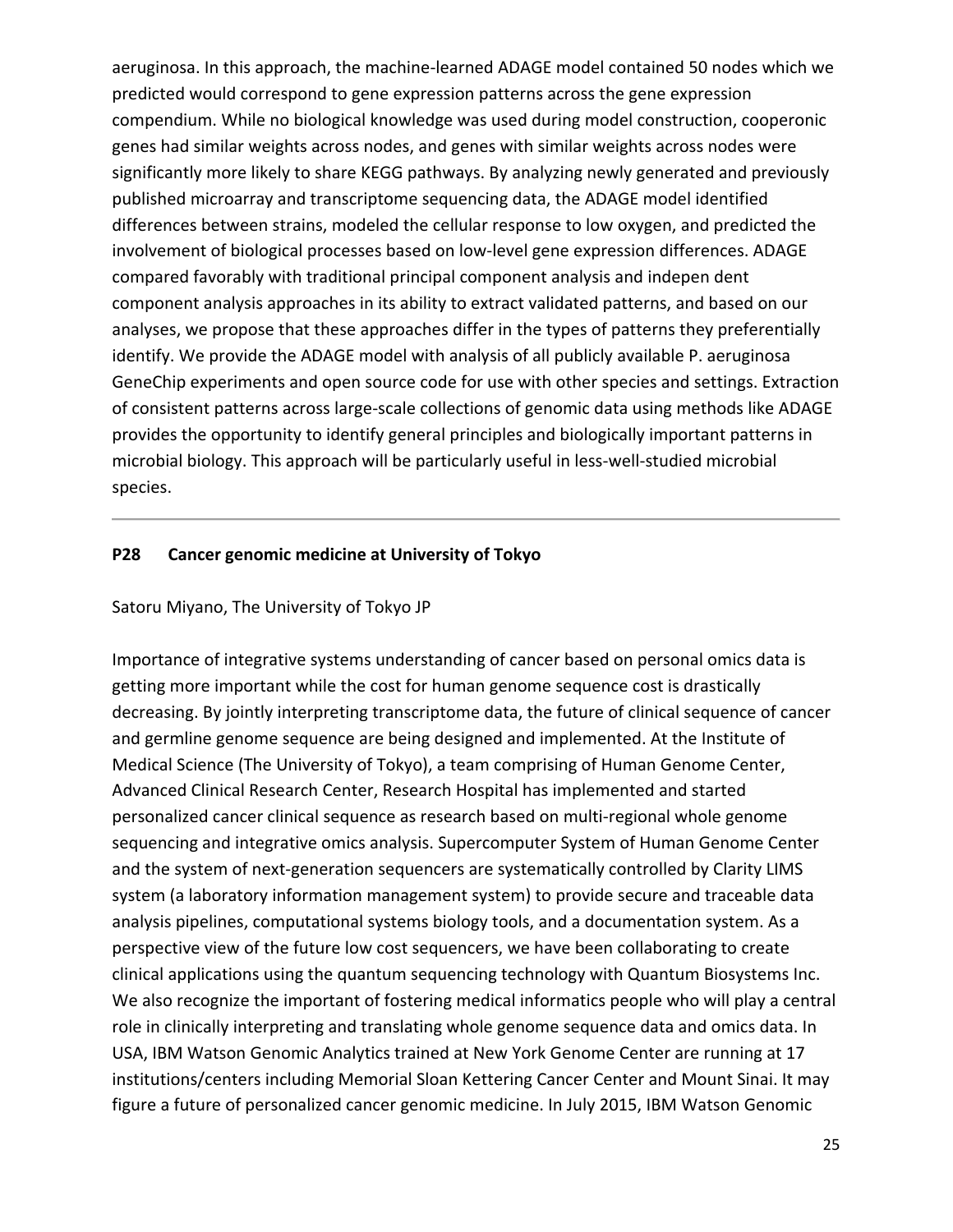Analytics was introduced in our institute as research. We present a perspective on cancer genomic medicine based on these issues.

#### **P29 Integrated Platform for Detection of Copy Number Variations**

Nita Parekh, International Institute of Information Technology IN Sriharsha Vogeti, International Institute of Information Technology IN Shanta Pendkar, International Institute of Information Technology IN

Copy‐number variations (CNVs) are a form of structural variation that leads to abnormal copies of large genomic regions in a cell. CNVs may encompass genes and lead to variation in gene expression in the cell. Thus, detection of CNVs plays an important role in understanding the molecular mechanisms leading to pathogenesis and in drug response. Depth of coverage based methods are known to accurately predict exact copy number and can even detect very large insertions in whole genome NGS data. Here we implemented three segmentation algorithms (piecewise constant function with total variation penalized least squares model (Duan et al, 2013), mean‐shift (Wand et al, 2009) and circular binary segmentation (Venkatraman et al, 2007)) to fit read depth signal on depth of coverage approach, and also paired-end mapping (PEM) approach. For single samples correction for GC bias and mappability of reads is implemented in the preprocessing step.

Analysis is performed on simulated data, population data (NA12891), and tumor data (SRR1236468) for the three approaches. Features considered for comparison include CNV breakpoints, size, copy number and sequencing depth of the sample (for simulated data). We observe that shorter CNVs ( $\sim$  1000) with 1 gain/loss require a higher coverage ( $\sim$ 30×), while longer CNVs (~4000) are detected even at 10× coverage. The total variation approach is able to detect smaller CNVs (~ 500) in real data while PEM approach improved the initial alignment of reads and accurate breakpoint prediction. In our analysis of tumor data, we identified number of CNVs, some of which are reported to play a role in tumorigenesis. A significant variation is observed in the number and size of CNVs detected by the different methods. Hence we use a conservative approach of consensus of CNVs detected by two or more methods for the analysis of population and tumor data.

#### **P30 Active trancription without canonical histone marks**

Sílvia Pérez‐Lluch, Centre for Genomic Regulation, Barcelona ES Enrique Blanco, Centre for Genomic Regulation, Barcelona ES Hagen Tilgner, Centre for Genomic Regulation, Barcelona ES Joao Curado, Centre for Genomic Regulation, Barcelona ES Marina Ruiz‐Romero, Universitat de Barcelona ES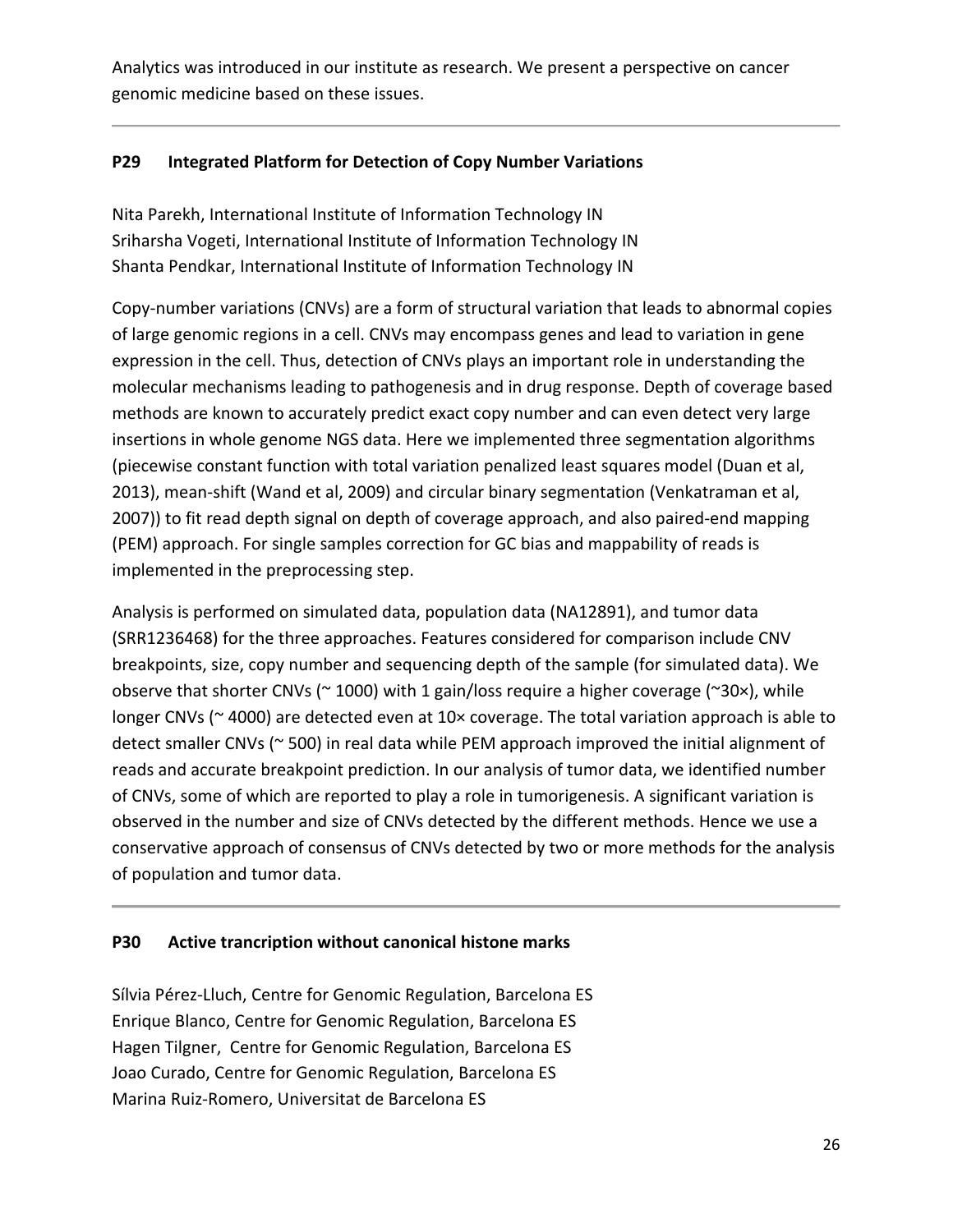## Montserrat Corominas, Universitat de Barcelona ES Roderic Guigó, Centre for Genomic Regulation, Barcelona ES

Transcriptional regulation depends on many factors such as chromatin structure, DNA methylation, transcription factors and histone modifications. The interplay of activating and repressing histone modifications is assumed to play a key role in the regulation of gene expression. H3K4me3, for instance, has been associated to gene activation whereas H3K27me3 has been related to gene silencing. Challenging this generally accepted model, here we show that activation of genes that are temporally and spatially regulated during metazoan development occurs in the absence of canonically activating histone modifications, such as H3K4me3 and H3K9ac. We have seen that genes void of histone modifications are actively transcribed in isolated cells and that the perturbation of the methylation of H3K4 does not affect their expression. We have finally shown that genes lacking chromatin marking are usually located in low binding regions according to ChromHMM segmentations and show a different pattern of transcription factors binding from genes expressed throughout development. Our results support a dual model of chromatin associated transcription regulation, in which chromatin marking is associated to stable, tightly controlled production of RNA, while a more flexible, unmarked chromatin state would permit rapid gene activation and deactivation during development. In these genes, transcription factors binding to chromatin would play the predominant regulatory role.

### **P31 SeqPurge: highly‐sensitive adapter trimming for paired‐end NGS data**

Marc Sturm, Institute of Medical Genetics and Applied Genomics, University Hospital Tübingen DE

Christopher Schroeder, Institute of Medical Genetics and Applied Genomics, University Hospital Tübingen DE

Peter Bauer, Institute of Medical Genetics and Applied Genomics, University Hospital Tübingen DE

Trimming adapter sequences from short read data is a common preprocessing step in most DNA/RNA sequence analysis pipelines. For amplicon‐based approaches, which are mostly used in clinical diagnostics, sensitive adapter trimming is of special importance. Untrimmed adapters can be located at the same genomic position and can lead to spurious variant calls. Shotgun approaches are more robust towards adapter contamination, because untrimmed adapters are randomly distributed over the target region. This reduces the probability of spurious variant calls.

When performing paired-end sequencing, the overlap between forward and reverse read can be used to identify excess adapter sequences. This is exploited by several published adapter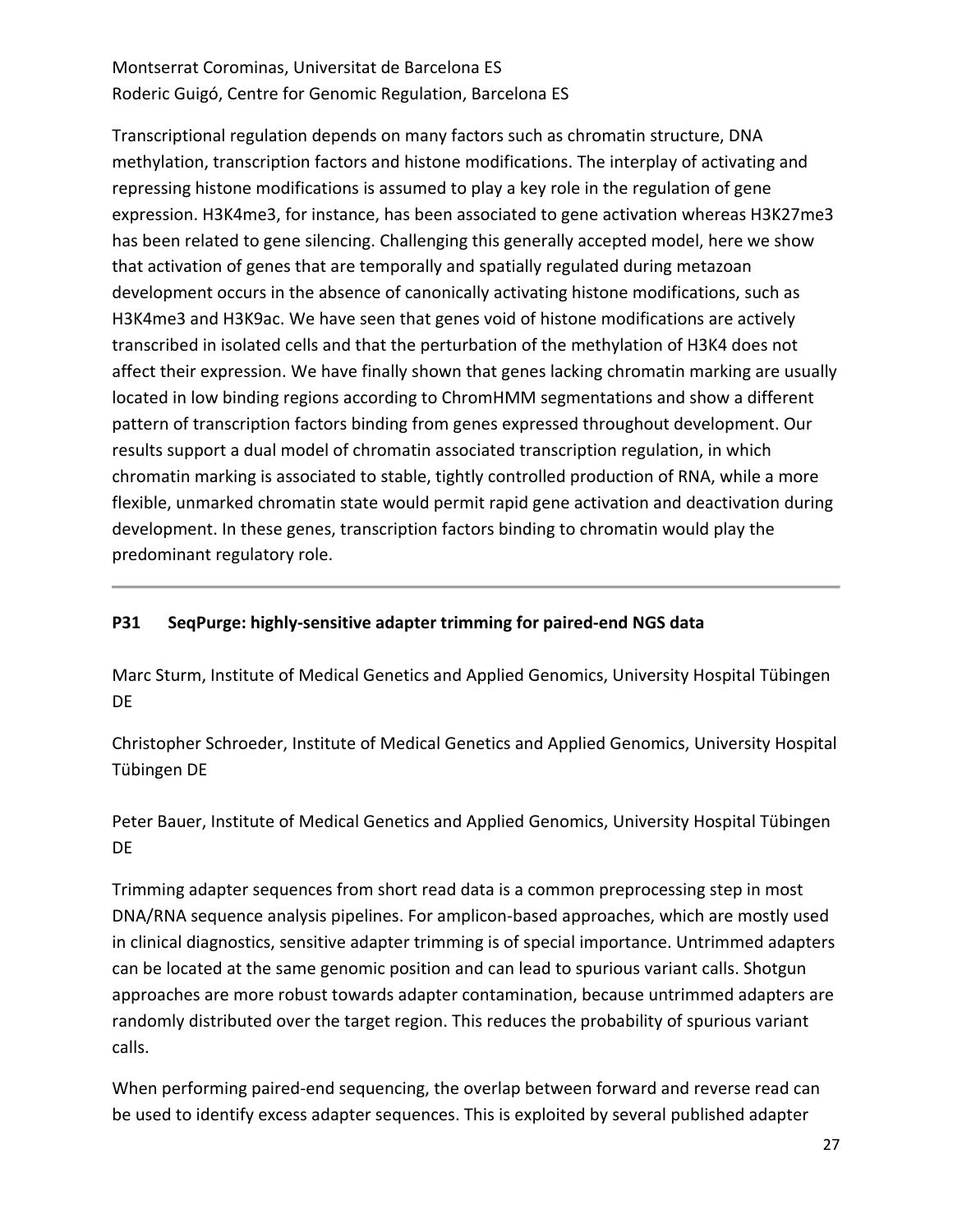trimming tools. However, in our evaluations on amplicon‐based paired‐end data we found that these tools fail to remove all adapter sequences and that adapter contamination leads to spurious variant calls.

Here we present SeqPurge, a highly-sensitive adapter trimmer that uses a probabilistic approach to detect the overlap between forward and reverse reads of paired‐end Illumina sequencing data. The overlap information is then used to remove adapter sequences, even if only one base long. Compared to other adapter trimmers specifically designed for paired‐end data, we found that SeqPurge achieves a higher sensitivity. The number of remaining adapters after trimming is reduced by 40‐90%, depending on the compared tool. The specificity of SeqPurge is comparable to that of other state-of-the-art tools. In addition to adapter trimming, SeqPurge can also perform quality-based trimming, trimming of no-call (N) stretches, merging of FASTQ files and FASTQ quality metrics calculation.

SeqPurge is implemented in C++ and runs both under Linux and Windows. It is available under the 'GNU General Public License version 2' as part of the ngs‐bits project: https://github.com/marc‐sturm/ngs‐bits

## **P32 Role of G9a in different adult stem cell populations: impact on homeostasis and cancer**

Aikaterini Symeonidi, Institut for Research in Biomedicine (IRB‐Barcelona) ES Alexandra Avgustinova, Institut for Research in Biomedicine (IRB‐Barcelona) ES Salvador Aznar Benitah, Institut for Research in Biomedicine (IRB‐Barcelona) ES

To replenish damaged cells, adult stem cells divide to self‐renew and fuel cellular differentiation. Failure to balance these events predisposes the tissue to ageing, loss of regenerative capacity, or cancer. Here we investigate the role of the histone methyltransferase G9a in stem cell function using a transgenic mouse model deficient for G9a in the epidermis and mammary epithelium. On a whole tissue level, G9a is largely dispensable for epidermal development and homeostasis, while mammary development is severely impaired. G9a deposits mono‐ and dimethyl marks on lysine 9 of histone 3, thereby triggering chromatin compaction and concomitant transcriptional repression. Indeed, we observed a global transcriptional activation in G9a deficient cells derived from both epidermis and mammary epithelium, with a significant overlap of the activated genes and pathways in the two tissues. Interestingly, the de‐repressed targets included embryonic and fetal proteins, suggesting that G9a may be involved in shutting off the embryonic gene expression program during development. De‐repressed genes clustered at specific genomic regions, consistent with the mechanism of de‐repression being the loss of H3K9me2, which is often found in large organized chromatin K9‐modification (LOCK) domains. H3K9me2 and G9a ChIP‐sequencing revealed that, as predicted, H3K9me2 levels are severely reduced in G9a deficient cells. Further, both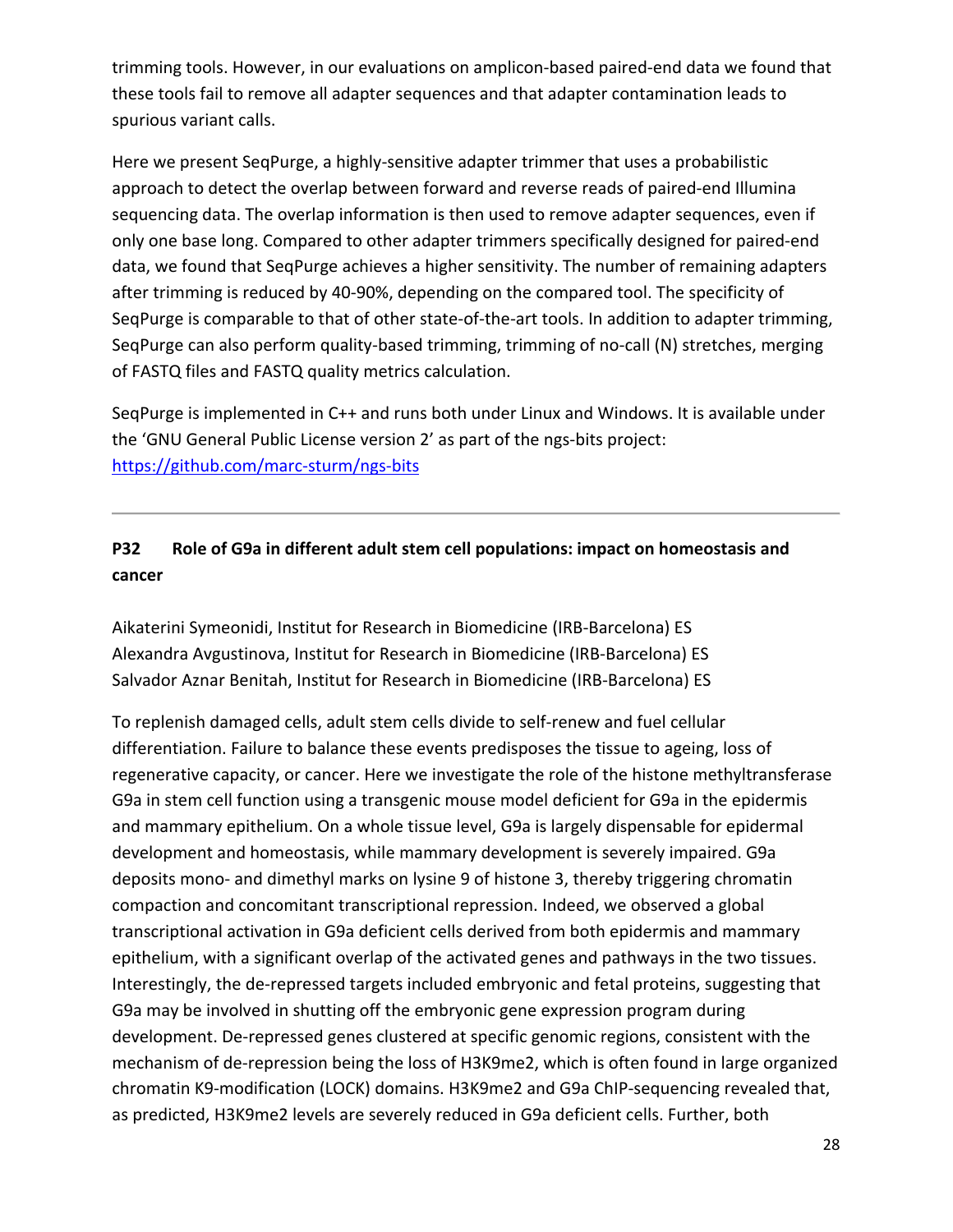H3K9me2- and G9a-enriched regions predominantly occur in intergenic regulatory regions, with only few peaks at gene TSSs.

H3K9 di- and trimethylated chromatin has been suggested to positively correlate with the mutation rate of human cancers. To experimentally demonstrate this association, we are analyzing exome sequencing data derived from chemically induced cutaneous squamous cell carcinomas of control or G9a‐deficeint mice. In summary, by collating different types of data sets we are dissecting the molecular role of G9a in adult stem cell function across different tissues.

#### **P33 MOLAS: Multi‐Omics onLine Analysis System for Gene Expression Profiling**

Shu‐Hwa Chen, Institute of Information Science, Academia Sinica TW Sheng‐Yao Su, Institute of Information Science, Academia Sinica TW Chung‐Yen Lin, Institute of Information Science, Academia Sinica TW I‐Hsuan Lu, Institute of Information Science, Academia Sinica TW

Next generation sequencing technologies bring the gene profiling study into big‐data science era. However, the increasing amount of data made itself a problem for viewing data and deciphering the biological implication from it.

Here we present MOLAS, Multi-Omics onLine Analysis System, a robust web application which can take gene expression data (FPKM/RPKM) from different libraries as inputs, map these expressed genes with annotations for further analyses and reveal biological meaning of the complex data with build‐in analysis tools in the intuitive interface.

Via an intuitive data loading process in MOLAS web portal, the submitted project will be created and connected to the build‐in annotations and data analysis pipeline, then turned the whole set into a website in few minutes. In each project, the infrastructure of MOLAS can provide data accessing functions including full‐text search, KEGG pathways and module hierarchy view, pairwise libraries comparison with tailor-made choices, clustering by userdefined scheme, enrichment analysis in KEGG pathway and GO terms of differentially expressed genes identified by pairwise comparison or by clustering analysis. The novel functions of this system include gene list import, management of gene lists generated from above functions, illustrate Venn ‐diagram with up to four gene lists, select new lists from intersections of Venn diagram and generate heatmaps for specific gene list. In such approach, user can have gene lists with function enrichment in different dimensions to their own core problem. Currently, MOLAS accepts gene expression data table in FPKM value, derived from Cufflinks or other tools that map reads to human reference (GRCh38/ GRCh37, hg19) or mouse reference (mm10) in Ensembl transcript view.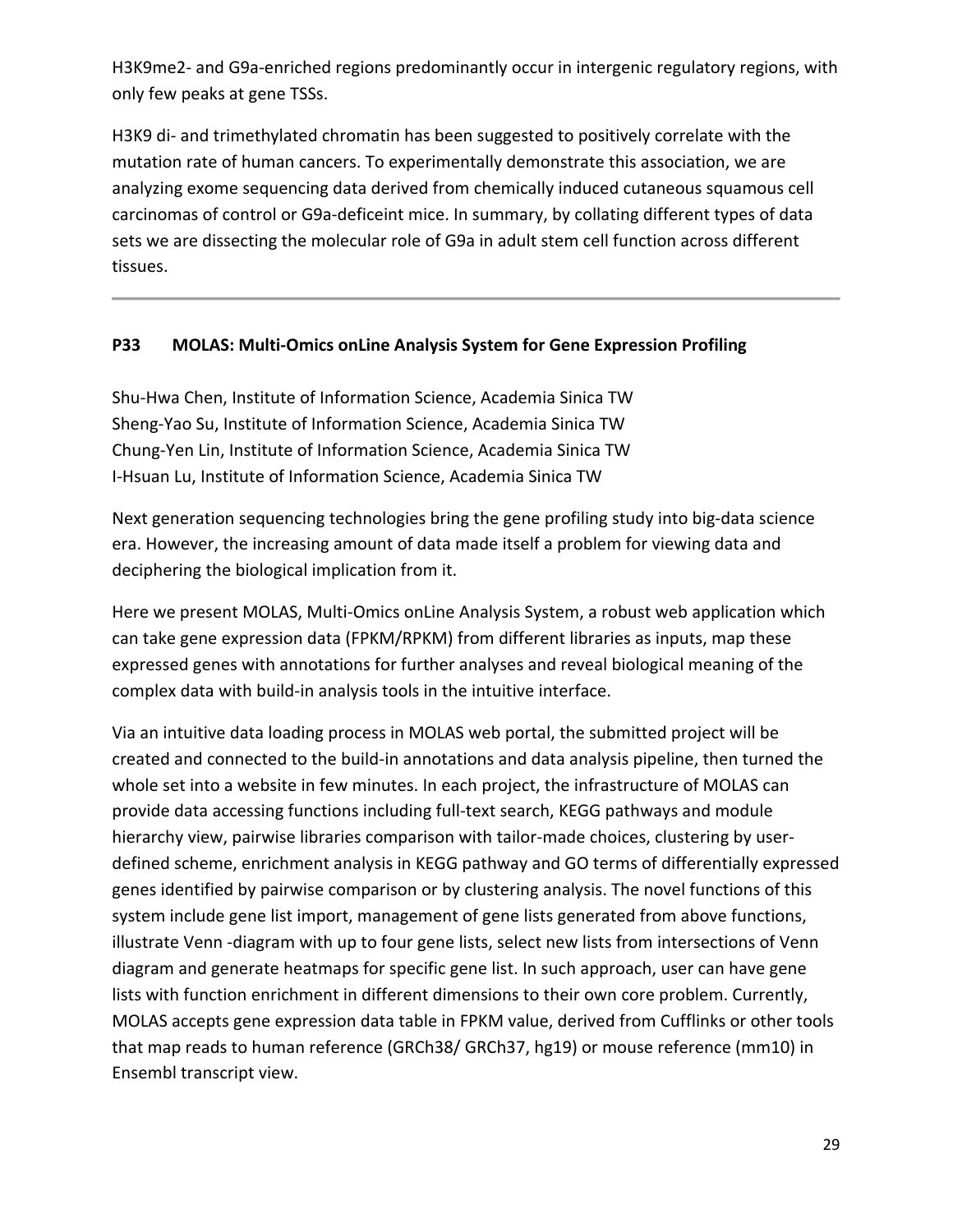# **P34 Core Vertebrate Genes (CVG): phylogeny‐aware completeness assessment of genome and transcriptome assemblies**

Yuichiro Hara, RIKEN CLST JP Shigehiro Kuraku, RIKEN CLST JP

Coverage of protein‐coding genes has been employed as an essential metric for assessing 'completeness' of de novo genome and transcriptome assemblies. CEGMA, an existing ortholog identification pipeline, has been used for this measurement referring to the Core Eukaryotic Genes (CEG) consisting of 248 orthologs. For this purpose, the CEG was designed so that the orthologs were widely conserved in eukaryotic taxa with no or minimal gene duplicates. However, our examination revealed that a CEGMA execution potentially misidentifies paralogs of the CEG as orthologs, which leads to overestimation of completeness and then resulting in an unreliable assessment. For more accurate assessment, we introduce Core Vertebrate Genes (CVG), a new reference gene set of 233 ortholog groups. All the ortholog groups are aimed to contain no paralogs among 29 vertebrate genomes that cover all the extant major vertebrate taxa including cyclostomes and chondrichthyans. Using the CVG, we assessed completeness of vertebrate genome assemblies and embryonic transcriptome assemblies of Madagascar ground gecko (Paroedura picta). The result demonstrated that the evaluation referring to the CVG achieved higher accuracy and resolution than that with the CEG. The performance of the CVG was also confirmed with BUSCO, a pipeline that is supposed to take over the function of CEGMA. For wide uses in assessing emerging sequence resources, the CVG data set is available online (http://www2.clst.riken.jp/phylo/reptiliomix.html; see Hara et al., 2015. BMC Genomics 16:977). Our approach with a custom choice of reference gene sets for more accurate complete assessment should also be useful in other taxa.

## **P35 Benchmarking 16S rRNA gene sequencing and bioinformatics tools for identification microbial abundances**

Luca Cozzuto, Centre for Genomic Regulation, Barcelona ES Carlos Company, Centre for Genomic Regulation, Barcelona ES Nuria Andreu, Centre for Genomic Regulation, Barcelona ES Jochen Hecht, Centre for Genomic Regulation, Barcelona ES Julia Ponomarenko, Centre for Genomic Regulation, Barcelona ES

Genomic DNA from two microbial Mock communities, provided by the BEI resources of the Human Microbiome Project, was sequenced using both shotgun and 16S rRNA (amplifying the V3‐V4 regions) sequencing on the HiSeq and MiSeq instruments. For the 16S rRNA and whole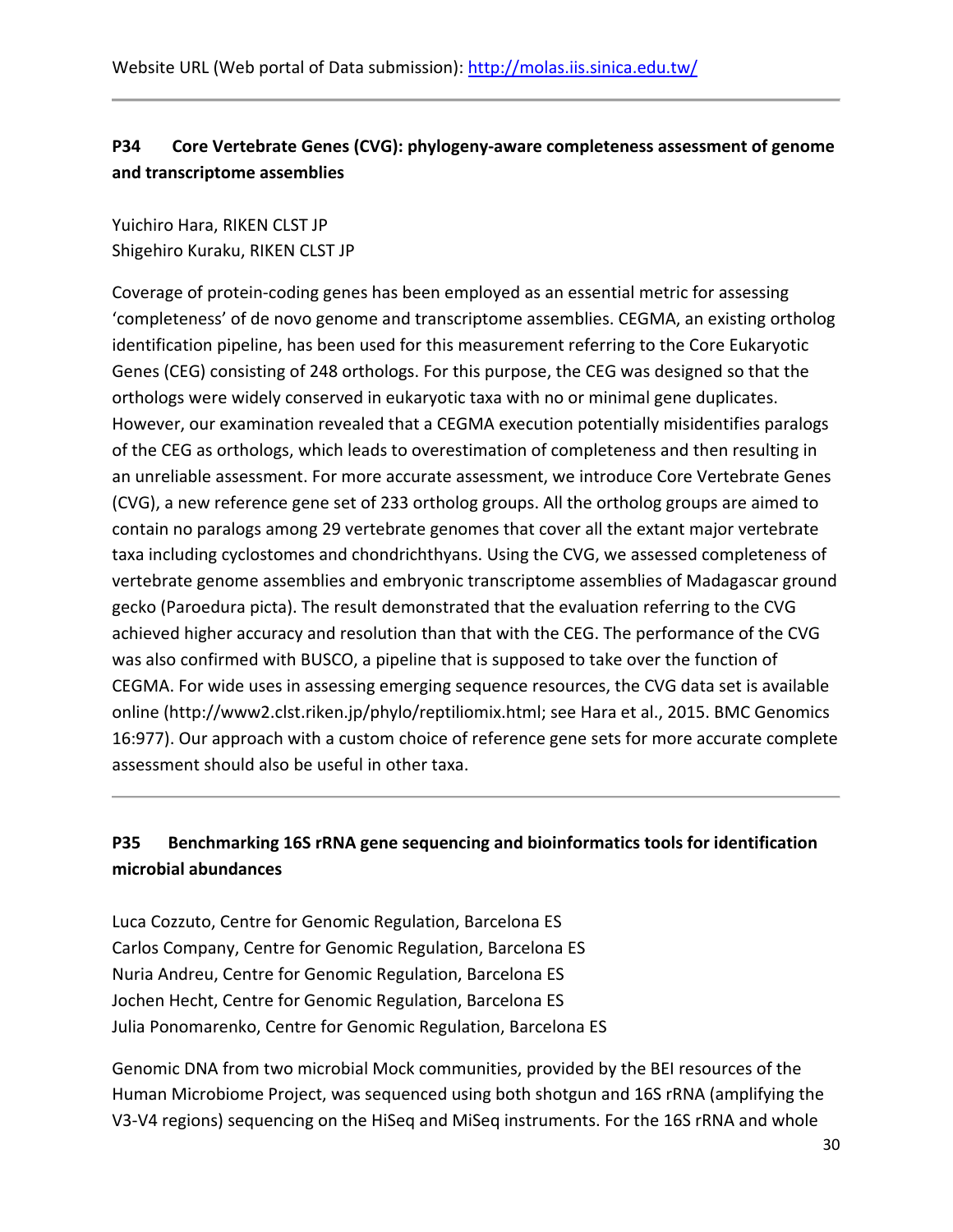DNA, nine and three independent sequencing runs were carried out, respectively. We set up and tested three bioinformatics pipelines for the 16S rRNA analysis: QIIME, mothur, and the in‐ house built pipeline based on the skewer, pear and ribopicker algorithms. The SILVA database was used for aligning against and identifying bacteria at the taxon levels of genera and species. The distributions of relative abundances of bacteria genera and species were estimated using three methods and were compared with the rRNA operon counts, provided by the BEI resources and obtained from the shotgun sequencing. In this work, we will show the results of this benchmarking experiment and discuss applicability of different evaluation criteria, including both parametric and non‐parametric test statistics.

## **P36 Understanding cell fate decisions through integrative analyses of multi‐dimensional genome‐wide sequencing data**

Ms Vijayabaskar, University of Leeds UK Debbie Goode, Cambridge Institute for Medical Research and Wellcome Trust and MRC Cambridge Stem Cell Institute UK Nadine Obier, University of Birmingham UK Michael Lie‐A‐Ling, University of Manchester UK Andrew Lilly, University of Manchester UK Rebecca Hannah, Cambridge Institute for Medical Research and Wellcome Trust and MRC Cambridge Stem Cell Institute UK Monika Lichtinger, University of Birmingham UK Kiran Batta, CRUK Manchester Institute, University of Manchester UK Magdalena Florowska, CRUK Manchester Institute, University of Manchester UK Rahima Patel, CRUK Manchester Institute, University of Manchester UK Mairi Challinor, CRUK Manchester Institute, University of Manchester UK Kirstie Wallace, CRUK Manchester Institute, University of Manchester UK Jane Gilmour, University of Birmingham UK Salam Assi, University of Birmingham UK Pierre Cauchy, University of Birmingham UK Maarten Hoogenkamp, University of Birmingham UK David Westhead, University of Leeds UK Georges Lacaud, CRUK Manchester Institute, University of Manchester UK Valarie Kouskoff, CRUK Manchester Institute, University of Manchester UK Berthold Gottgens,Cambridge Institute for Medical Research and Wellcome Trust and MRC Cambridge Stem Cell Institute UK Constanze Bonifer, University of Birmingham UK

Cellular differentiation is a tightly controlled process that is essential for the development of a single celled embryo into a multicellular organism. This process is regulated primarily through changes in the dynamics of gene differentiation and is orchestrated by the interplay of various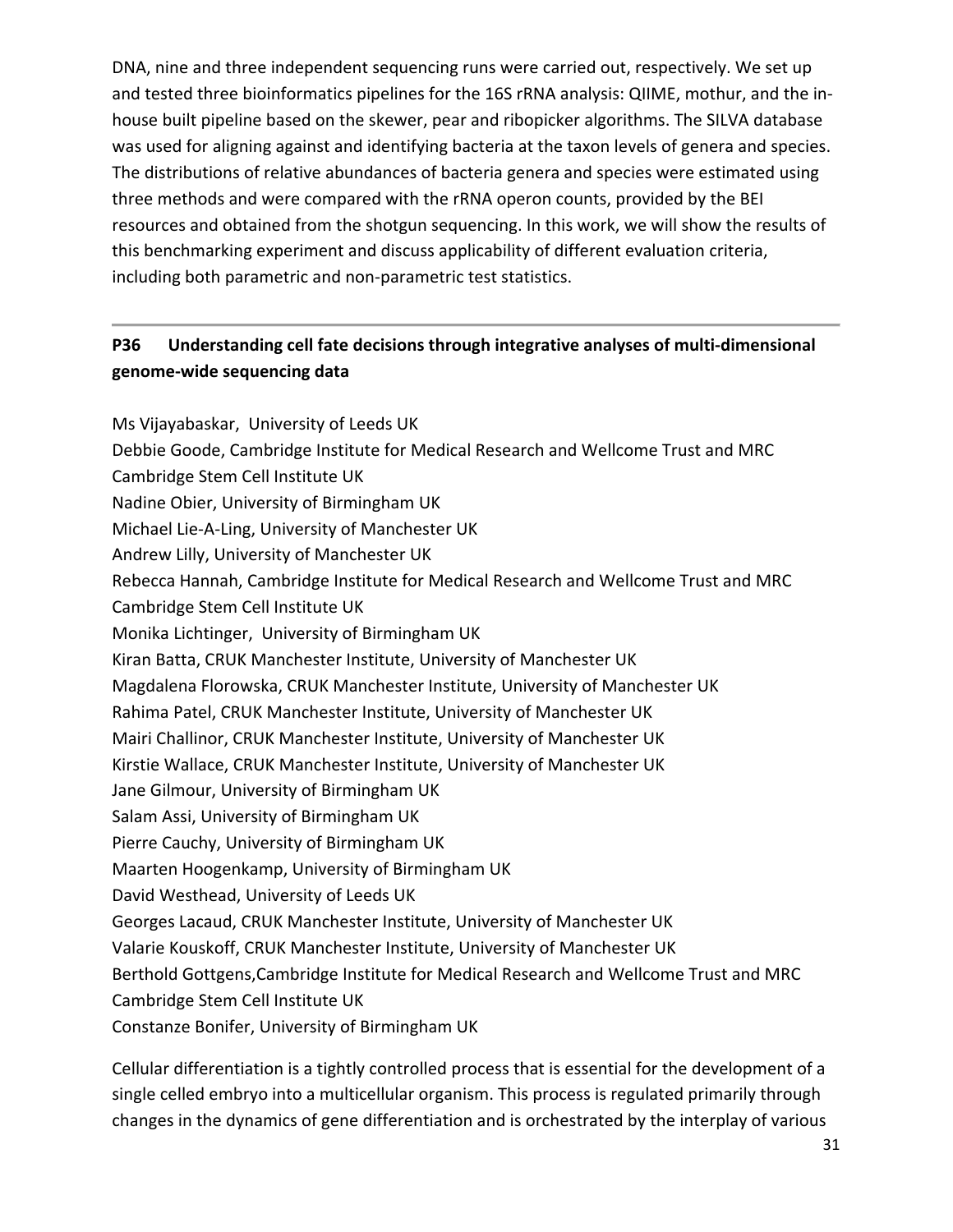biological mechanisms such as chromatin accessibility, modifications and most importantly, binding of transcription factors. In this study we have generated, integrated and analysed a large multi-dimensional dataset for the in-vitro differentiation of mouse embryonic stem cells to macrophages. At the first step we successfully associate gene expression changes with important cell fate decisions that determine lineage specification. By interrogating DNaseI accessibility, active histone marks such as H3K27ac, H3K9ac and H3K4me3, repressive H3K27me3 histone mark and 16 transcription factors, in a unified manner, we show that we can map this four dimensional data to gene expression events, vis-a-vis cellular differentiation. Here, we also show how we systematically build up the complexity of the analysis and derive a simple yet highly informative core gene regulatory network for the transcriptions factors important in our developmental pathway. Follow-up experiments driven by the new hypotheses derived from our analyses shows that this dataset can be powerful in implicating new biological gene networks and pathways in definitive hematopoiesis. We have also provided these analyses as a user friendly website for the access of general scientific community.

#### **P37 Creating a Multi Genome Graph by Minimizing Shannon Information**

Seyedeh Leily Rabbani, Max Planck Institute for Developmental Biology DE Jonas Müller, Max Planck Institute for Developmental Biology DE Detlef Weigel, Max Planck Institute for Developmental Biology DE

Many large-scale genome projects now aim to analyze thousands of genomes. Clearly, comparing these only against a single reference genome sequence is no longer adequate. To overcome the limits imposed by using a single‐genome reference, we developed methods that allow for simultaneous comparison against multiple high‐quality reference genomes. To reduce the size and complexity of the resulting graph, highly similar orthologous and paralogous regions are collapsed while more substantial differences are retained. To evaluate the performance of our model, we created a genome compression tool that can be also used for global genome comparison.

The major design problem in creating the graph is defining criteria for what constitutes a single node of related sequences. Minimizing Shannon information provides a way to solve this problem non‐parametrically. Genome specific Markov chain models with variable orders are trained on genomic sequences and pairwise alignments. This allows for computing the information cost of creating a DNA sequence de novo as well as of creating it by modifying a template sequence. Using a model where DNA sequences derive from their corresponding cluster center sequence, we create a clustering which minimizes information cost. This yields a graph through which each input contig corresponds to a path and which collapses repetitive sequences.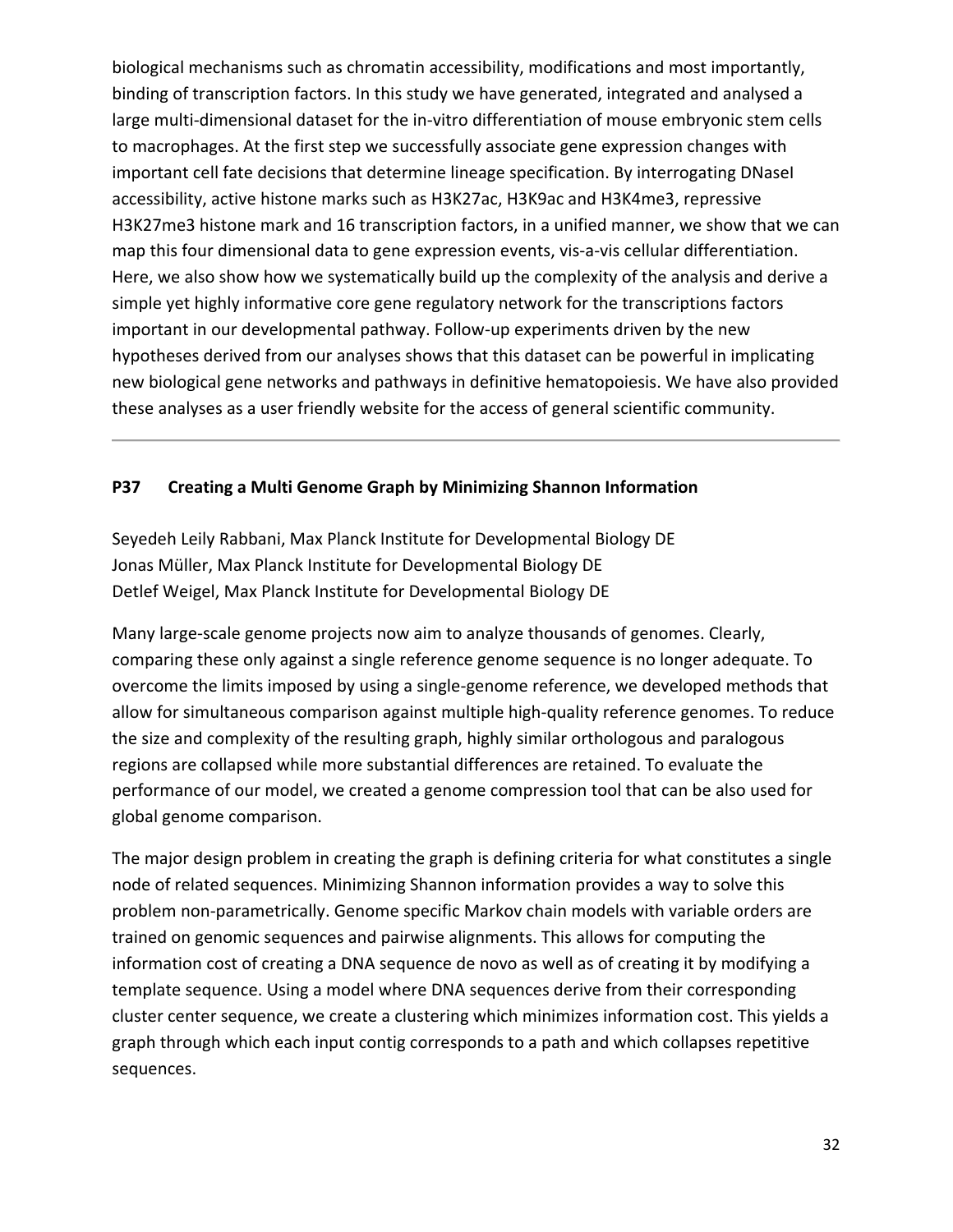As the graph structure is the result of algorithms which minimize Shannon information, it can be used for lossless DNA compression. Superior compression performance shows that our model fits sequence properties better than existing DNA compression programs. We create a simplified multi-genome reference which can be used for read mapping and genotyping as well as comparative genomics. As each piece of input sequence is contained in one sequence cluster, the graph structure can also be used for classification of repetitive elements. In addition, it allows for global genome comparison by computing the common information content.

## **P38 Untangling the gene networks for motor neuron degeneration: from disease model transcriptomes to cellular systems**

Hugo A F Santos, BioISI ‐ Biosystems & Integrative Sciences Institute ‐ Faculty of Sciences, University of Lisboa, Gene Expression and Regulation Unit, Lisbon PT Andreia Amara, BioISI ‐ Biosystems & Integrative Sciences Institute, Gene Expression and Regulation Unit, Faculty of Sciences, University of Lisboa / Instituto de Medicina Molecular, Faculdade de Medicina, Universidade de Lisboa PT Takakazu Yokokura OIST ‐ Okinawa Institute of Science and Technology Graduate University, Formation and Regulation of Neuronal Connectivity Research Unit, Okinawa, JP David Van Vactor, Harvard Medical School, Department of Cell Biology, Boston, US/ Okinawa Institute of Science and Technology Graduate University, Formation and Regulation of Neuronal Connectivity Research Unit, Okinawa JP

Margarida Gama‐Carvalho, BioISI ‐ Biosystems & Integrative Sciences Institute ‐ Faculty of Sciences, University of Lisboa, Gene Expression and Regulation Unit, Lisbon PT

Spinal Muscular Atrophy (SMA), a lethal inherited neurodegenerative disorder, is characterized by low levels of the Survival of Motor Neuron (SMN) protein, which is essential for the assembly of spliceosomal small nuclear ribonucleoproteins (snRNPs). Strikingly, low levels of this ubiquitous protein mainly affect motor neurons (MNs), disrupting neuromuscular junctions (NMJs) and leading to MNs degeneration. Despite robust knowledge of SMA's genetics, the exact molecular mechanisms underlying the disease's phenotype remain largely elusive, preventing the development of rational therapeutics.

We performed RNA-Seq profiling of the central nervous system (CNS) transcriptome of a Drosophila melanogaster SMA disease model, in parallel with a similar analysis focused on human motor neuron cultures derived from patient induced pluripotent stem cells (iPSCs).

Upon SMN down‐regulation we observe changes in exon usage in a subset of genes crucial for neuronal development, viability and NMJ function in both disease models. This strongly suggests that SMN‐dependent changes in the splicing machinery do not have widespread effects, affecting specific genes possibly due to the existence of certain features in their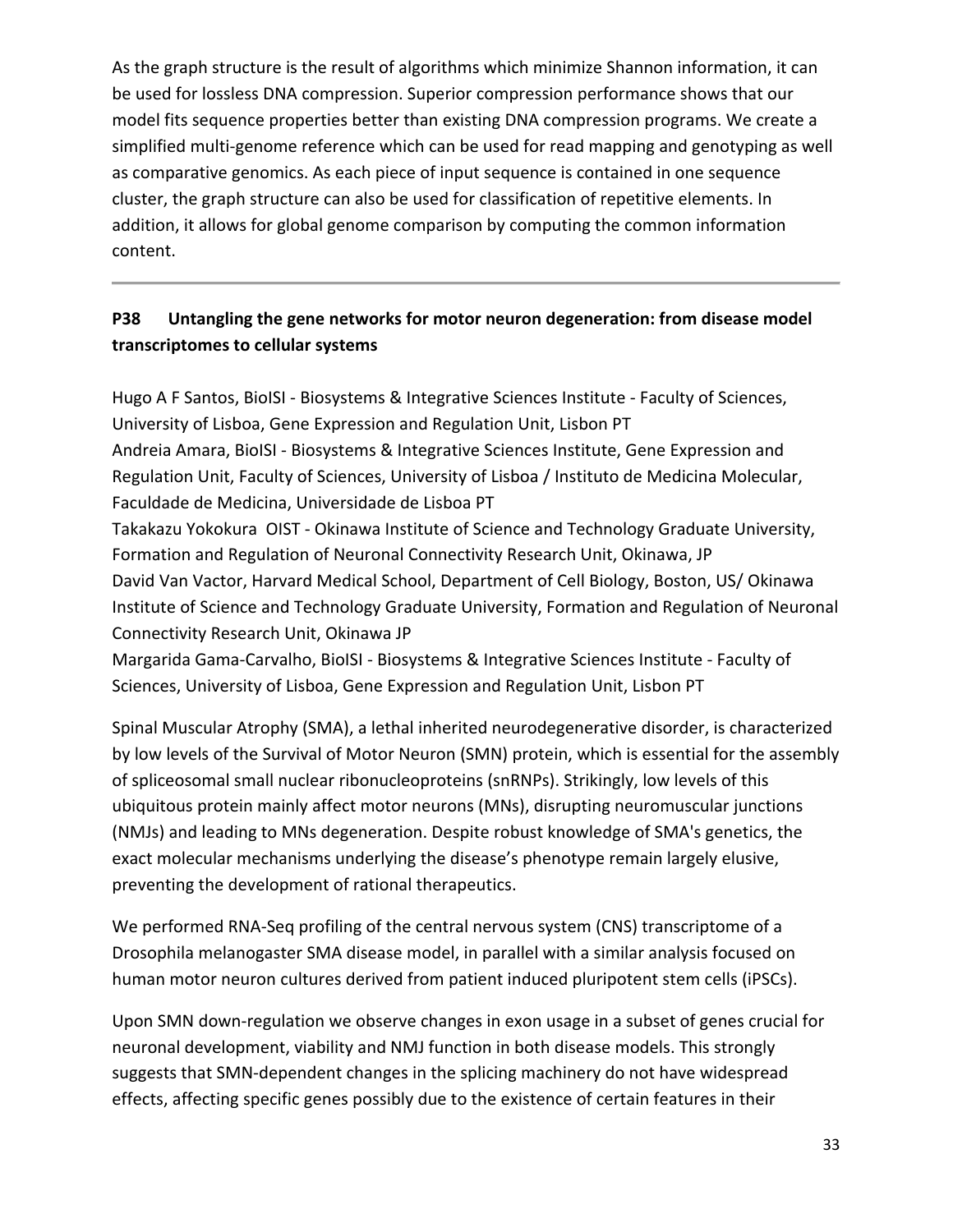sequence or structure, hence corroborating the SMN-dependent splicing modulation as a key hallmark of SMA pathomechanisms. Interestingly a large proportion of identified genes with altered splicing are known genetic modifiers of the SMN loss-of-function phenotype in SMA fly models, thereby supporting the search for innovative therapeutic approaches to SMA.

In addition, we have found significant subsets of genes sharing coordinated responses with SMN down‐regulation ‐ those positively correlated were intimately related to mRNA processing terms while genes that were negatively correlated showed enrichment in motor neuron key processes (axon guidance/ neuron differentiation) and inclusively amyotrophic lateral sclerosis, a neurodegenerative disease previously linked to SMA. An assessment of the networks established by these genes coupled with pathway-analysis identified essential pathways (e.g. SLIT/Robo) as being promising molecular targets for future therapeutics.

#### **P39 FASTAIR, Functional Analysis of Sequenced Transcripts At the Isoform Resolution**

Lorena de La Fuente, Centro de Investigación Príncipe Felipe ES Manuel Tardaguila, University of Florida US Cristina Martí, Centro de Investigación Príncipe Felipe ES Hecor Del Risco, University of Florida US Maravillas Mellado, Centro de Investigación Príncipe Felipe ES Marissa Macchietto, University of California Irvine US Ali Mortazavi, University of California Irvine US Susana Rodriguez, Centro de Investigación Príncipe Felipe ES Victoria Moreno, Centro de Investigación Príncipe Felipe ES Ana Conesa, Centro de Investigación Príncipe Felipe ES

Transcriptomes of higher eukaryotes are characterized by the presence of multiple isoforms coded by the same gene. Although a dense structural catalog of isoforms and splice junctions has been created for many organisms, the study of the functional implications of alternative isoform expression (AIE) has not been yet addressed at a whole‐genome level. Therefore, we have developed a new methodology called FASTAIR which allows the study of the functional consequences of AIE at the genome‐wide level. We have applied this approach in a mouse cell differentiation system from Neural Stem Cells to Oligodendrocytes. FASTAIR methodology combines both PacBio (long reads) and Illumina (short reads) sequencing. PacBio sequencing resolves whole transcripts up to 10kb and is ideal to elaborate precise transcriptomes and perform isoform discovery, whereas Illumina allows for accurate quantification of expression due to its high depth sequencing. In the first part of the approach, FASTAIR addresses the curation, classification and functional annotation of the transcriptome obtained from PacBio reads. Thus, FASTAIR allows to reduce the sequence error rate of PacBio isoforms, annotate the transcriptome according to RefSeq and point out novel isoforms and splice events. The functional annotation of each isoform involve the prediction of ORFs and a rich diversity of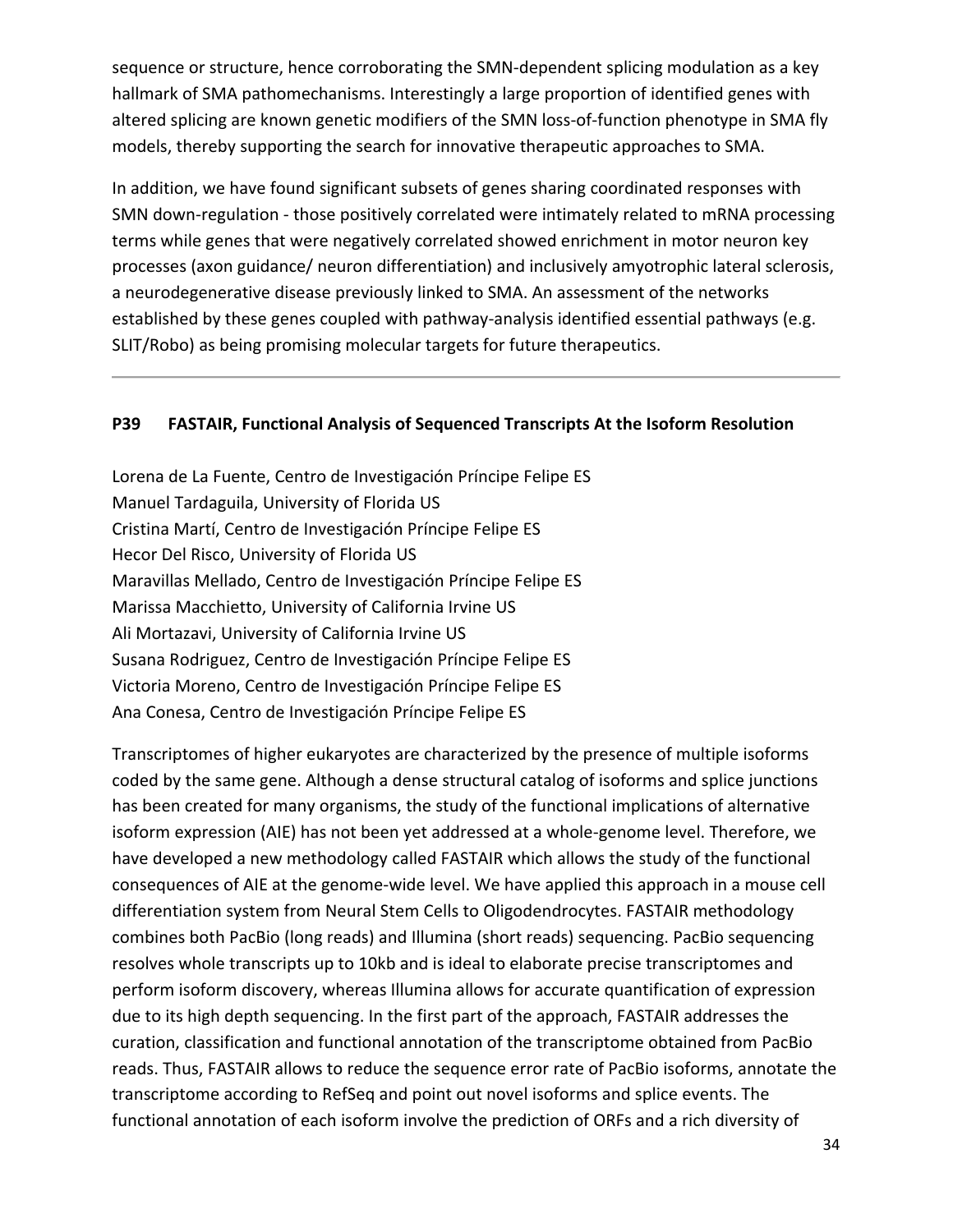functional layers, which includes, among others, miRNA binding sites, protein domains, post‐ translational modifications, UTR motifs and binding elements. Finally, as FASTAIR aim is to figure out the relevance of AIE in the functionality of the system, it applies different statistical methods which combine both expression data and functional annotation. Preliminary FASTAIR analysis of our neural differentiation model shows a 30% of novel isoforms uncovered by PacBio, a high functional diversity between isoforms coded by the same gene, and several processes specifically regulated by the alternative expression of isoforms.

#### **P40 ChroGPS, visualization, functional analysis and comparison of epigenomes**

Oscar Reina Garcia, Institute for Research in Biomedicine, IRB Barcelona ES Fernando Azorin Marin, Institute for Research in Biomedicine, IRB Barcelona ES. Institute of Molecular Biology of Barcelona, IBMB, CSIC Barcelona ES

In recent years consortiums such as modENCODE, ENCODE, Roadmap Epigenomics or the Blueprint project have generated and published an unprecedented amount of epigenomics data comprising several organisms, tissues, cell lines and diseases. However, development of tools to perform intuitive visualization, functional analysis and comparison of epigenomes between different biological backgrounds or conditions remains a challenge.

ChroGPS is a Bioconductor package that addresses this question using multidimensional scaling techniques to represent similarity between epigenetic factors, genomic features or specific regions on the basis of their epigenetic state, in 2D/3D reference maps, integrating gene expression and other functional data. Emphasis is placed on interpretability, computational feasibility and statistical considerations to guarantee reliable representation, integration and comparison of data from multiple sources (studies, technologies, genetic backgrounds, etc.).

To illustrate this functionality we focus on data from the modENCODE project on the genomic distribution of a large collection of epigenetic factors in Drosophila melanogaster, as well as ENCODE and Roadmap Epigenomics data in human embryonic stem cells (hESCs) and cancer cell lines.

Our results show that the maps allow straightforward visualization of relationships between factors and elements, capturing relevant information about their functional properties, as well as intuitive comparison of epigenomic information from different cellular backgrounds or conditions, that helps to interpret epigenetic information in a functional context and derive testable hypotheses.

#### **P41 A computational approach for functional classification of the epigenome**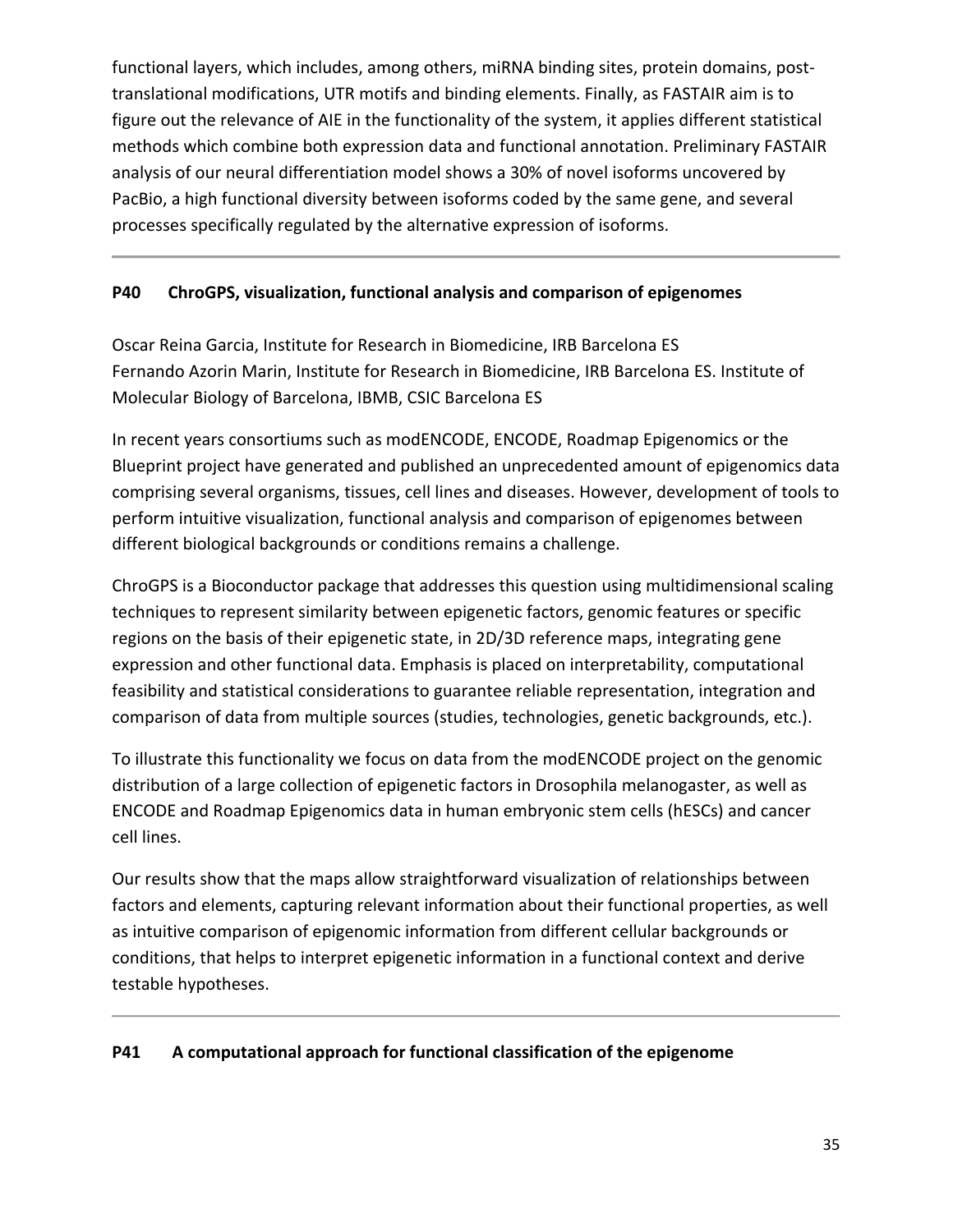## Francesco Gandolfi, Universita Sapienza di Roma IT Anna Tramontano, Universita Sapienza di Roma IT

In the last decade, advanced functional genomics approaches and deep sequencing have allowed large‐scale mapping of histone modifications and other epigenetic marks, highlighting functional relationships between chromatin organization and the genome function. However, it has been shown that many epigenetic modifications do not act as isolated signals along the DNA but co‐occur in a range of combinatorial patterns, which demarcate the presence of distinct functional elements in the genome.

With the expanding amount of chromatin data now available in public domains, the need for computational methods able to integrate different types of epigenetic signals and identify biologically meaningful combinations of chromatin marks is emerging.

Here, we propose a novel approach to explore functional interactions between different epigenetic modifications and extract combinatorial patterns that can be used to annotate the chromatin in a fixed number of functional classes. Our method is based on Non‐negative Matrix Factorization (NMF), an unsupervised learning technique originally employed to decompose high-dimensional data in a reduced number of meaningful patterns.

We applied the NMF algorithm on a collection of genomic datasets representing 13 different epigenetic marks, consisting of ChIP‐seq assays for multiple histone modifications, Pol‐II binding and chromatin accessibility assays from human H1‐hESCs.

Interestingly, this approach allowed us to identify a number of chromatin patterns that contain functional information and are biologically interpretable. Moreover, we observed that single epigenetic patterns are characterized by distinct genomic profiles, which correlate well with specific features of the genome. These preliminary results highlight the utility of NMF in studying functional relationships between different epigenetic modifications and may provide new biological insights in the interpretation of the chromatin dynamics.

# **P42 Integrating multi‐omic NGS data in regression models to understand gene expression regulation**

Sonia Tarazona, Centro de Investigacion Principe Felipe, Madrid ES Mónica Clemente‐Císcar, CIPF, Madrid ES Ana Conesa, Genomics of Gene Expression Lab ES

The continuous evolution of NGS technologies has made it easier to obtain genome-wide multiomic data from the same biological system that can be integrated to study the regulatory mechanisms driving gene expression. However, it is essential to have efficient statistical integration models to extract the most significant regulators of gene expression from given experimental data.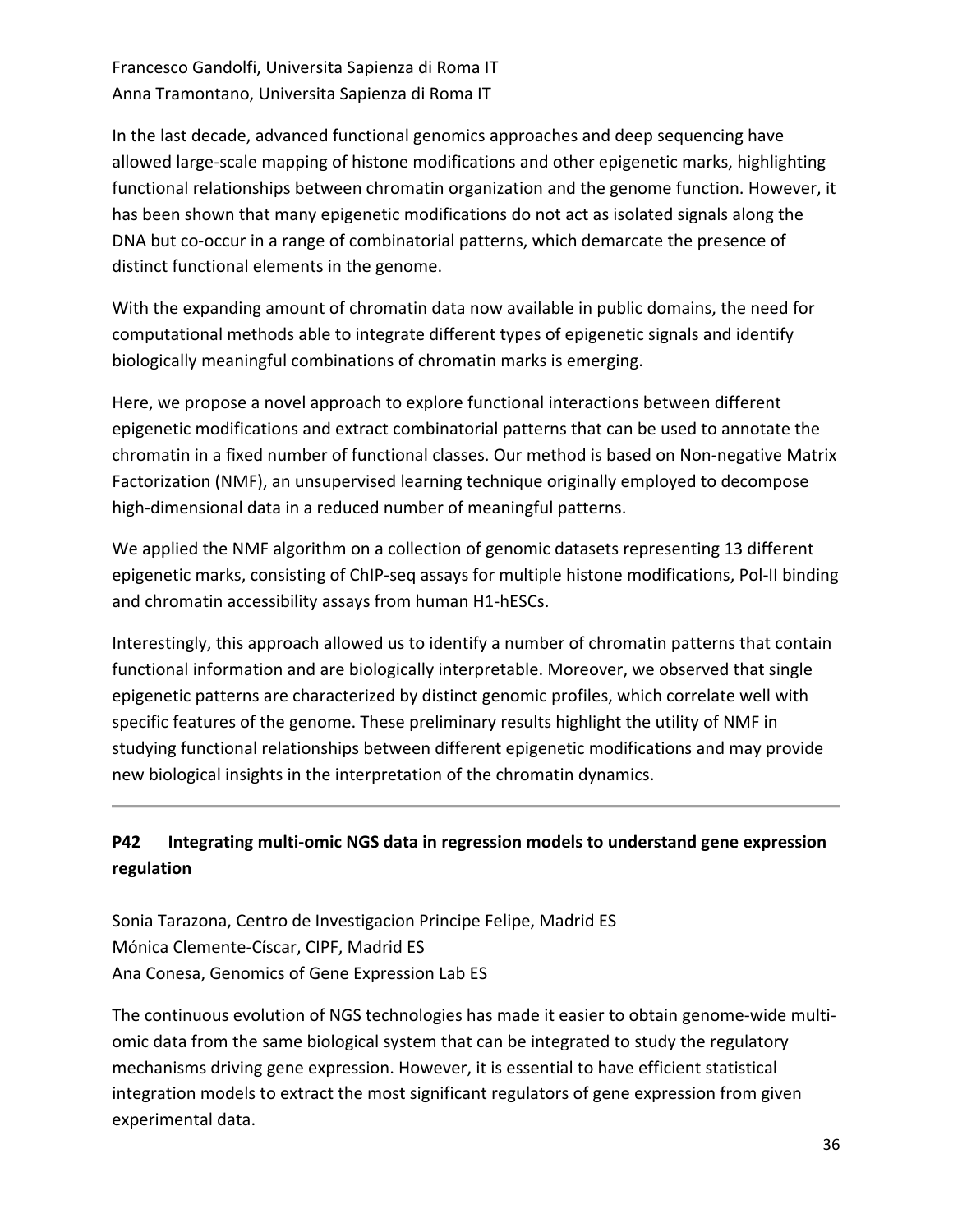We propose a novel algorithm to compute generalized linear regression models (GLM) for explaining gene expression as a function of its regulators and the experimental conditions. The potential regulators may be miRNAs, transcription factors, or genomic regions with chromatin accesibility, proteing binging or methylation, etc.

The algorithm, that will be part of an R package, provides different functionalities. Apart from the flexibility to define the GLM models (linear or non‐linear, interactions, family of probability distribution, stepwise variable selection procedure, etc.), it allows for filtering regulators with low variability or aggregating them in a multi-collinearity situation. Moreover, it returns a global summary for the results, and also a function for plotting either all the significant regulators of a given gene or all the genes significantly regulated by a given regulator, as well as partial or global regulatory networks.

We show the ability of the algorithm to generate useful biological knowledge by applying it to the huge collection of NGS data generated within the European STATegra project: time course data for control and treatment conditions in mouse from RNA‐seq, miRNA‐seq, DNase‐seq and RRBS‐seq technologies.

As far as we know, this is the first bioinformatic tool that deals with the integration of different omic data types from time‐course experiments in order to identify the genomic elements that regulate gene expression (also valid for transcripts, proteins, etc.). Identifying the regulatory mechanisms of gene expression will help us to understand diseases, define therapeutic targets, improve treatments, etc.

### **P43 An integrated gene annotation pipeline for de‐novo sequenced organisms**

Francisco Câmara Ferreira, Center for Genomic Regulation, Barcelona ES Jèssica Gómez Garrido, Centre Nacional d'Anàlisi Genòmica, Barcelona ES Anna Vlasova, Center for Genomic Regulation, Barcelona ES Didac Santesmasses, Center for Genomic Regulation, Barcelona ES Roderic Guigó, Center for Genomic Regulation, Barcelona ES Tyler Alioto, Centre Nacional d'Anàlisi Genòmica, Barcelona ES

Accurate gene model prediction and good quality genome assemblies are both crucial for addressing many interesting biological questions. For protein‐coding gene (PCG) annotation, we have been employing a semi-automatic pipeline, based on the well-established programs PASA and EvidenceModeler, that combines protein, transcript and gene prediction sources of evidence in order to generate protein‐coding gene annotations. The full pipeline includes estimation of completeness of the assembly; generation of species-specific repeat libraries; utilization of a number of gene prediction tools (including their training and evaluation); mapping of available transcripts and proteins; prediction of particular classes of proteins; and assignment of possible functions and putative names to the gene models. A number of tools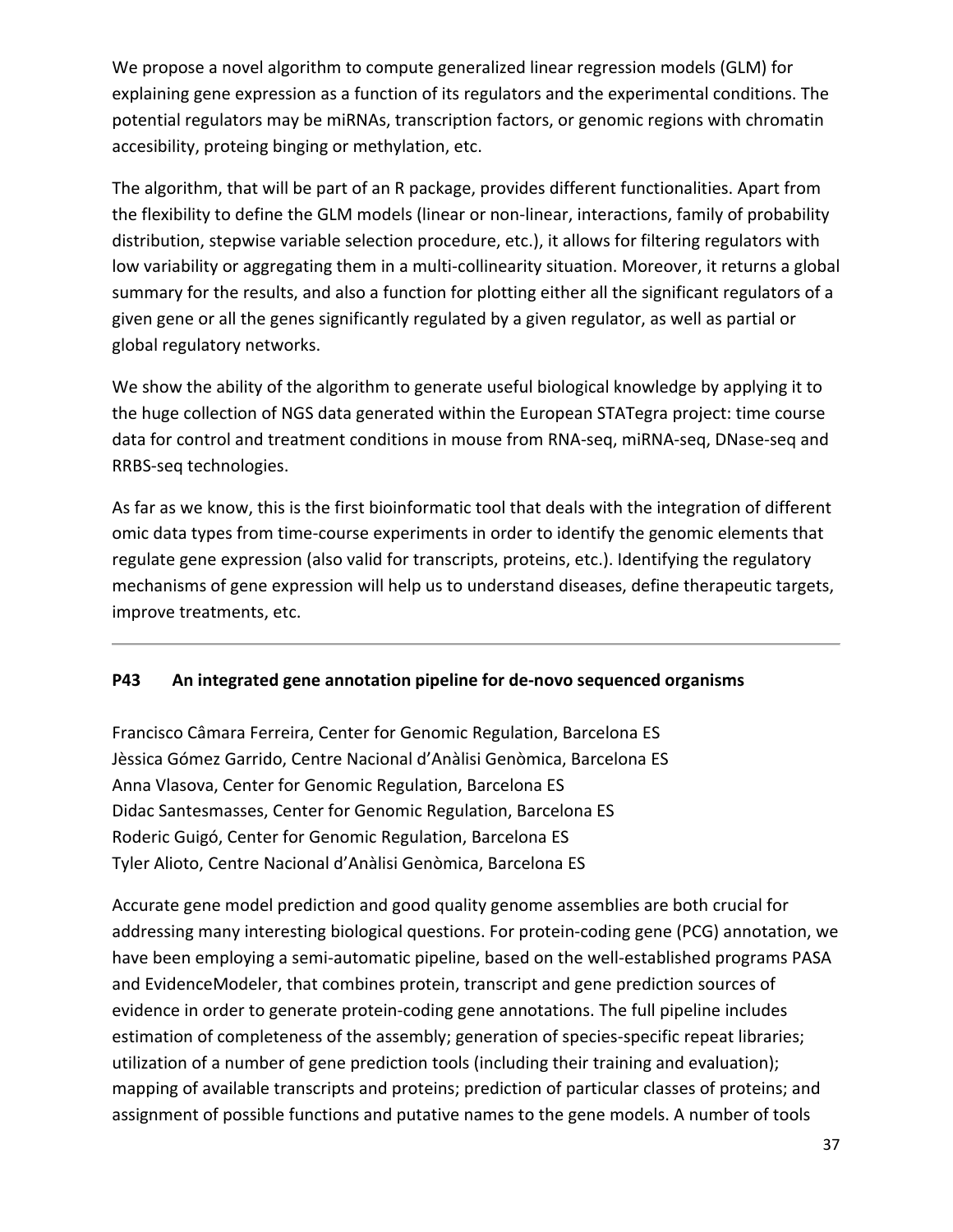used in the pipeline have been developed by the Guigó and Alioto groups. These programs include the ab-initio gene prediction program geneid, and its training tool (geneidtrainer), the homology evidence‐based SGP2, GEMTOOLS (a pipeline to align RNAseq reads to the genome using the GEM mapper) and the program Selenoprofiles. Using this pipeline we have annotated de‐novo sequenced eukaryotic organisms from many different taxa ‐ vertebrates, plants, arthropods and fungi. We show how the quality of the PCG annotation is dependent on the state of the assembly and range of the available transcript/protein data ‐ the more comprehensive the data sets the better the quality of the assembly and of the gene models as well as the resolution of their function. The degree of completeness/quality of the annotation can be up to 96% of complete gene models with ~70% of these having annotated UTRs and ~25% alternative splicing forms.

#### **P44 Protein coding genes have a single dominant isoform**

Jose Manuel Rodriguez, Spanish National Bioinformatics Institute (INB‐CNIO), Madrid ES Alfonso Valencia, Spanish National Bioinformatics Institute (INB‐CNIO), Madrid ES Michael Tress, Spanish National Cancer Research Centre, Madrid ES

The question of whether or not genes have a dominant variant has become increasingly important as the numbers of annotated alternative transcripts has grown. While the longest isoform is chosen as the reference isoform in practically all studies and databases, this has no biological basis. Large‐scale transcriptomics studies have suggested that genes may have dominant transcripts, although there is disagreement as to whether this dominant transcript is tissue‐specific or across all cell lines.

Recent results from large‐scale proteomics studies have demonstrated that the vast majority of protein‐coding genes have a single main protein isoform. Main protein isoforms from the proteomics experiments were in agreement with two other means of determining main variants, the unique CCDS isoforms and the APPRIS principal isoforms, in over 97% of comparable genes. The agreement between three entirely orthogonal sources significantly reinforces the likelihood that the main experimental proteomics isoform – and by extension the unique CCDS and APPRIS principal isoforms ‐ is the dominant cellular isoform.

The importance of APPRIS principal isoforms has been underscored by a recent analysis of data from the 1,000 genomes project, results that we have since confirmed in our laboratory. The analyses demonstrated that exons from APPRIS principal isoforms had proportionally many fewer high impact variants than alternative exons, indicating that exons from principal isoforms are under stronger purifying selection than alternative exons.

Finally we have been able to predict main transcripts from large-scale RNAseq experiments using two aligners, STAR and hisat, and we find that the agreement between APPRIS principal isoforms and the transcriptomics data is still high, rising to 93.5% where both aligners agree.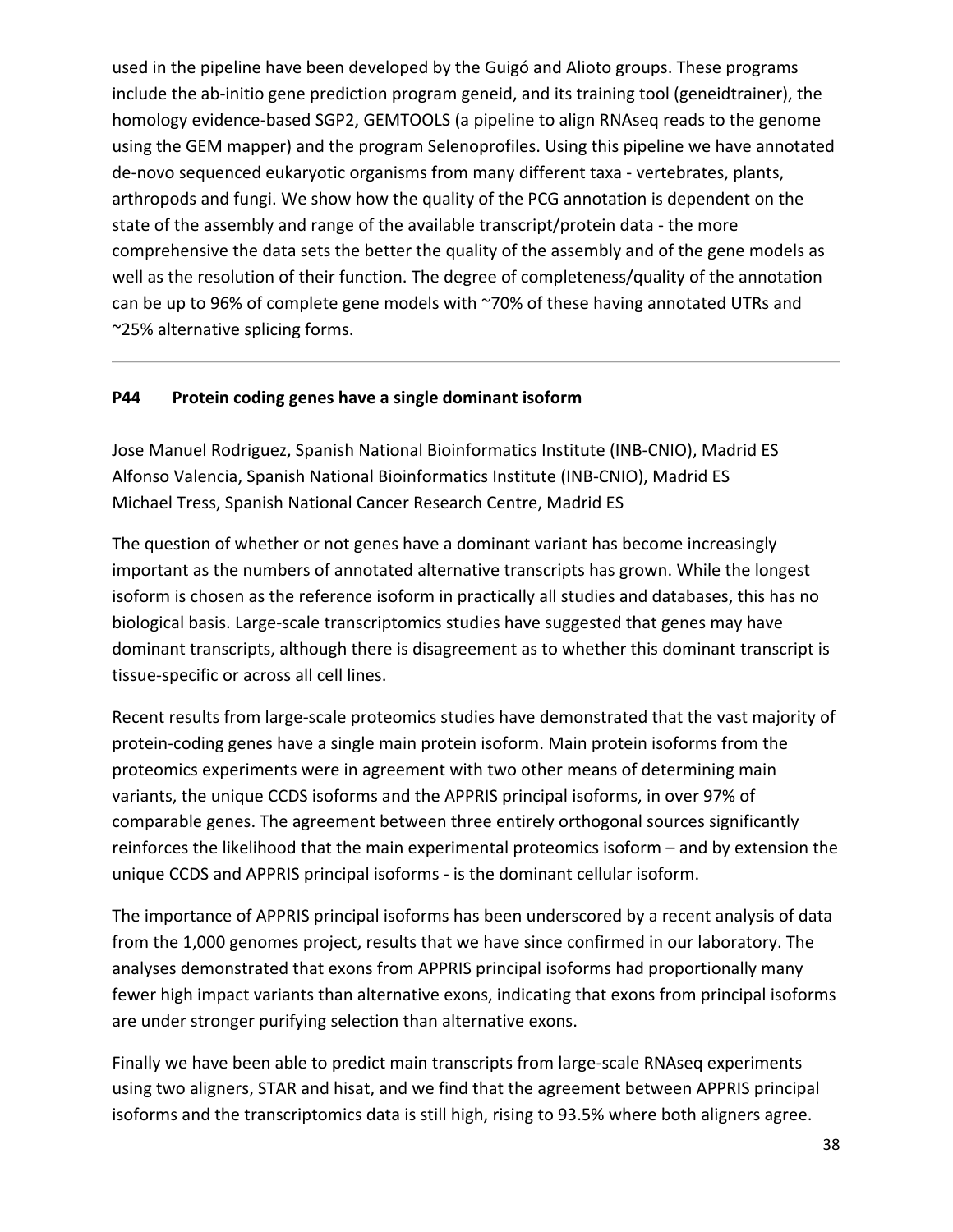The APPRIS database of principal isoforms (http://appris.bioinfo.cnio.es), which was developed as part of the GENCODE human genome consortium, is now available for eight organisms and can be extended via web services to many others.

### **P45 Altered oncomodules underlie chromatin regulatory factors driver mutations**

Joan Frigola, Research Program on Biomedical Informatics, IMIM Hospital del Mar Medical Research Institute and Universitat Pompeu Fabra, Barcelona ES Ane Iturbide, Programa de Recerca en Càncer, Institut Hospital del Mar d'Investigacions Mèdiques, Barcelona ES Nuria Lopez‐Bigas, Research Program on Biomedical Informatics, IMIM Hospital del Mar Medical Research Institute and Universitat Pompeu Fabra, Barcelona ES Sandra Peiro, Programa de Recerca en Càncer, Institut Hospital del Mar d'Investigacions Mèdiques, Barcelona ES Abel Gonzalez‐Perez, Research Program on Biomedical Informatics, IMIM Hospital del Mar Medical Research Institute and Universitat Pompeu Fabra, Barcelona ES

Chromatin remodeling is crucial for gene expression regulation. It is carried out by a set of proteins generically referred to as chromatin regulatory factors (CRFs), known to be involved in tumorigenesis. Nevertheless, the molecular mechanisms through which driver alterations of CRFs cause tumorigenesis remain unknown. We identified gene modules miss‐regulated upon driver mutation of CRFs. To this end, we developed a CRFs Oncomodules Discovery approach, which comprises a scoring system that mines several sources of cancer genomics and perturbomics data to prioritize potential oncogenic modules. The approach highlights possible therapeutic strategies to indirectly target driver mutations in CRFs. We were able to uncover the potential mechanisms of tumorigenesis unleashed by driver mutations of 5 driver CRFs in 3 TCGA tumor cohorts. In particular, we clearly pinpointed the involvement of the mTOR pathway oncogenic module in relation with loss‐of‐function mutations of MLL2 in head and neck squamous cell carcinomas. Furthermore, we proposed, and experimentally demonstrated the suitability of indirectly targeting these mutations through the uncovered oncogenic modules. The potential oncogenic modules detected by our approach may guide experiments proposing ways to indirectly target driver mutations of CRFs. To this end we have made all the details on detected CRFs oncomodules available.

# **P46 Improving the annotation of disease‐related variations: a large‐scale study at the chromosome level**

Giulia Babbi, University of Bologna IT Pier Luigi Martelli, University of Bologna IT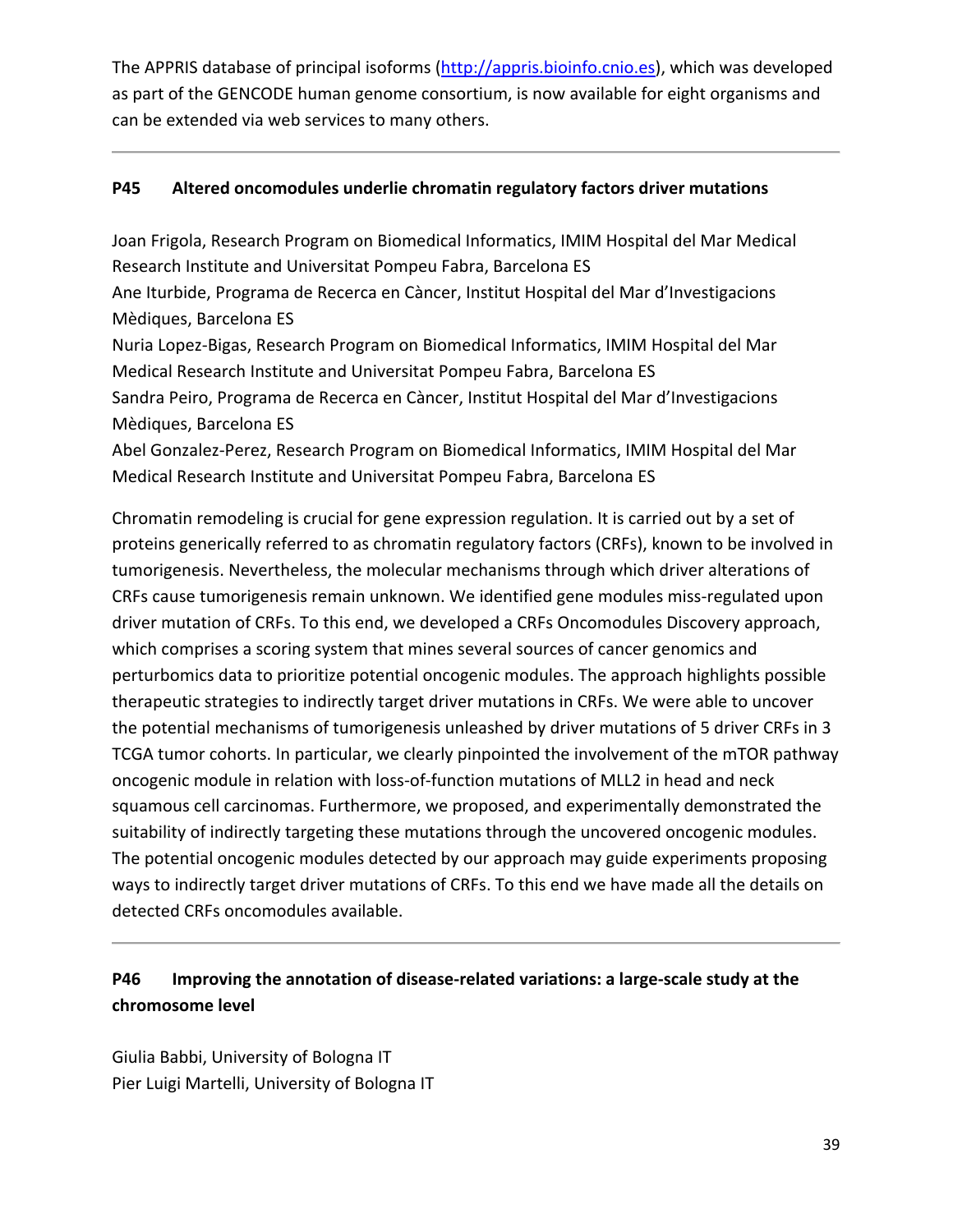Giuseppe Profiti, University of Bologna IT Rita Casadio Italy, University of Bologna IT

Modern genome investigation techniques like NGS and GWAS are becoming rapid and inexpensive, generating a large amount of data allowing variation calling. However, variations are informative when they are annotated for their different features[1]. For any personal genome, there will be numerous variants initially classified as variants of unknown significance because of uncertainty regarding how they will impact the physiology of the patient. When variations are in protein coding regions, they may affect protein structure, function and/or interactions with specific proteins and RNA/DNA molecules.

As a result, molecular mechanisms explaining the relationship among genotype and phenotype are under debate with a shift of interest towards precision medicine (http://www.nih.gov/precisionmedicine/).

Our aim was to analyse the association between protein variants and human diseases. Starting from ClinVar (www.ncbi.nlm.nih.gov/clinvar/), we selected a dataset of 89,991 variations in protein coding regions. Using the Variant Effect Predictor (www.ensembl.org/info/docs/tools/vep) and the mapping tables of UniProt, we mapped 98% of the variations into 11,121 SwissProt identifiers and we endowed them with cross-references to PDB, PFAM, KEGG, STRING, with GO terms and OMIM identifiers, improving their automatic

annotation.

The curated dataset was used to build networks connecting chromosomes through genes associated to the same disease; this analysis highlights that polygenic maladies point to genes clustering in the same chromosome.

Investigating subnetworks in details, the Y chromosome does not show significant links to other chromosomes, while the mitochondrial DNA network mainly presents self‐edges (corresponding to 32 OMIM IDs) but also connections to human chromosomes (10 shared OMIM IDs). These associations reflect the protein‐protein interactions in protein complexes involved in the mitochondrial respiration process.

In a personalized medicine perspective, this is a new approach for studying

the basis of the molecular relations between pathogenic variations and their physiological consequences.

References

1. Vihinen M.: No more hidden solutions in bioinformatics. *Nature*,521,261(2015)

## **P47 Mikado: leveraging multiple transcriptome assembly methods for improved gene structure annotation**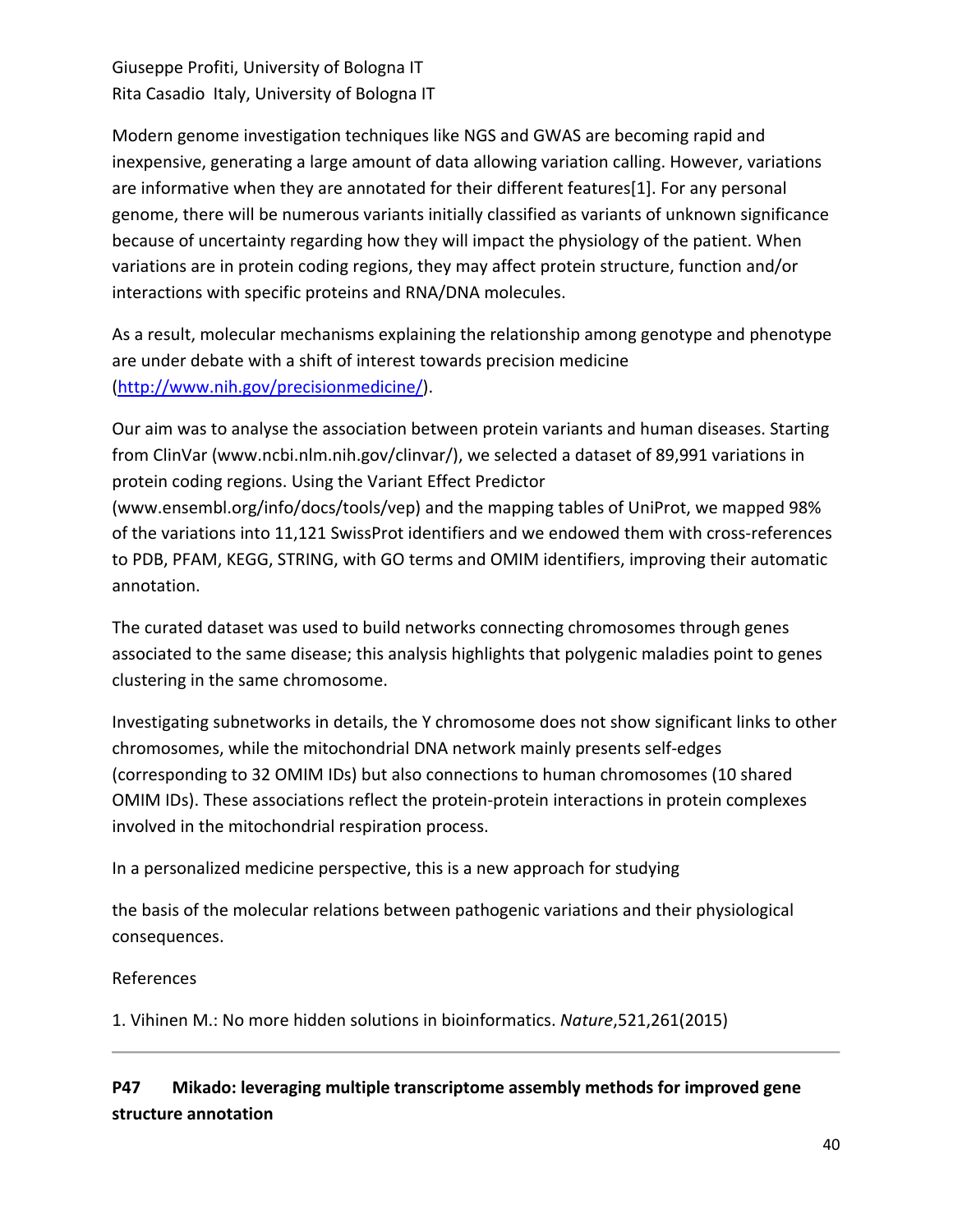Luca Venturini, The Genome Analysis Centre UK Shabhonam Caim, The Genome Analysis Centre UK Gemy Kaithakottil, The Genome Analysis Centre UK Daniel Mapleson, The Genome Analysis Centre UK David Swarbreck, The Genome Analysis Centre UK

The reconstruction of transcript sequences from RNA‐Seq reads is a powerful approach to study alternative splicing and improve gene structure annotation. However, while numerous methods have been proposed to infer the original transcript structure from sequencing data, all of them exhibit idiosyncratic strengths and weaknesses with substantial variation in accuracy across methods. Pooling together the assemblies of multiple methods provides a potential strategy to improve sensitivity, but creates the problem of determining which of the alternative assemblies best represents the correct structure at each locus. To solve this conundrum, we have developed a novel algorithm that leverages transcript assemblies generated by multiple methods to define expressed loci, select a representative transcript and provide a more accurate and comprehensive set of gene models than existing approaches. We tested our method on human, D. melanogaster and A. thaliana, recovering several thousand gene structures that were either missed entirely, incorrectly fused or with erroneous or incomplete gene models in the best of the assembly methods tested, while also removing the majority of incorrect/undesirable gene structures. For initial testing we evaluated our approach on species with well annotated manually curated genes, the method however can be configured for different species with only minor modifications to the scoring scheme. The algorithm is implemented in a novel software tool, Mikado, currently under active development.

## **P48 Identification and profiling of the non‐coding transcriptome expressed in the porcine gluteus medius muscle**

Tainã Figueiredo Cardoso, Center for Research in Agricultural Genomics (CSIC‐IRTA‐UAB‐UB) ES Angela Cánovas, Center for Research in Agricultural Genomics (CSIC‐IRTA‐UAB‐UB) ES Marcel Amills, Center for Research in Agricultural Genomics (CSIC‐IRTA‐UAB‐UB) ES Oriol Canela, IRTA, Genètica i Millora Animal, Barcelona ES Rayner González‐Prendes, Center for Research in Agricultural Genomics (CSIC‐IRTA‐UAB‐UB) ES Raquel Quintanilla, IRTA, Genètica i Millora Animal ES

Non-coding RNA (ncRNA) are fundamental regulators of gene expression, but so far they are poorly characterized and annotated in pigs. In the current study, we have examined the total ncRNA transcriptome of the porcine gluteus medius (GM) muscle of 52 individuals by using a RNA‐seq approach. Sequencing data were produced in a HiSeq2000 platform and the resulting reads were mapped, assembled and annotated according to the latest pig reference genome (Sscrofa10.2). We performed the bioinformatic analyses of RNA‐seq data with the CLCBio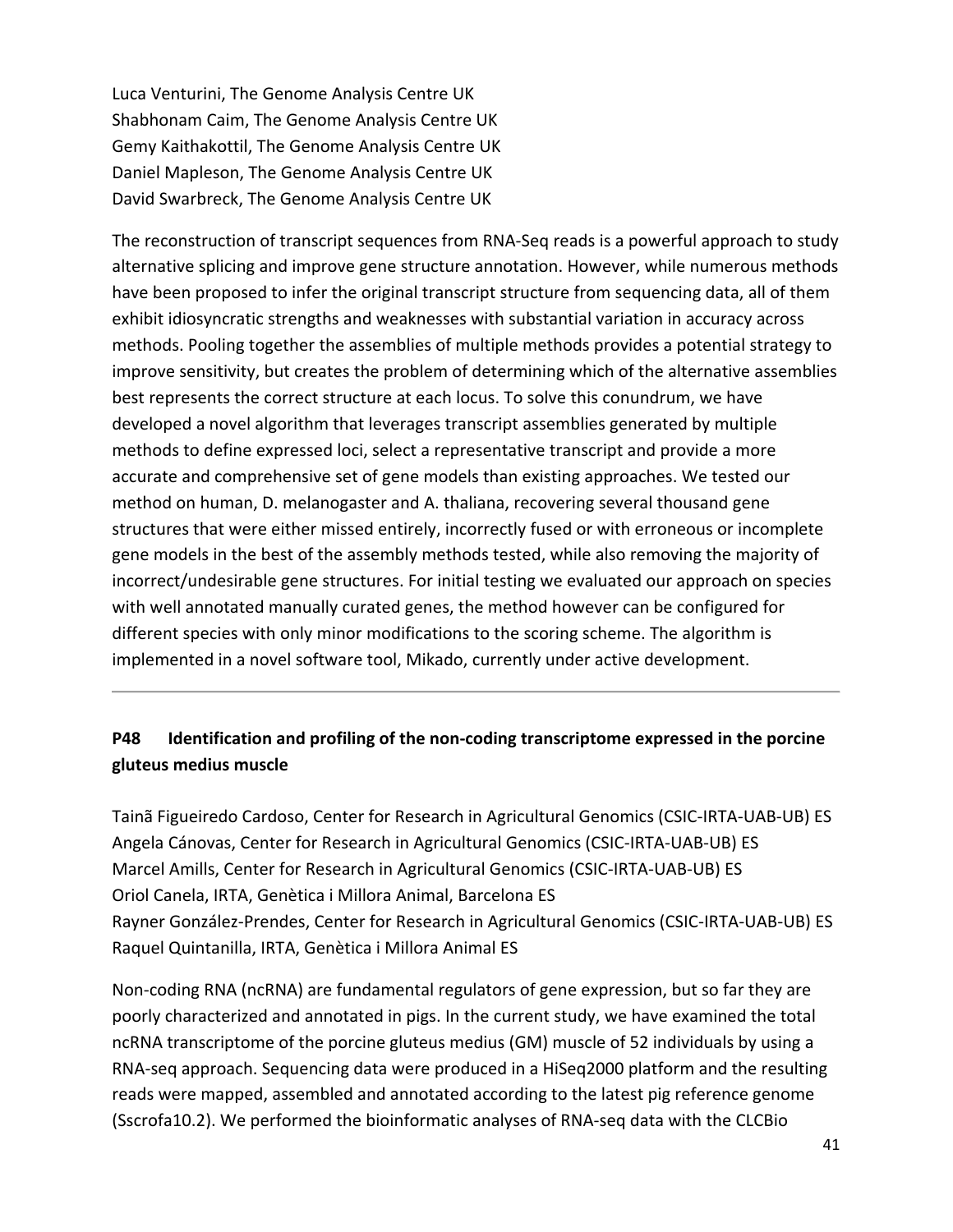software and BLASTN 2.3.0+. In this way, we identified 1,558 ncRNA transcripts with sizes between 35 and 9032 bp. A total of 1,257 transcripts were classified as small ncRNA, while 301 transcripts corresponded to long ncRNA. There was a remarkable variability in ncRNAs (we detected a total of 6,663 putative SNPs), a feature that could have functional consequences since variation at ncRNAs has been related with the progression of cancer and neurodevelopmental diseases. Moreover, we analysed the conservation of the 100 most expressed ncRNAs, and we found that 59 of them present more than 75% sequence homology with those of other mammalian species (p.e. Homo sapiens, Macaca sp, Ovis sp). These results suggest that there is a medium level of conservation of the muscle ncRNA transcriptome amongst species that are phylogenetically related.

## **P49 mint: A pipeline for analysis, integration, classification, and annotation of genome‐ wide DNA methylation and hydroxymethylation data**

Raymond G. Cavalcante, University of Michigan US Maureen A. Sartor, University of Michigan US

The two most common forms of DNA methylation in metazoan genomes are 5‐methylcytosine (5mC) and 5‐hydroxymethylcytosine (5hmC). Recent studies demonstrate different biological roles for the two marks. However, the most commonly used sequencing experiments for detecting DNA methylation (e.g., bisulfite sequencing and reduced representation bisulfite sequencing) cannot distinguish between the two marks because both 5mC and 5hmC are resistant to bisulfite conversion. Discriminating between 5mC and 5hmC marks requires pairing bisulfite‐conversion methods measuring both 5mC and 5hmC, with another sequencing experiment measuring only 5mC or 5hmC (e.g., MeDIP‐seq, hMeDIP‐seq, oxBS‐seq, TAB‐seq).

To facilitate interpretation of how 5mC and 5hmC cooperate to produce functional effects, we have developed a methylation integration (mint) analysis pipeline that transforms raw sequencing reads into 5mC and/or 5hmC CpG- or region-level classifications and genomic annotation summaries using existing and newly developed software. Supported experimental setups include pure pulldown experiments (e.g. MeDIP‐seq for 5mC; hMeDIP‐seq for 5hmC) or hybrid experiments (e.g. RRBS for 5mC + 5hmC; hMeDIP‐seq for 5hmC) either comparing two groups for differential methylation or performing a sample‐wise analysis.

The mint pipeline constructs a customized UCSC Genome Browser track hub that collates the data tracks created by the pipeline, enabling easy and fast visual exploration. To facilitate interpretation, we developed a fast and flexible R package, annotatr, to annotate methylation and classification tracks to genomic annotations. Data tracks can be annotated to custom or pre‐defined genomic annotations, including detailed gene models, CpG island features, and enhancers for human and mouse genomes. Our approach maps one‐region to many‐ annotations, providing a richer understanding of the genomic context. Finally, annotatr enables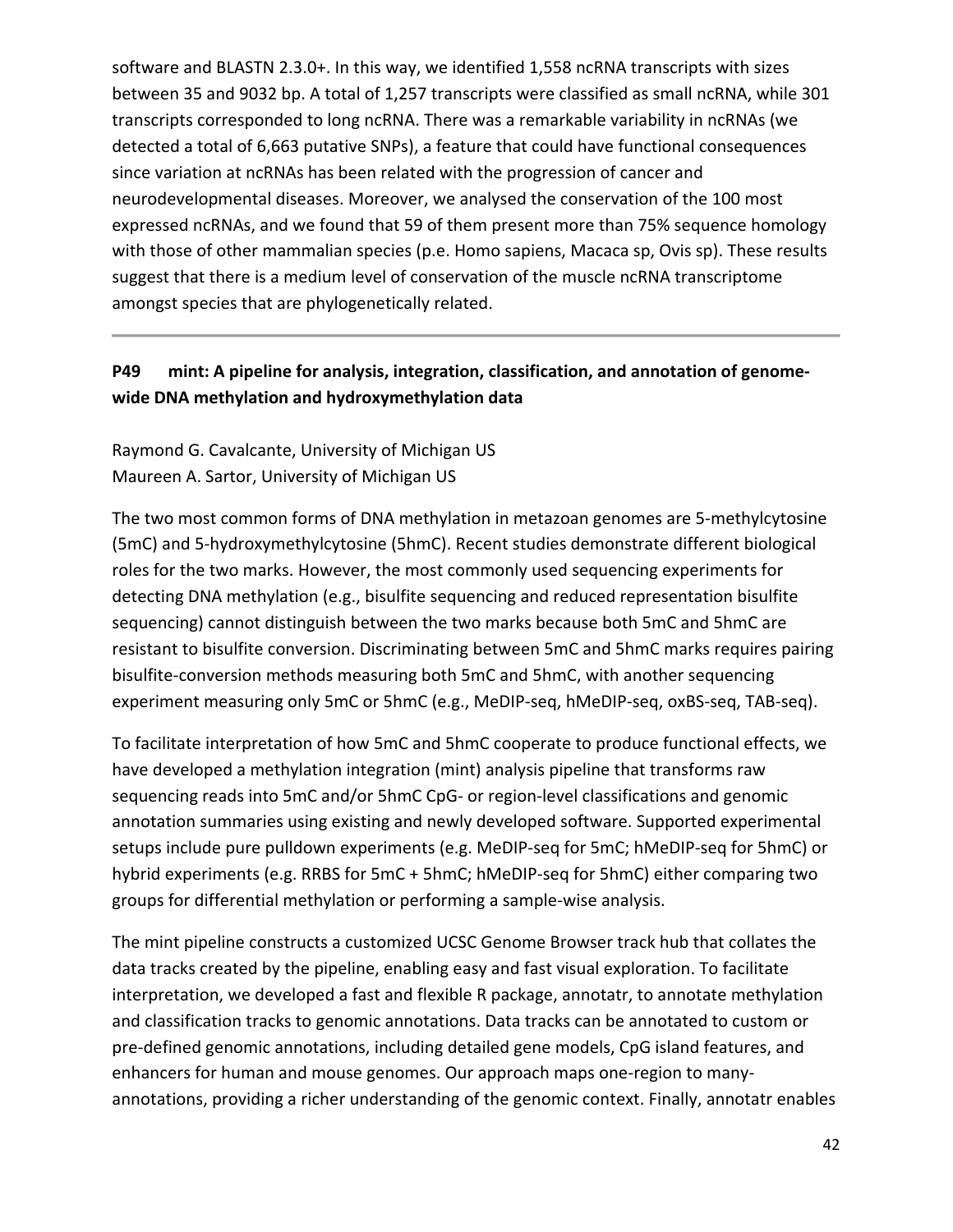easy visualization of categorical or numerical data associated with the tracks with respect to the genomic annotations. Our mint and annotatr software are available on GitHub at https://github.com/sartorlab/mint/ and https://github.com/rcavalcante/annotatr.

### **P50 RiboDB : A dedicated database of prokaryotic ribosomal proteins**

Frédéric Jauffrit, UMR 5558, LBBE; Technology Research Department, bioMérieux FR Simon Penel, UMR 5558, LBBE FR Jean‐Pierre Flandrois, UMR 5558, LBBE FR Carine Rey, UMR 5558, LBBE FR Stephane Delmotte, UMR 5558, LBBE FR Manolo Gouy, UMR 5558, LBBE FR Jean‐Philippe Charrier, Technology Research Department, bioMérieux FR Céline Brochier‐Armanet, UMR 5558, LBBE FR

Since the end of the 70's, phylogenies of prokaryotes have been mainly relying on the analysis of the RNA component of the small subunit of the ribosome or a small set of housekeeping genes. The resulting phylogenies have provided interesting but partial information on the evolutionary history of these organisms because the corresponding genes do not contain enough phylogenetic signal to resolve all nodes of the Bacteria and Archaea domains. Thus, many relationships, and especially the most ancient and the most recent ones, remained elusive.

The recent burst of complete genome sequencing projects have made a lot of protein markers available as an alternative to SSU rRNA. Among protein markers, ribosomal proteins have been shown to be a valuable alternative of 16S. In addition, mass spectrometry (MALDI‐TOF) studies showed that ribosomal proteins can be used to discriminate bacterial species. It is worth noting that the phylogenetic signal contained in r‐proteins is a good proxy of the phylogenetic signal contained in larger sets of conserved core genes, while allowing applying ML and Bayesian approaches in acceptable computational time. Despite these advantages, ribosomal proteins remain difficult to use in routine in the absence of a dedicated resource. Furthermore, they are often misannotated in public databases.

Here we present RiboDB, a database of prokaryotic ribosomal proteins. RiboDB is built from the automated reannotation of publicly available genomes using a specialized annotation engine. The engine uses a combination of sequence similarity‐based (using BLAST) and profile‐based (using HMMer) approaches to ensure a high level of sensitivity without compromising specificity. The RiboDB database is available at http://ribodb.univ-lyon1.fr.

# **P51 Transposable element annotation in eukaryote genomes using REPET: pipelines and use cases**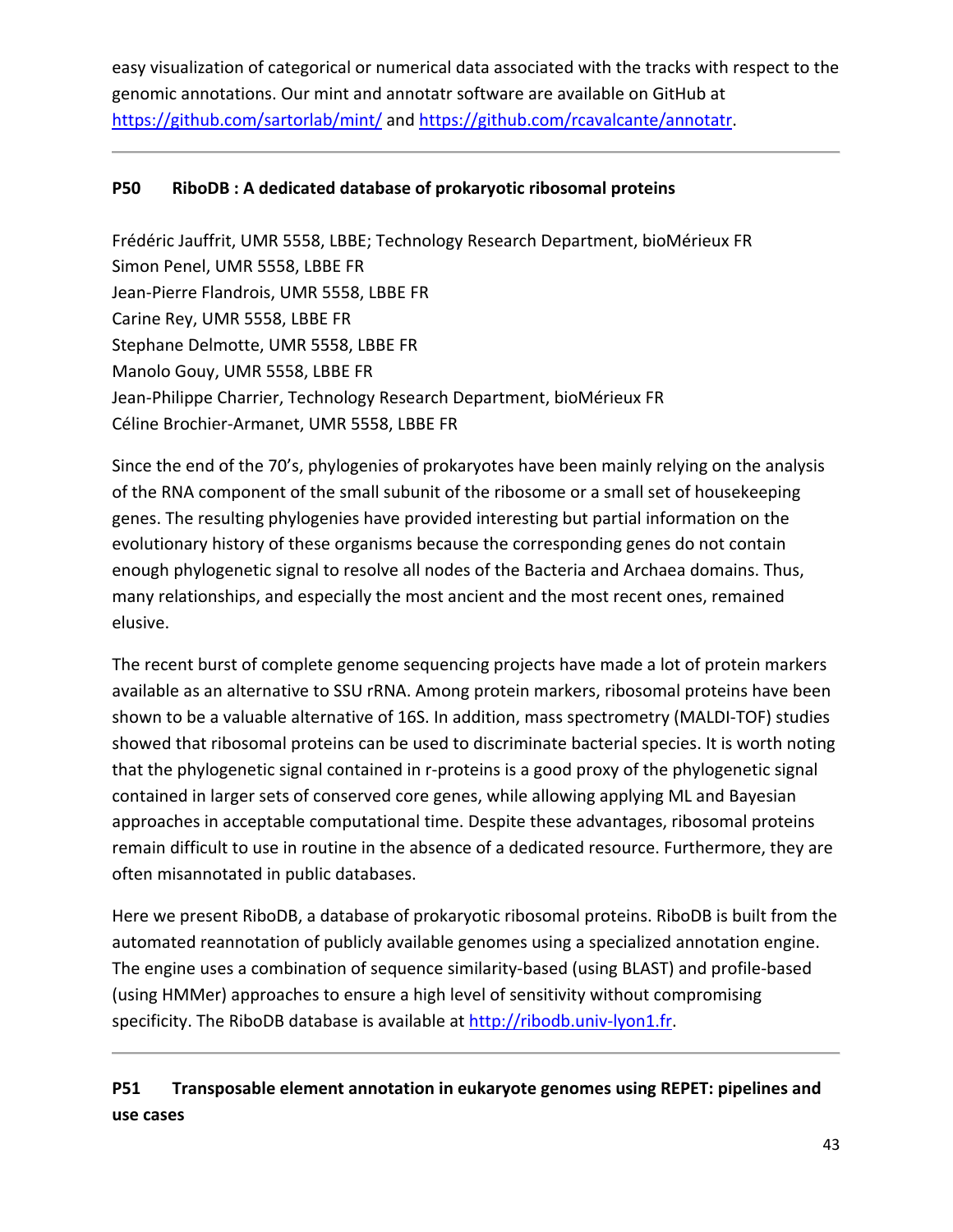Joelle Amselem, INRA FR Veronique Jamilloux, INRA FR Nathalie Choisne, INRA FR Isabelle Luyten, INRA FR Florian Maumus, INRA FR Olivier Inizan, INRA FR Francoise Alfama‐Depauw, INRA FR Tina Alaeitabar, INRA FR Nicolas Francillonne, INRA FR Nicolas Lapalu, INRA FR Mikael Loaec, INRA FR Claire Viseux‐Guerche, INRA FR Hadi Quesneville France, INRA FR

With the development of new generation sequencing technologies, a large number of genomes were sequenced, producing very large amount of data. This increasing amount of sequences has to be analyzed, stored and searched. To face this challenge, the URGI platform (http://urgi.versailles.inra.fr) provides tools to annotate sequenced eukaryote genomes, such as structural and functional gene and repeat annotation pipelines as well as databases accessible through user‐friendly interfaces to browse and query the data.

In the frame of several international plant and crop parasites (or symbiotic) whole genome sequencing projects, we were involved in genome annotation and more specifically annotation of Transposable Elements (TEs). TEs abundance is usually correlated with genome size and organization. TEs shape genomes and are a source of genetic variations and evolution. The first step of a genome annotation should be a good characterisation of TE content regions before any other genome annotation such as gene prediction. URGI develops efficient strategy relying on the REPET package (http://urgi.versailles.inra.fr/Tools/REPET) to efficiently detect, classify and annotate TEs including nested and degenerated copies.

We will present here the different pipelines included in the REPET package used to successfully annotate about 50 genomes such as wheat, grape, brassicaceae, trees, fungi and insects. We will also present results of analyses based on TEs annotation: (i) a strategy based on REPET pipeline to analyse the ancestral structure of 7 brassicaceae genomes that reveals that an important fraction of these genomes was constituted of TE relics, (ii) a whole genome comparative analysis of TE in fungi provided new insights on silencing mechanisms in fungal genomes, (iii) the role of TE in the evolution of powdery mildew avirulence‐effector genes, and (iv) how they were associated across the genome of Microbotryum with gene clusters of small secreted proteins, which may mediate host interactions.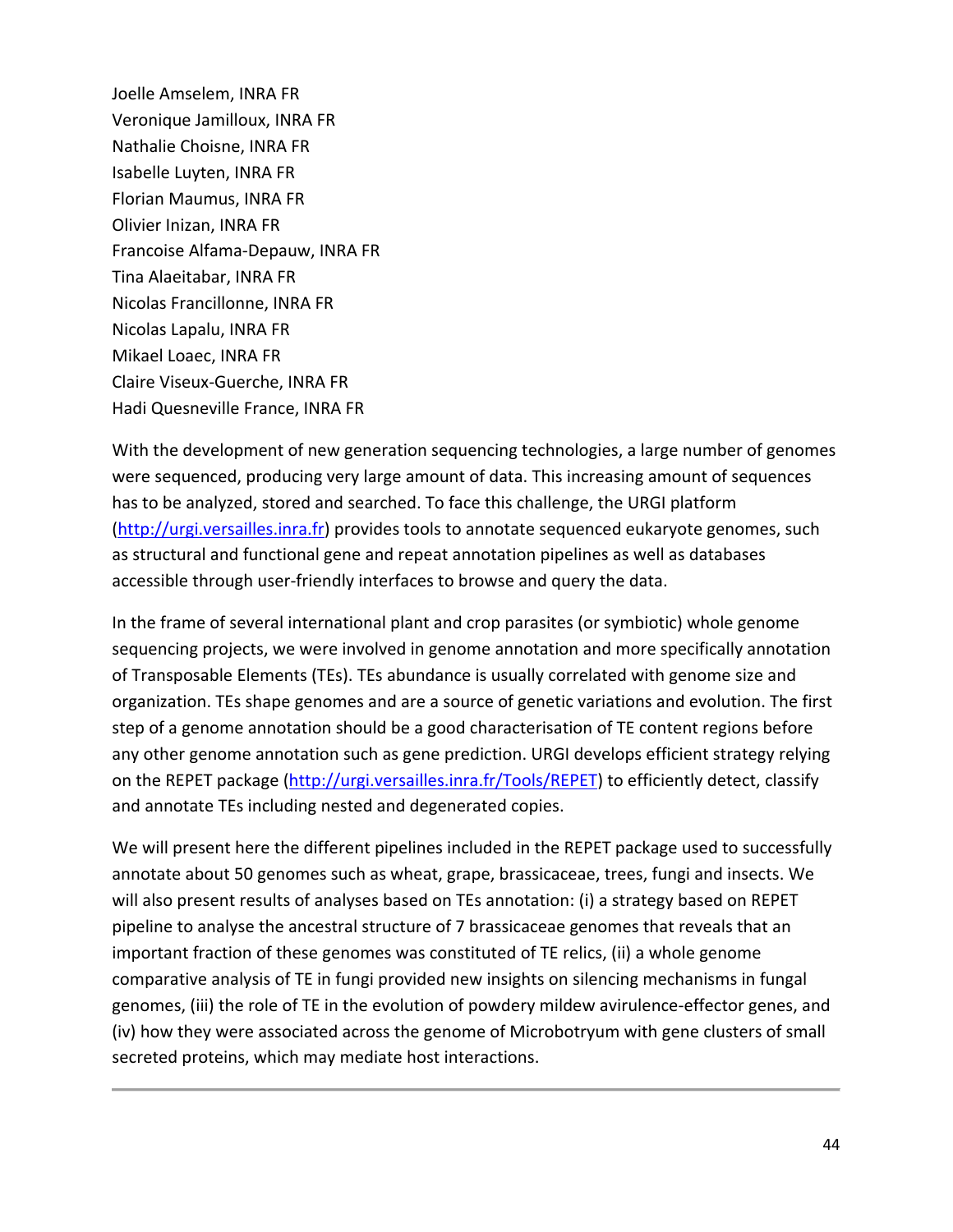### **P52 Robustness of RNA‐seq Gene Expression and implications in therapeutic targeting**

Alexey Stupnikov, Queen's University Belfast UK Shailesh Tripathi, Queen's University Belfast UK Manuel Salto‐Tellez, Queen's University Belfast UK Frank Emmert‐Streib, Tampere University of Technology FI Darragh McArt, Queen's University Belfast UK

RNA‐seq is an NGS‐based technology that is both sensitive and dynamic in valorising the exploration of the transcriptional landscape. During recent years RNA‐seq has been widely adopted, amidst many potential applications, for Differential Gene Expression (DGE) analysis. In turn, community led efforts have elucidated a number of statistical models to support and evaluate RNA‐seq data for DGE.

Robustness, i.e. the characteristics of an analysis outcome caused by data shifts or perturbations is one of the key characteristics of any computational method. By specifying the data alterations type, different types of robustness can be defined.

Introducing robustness as a measure of a methods performance allows for the comparison and ranking of existing models, thus, potentially bringing more standardisation to the RNA‐seq field.

We have compared the performance of several popular methods for DGE on RNA‐seq data from a cancer specific context, and explored their robustness to perturbation by simulated altering within of RNA‐seq experiment parameters.

In addition, we have tested the impact of the perturbation factor on the performance of candidate therapeutic discovery and its clinical context.

We found that the pattern is very conservative for large sample size and dataset-dependent for a smaller sample size.

# **P53 Transcriptome profile analysis of ovine ovarian tissues highlights steroids biosynthetic genes in multiparous ewes**

Hamed Ghaderi, Tarbiat Modares University IR Kobra Mostafaee, Tarbiat Modares University IR Ali Akbar Masoudi, Tarbiat Modares University IR Babak Arefnejad, OMICS Research Group IR

Recently RNA‐Seq has been used to investigate the differentially expressed genes in different species. Prolificacy is one of the important traits in sheep production system. Study of the genetic differences between uniparous and multiparous animals may help to improve breeding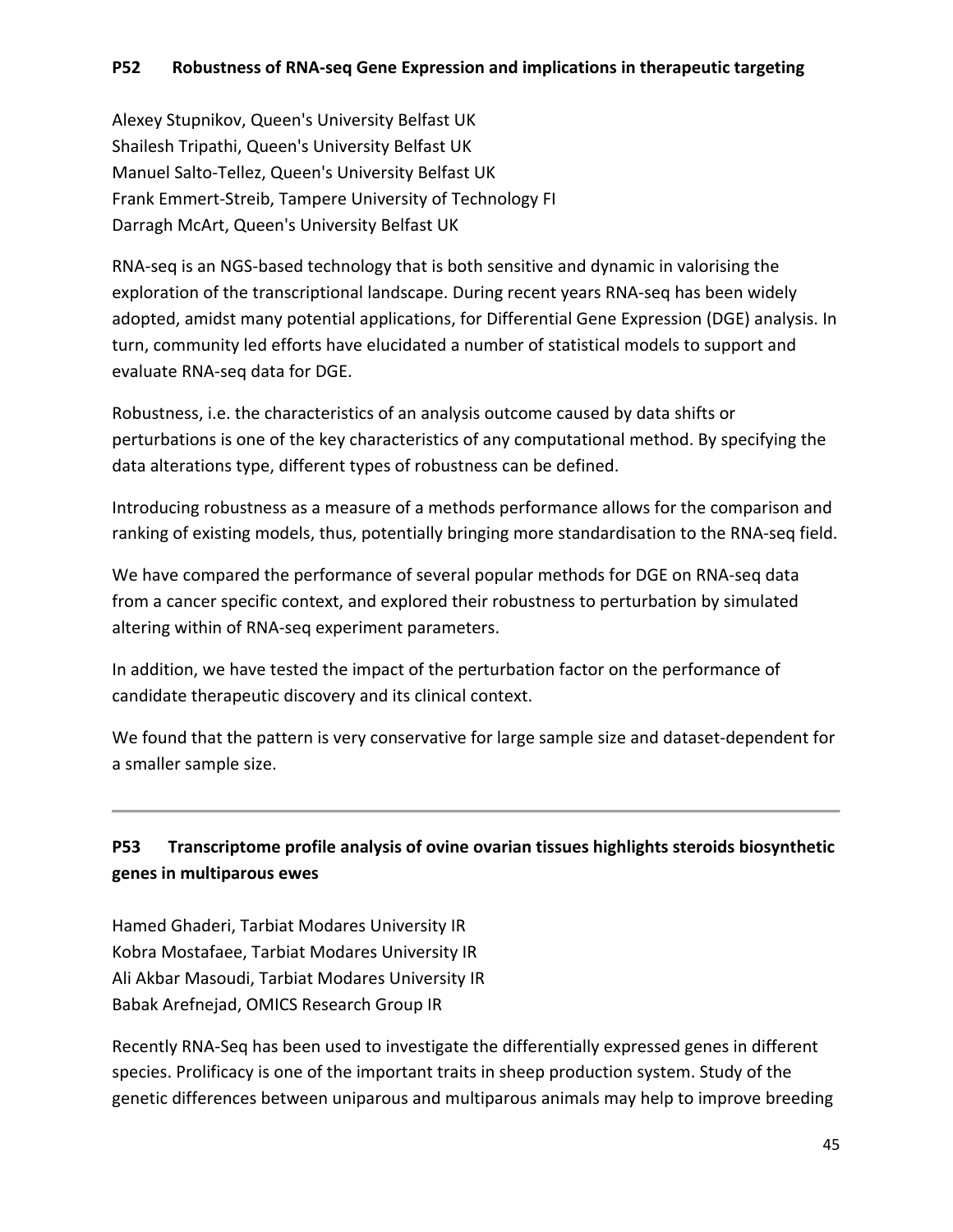programs in favor of increasing prolificacy in sheep. Shal sheep is an indigenous Iranian breed, which is capable to have a high prolificacy rate. The aim of this study was to analyze the transcriptomes of ovarian tissues in the groups of the uniparous and multiparous Shal sheep. Using Illumina HiseqTM 2000 deep sequencing, a total of 46956986 and 51747856 reads from the samples of uniparous and multiparous Shal sheep were obtained, respectively. Pair‐end reads of the sequences were obtained by filtration, and they aligned to the ovis aries reference genome (Ova Version 1.3) using TOPHAT (v2.0.13). After aligning, 26853 genes were recognized to be expressed in ovarian tissue. To identify significantly differential expression profiles between two groups of the animals, Cufflinks (v 2.1.1), Cuffmerge and Cuffdiff (v 2.1.1) softwares were used. The results shown that 619 genes had significant differences (p<0.05) between uniparous and multiparous animals. Some studies indicated that GDF9 gene has an important effect on prolificacy in sheep. Therefore, this study focused on chromosome 5, which is the host for this gene. In the current study, 1356 genes were located on chromosome 5. Of these genes, the expression of 28 genes were significantly different between the uniparous and multiparous animals. From these 28 genes, 18 down‐expressed and 10 over‐expressed were identified in the multiparous animals. Gene ontology terms of KEGG pathway analysis in observed genes showed that the biosynthesis of the steroids pathways is enriched in the ovarian tissue.

#### **P54 DNA Barcodes Adapted to the Illumina Sequencing Platform**

Tilo Buschmann, Fraunhofer IZI DE Leonid Bystrykh, ERIBA, UMCG, University of Groningen NL

The successful completion of multiplexed high‐throughput sequencing experiments depends heavily on the proper design of the DNA barcodes. Mutations during barcode synthesis, PCR amplification, and sequencing make decoding of DNA barcodes and their assignment to the correct samples difficult. Previously, we introduced a generalised barcode design for the correction of insertions, deletions, and substitutions which we called the Sequence‐Levenshtein distance.

However, generalised barcode designs may be wasteful when applied to specific technologies. The Illumina Sequencing by Synthesis platform shows a very large number of substitution errors as well as a very specific shift of the read that results in inserted and deleted bases at the 5'‐end and the 3'-end (which we call phaseshifts). As a solution, we propose the Phaseshift distance that exclusively supports the correction of substitutions and phaseshifts.

Additionally, we enable the correction of arbitrary combinations of substitution and phaseshift errors. Thus, we address the lopsided number of substitutions compared to phaseshifts on the Illumina platform.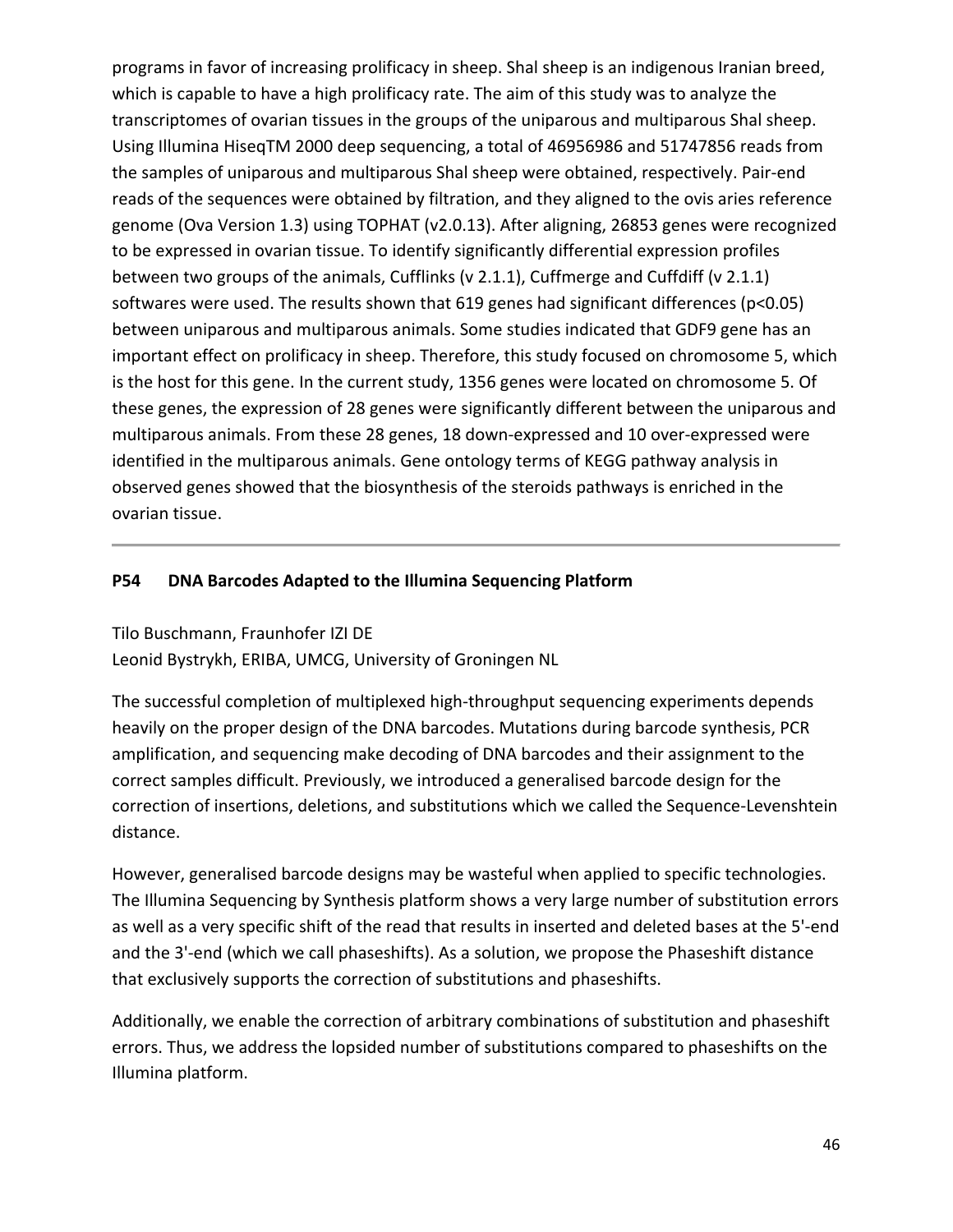To compare codes based on the Phaseshift distance to Hamming Codes (correction of substitution errors) as well as codes based on the Sequence‐Levenshtein distance (correction of indels and substitution errors), we simulated experimental scenarios based on the error pattern we identified on the Illumina platform. Furthermore, we generated a large number of different sets of DNA barcodes using the Phaseshift distance and compared codes of different lengths and error correction capabilities. We found that codes based on the Phaseshift distance can correct a number of errors comparable to codes based

on the Sequence‐Levenshtein distance while offering the number of DNA barcodes comparable to Hamming codes. Thus, codes based on the Phaseshift distance show a higher efficiency in the targeted scenario.

#### **P55 Computational methods for prediction of selenoprotein genes**

Didac Santesmasses, Centre for Genomic Regulation, Barcelona ES Marco Mariotti, Centre for Genomic Regulation, Barcelona ES Roderic Guigó, Centre for Genomic Regulation, Barcelona ES

Selenoproteins contain the 21st amino acid selenocysteine (Sec), a selenium‐containing cysteine analogue. Sec is co-translationally inserted in response to specific in-frame UGA codons, normally a stop, through a dedicated machinery. The main signal for UGA recoding is a RNA hairpin loop, known as the Sec insertion sequence (SECIS), present in all selenoprotein mRNAs. Although they constitute a very small fraction of the proteome, selenoproteins cover important roles in antioxidant defense, redox regulation, thyroid hormone activation and several others. Since the UGA codon can serve as both stop or Sec signal, standard gene annotation tools do not correctly predict selenoprotein genes, and hence they are usually misannotated in genome projects and protein databases. For this reason, we developed different computational methods to identify UGA‐Sec codons in genomic sequences. Our toolkit consists of: Selenoprofiles, a profile‐based gene predictor for the annotation of known selenoproteins; Seblastian, a pipeline based on the search of SECIS elements as first step, that can predict new selenoproteins; and Secmarker, for the identification of selenocysteine tRNA gene (tRNA‐Sec), a marker for the Sec utilization trait.

Selenoproteins are present in the three domains of life, but not in all species. We characterized the set of selenoproteins present across sequenced genomes, revealing a detailed map of the use of Sec across the tree of life. Using genome sequencing, we traced with precision the path of genomic events that lead to recent independent selenoprotein extinctions in several Drosophila species.

# **P56 Cancer type‐specific pathogenicity estimates reveal somatic and germline variants affecting enhancer function**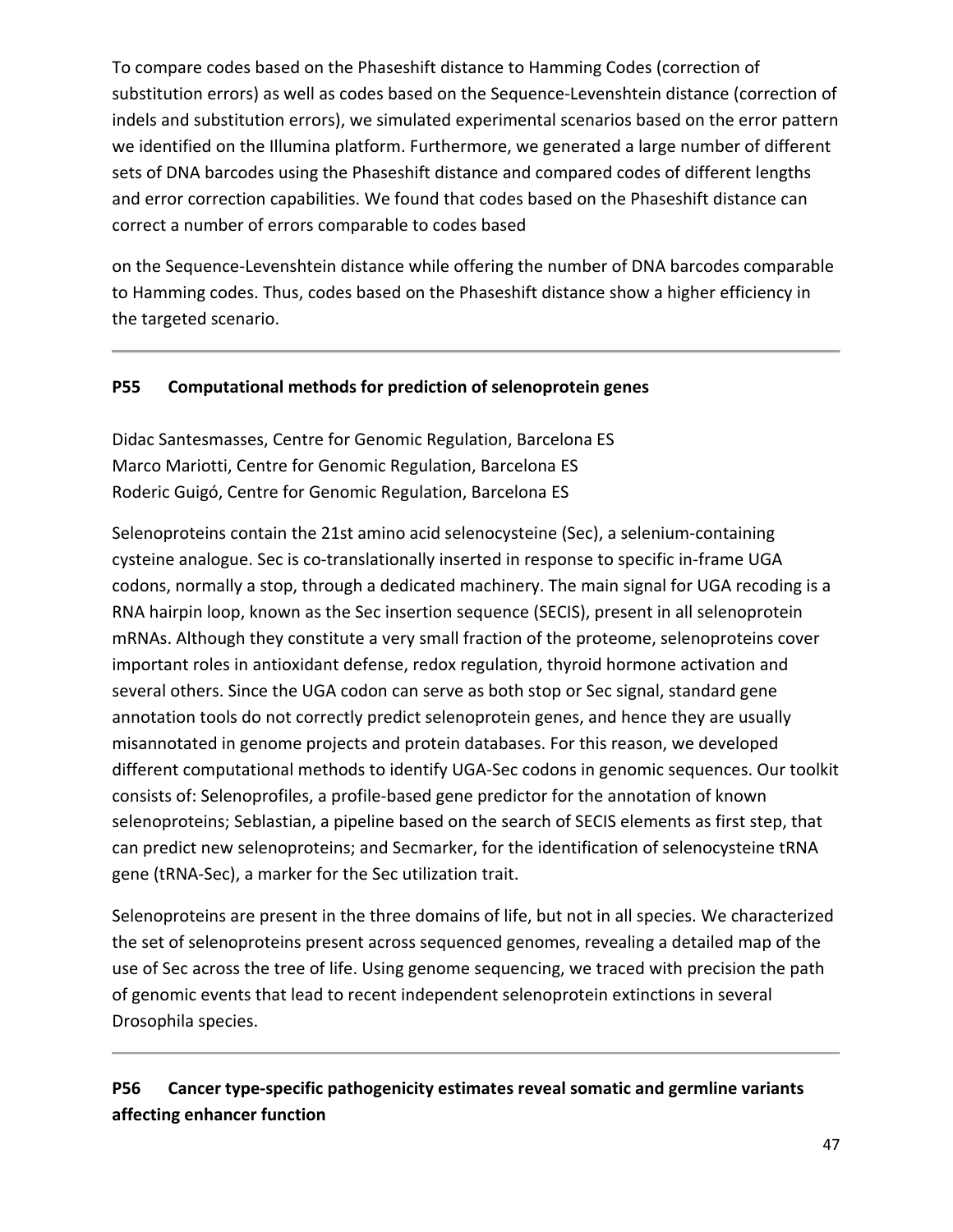Aliaksei Holik, Centre for Genomic Regulation, Barcelona ES Shalu Jhanwar, Centre for Genomic Regulation, Barcelona ES Stephan Ossowski, Centre for Genomic Regulation, Barcelona ES

A number of recent studies have proposed resources and methods for estimating the effect of non‐coding regulatory variants, broadly based on epigenetic marks and evolutionary conservation (e.g. RegulomeDB, CADD, GWAVA). A common drawback of these methods is the lack of consideration for tissue‐specificity of the variants analysed, which limits the extent to which the variant annotation can be generalised to different cancer types.

In order to overcome this limitation, we developed approaches that enable us to estimate the damage potential of the regulatory variants in the context of a specific cancer by integrating epigenome information from the relevant tissue types. We make use of the projects generating context‐specific epigenome and transcriptome data (e.g. ENCODE and Roadmap Epigenomics) and apply this information in a tissue‐specific manner to the 2700 whole cancer genomes spanning 22 cancer types from the Pan‐Cancer Analysis of Whole Genomes (PCAWG) project.

First, we use tissue‐specific epigenome information to train a support vector machine based classifier to identify genomic regions consistent with enhancer activity. The classifier is trained on a small number of tissues, for which a validated set of enhancers is available and using a limited number of features that are consistently available across many tissues (i.e. core histone marks and chromatin accessibility). In order to estimate the damage potential of the variants overlapping these regions, we further train a random forest based classifier using a set of commonly exploited features (histone marks, DNAse hyper‐sensitivity, evolutionary conservation, etc), pre‐computed scores from existing methods (e.g. CADD), as well as motif‐ based estimates of variant pathogenicity. We train this classifier using tissue‐specific expression quantitative trait loci from GTEx project, as a positive training set. Finally, we apply the classifiers trained on the tissue‐specific training sets to the somatic and germline variants from the relevant cancer types from the PCAWG project.

#### **P57 eDIVA: Computational analysis of exome‐seq for disease gene identification**

Mattia Bosio, Centre for Genomic Regulation, Barcelona ES Oliver Drechsel, Institute of Molecular Biology (IMB) DE Rubayte Rahman Netherlands Netherlands Cancer Institute NKI Stephan Ossowski, Centre for Genomic Regulation, Barcelona ES

Novel or inherited genetic variations can lead to drastic phenotypes including rare and common diseases. Human exome analysis using next generation sequencing (Exome‐seq) has recently been established as a key approach to identify genetic variations in protein coding genes. Several tools predict the impact of variants on the mutated gene products, and prioritize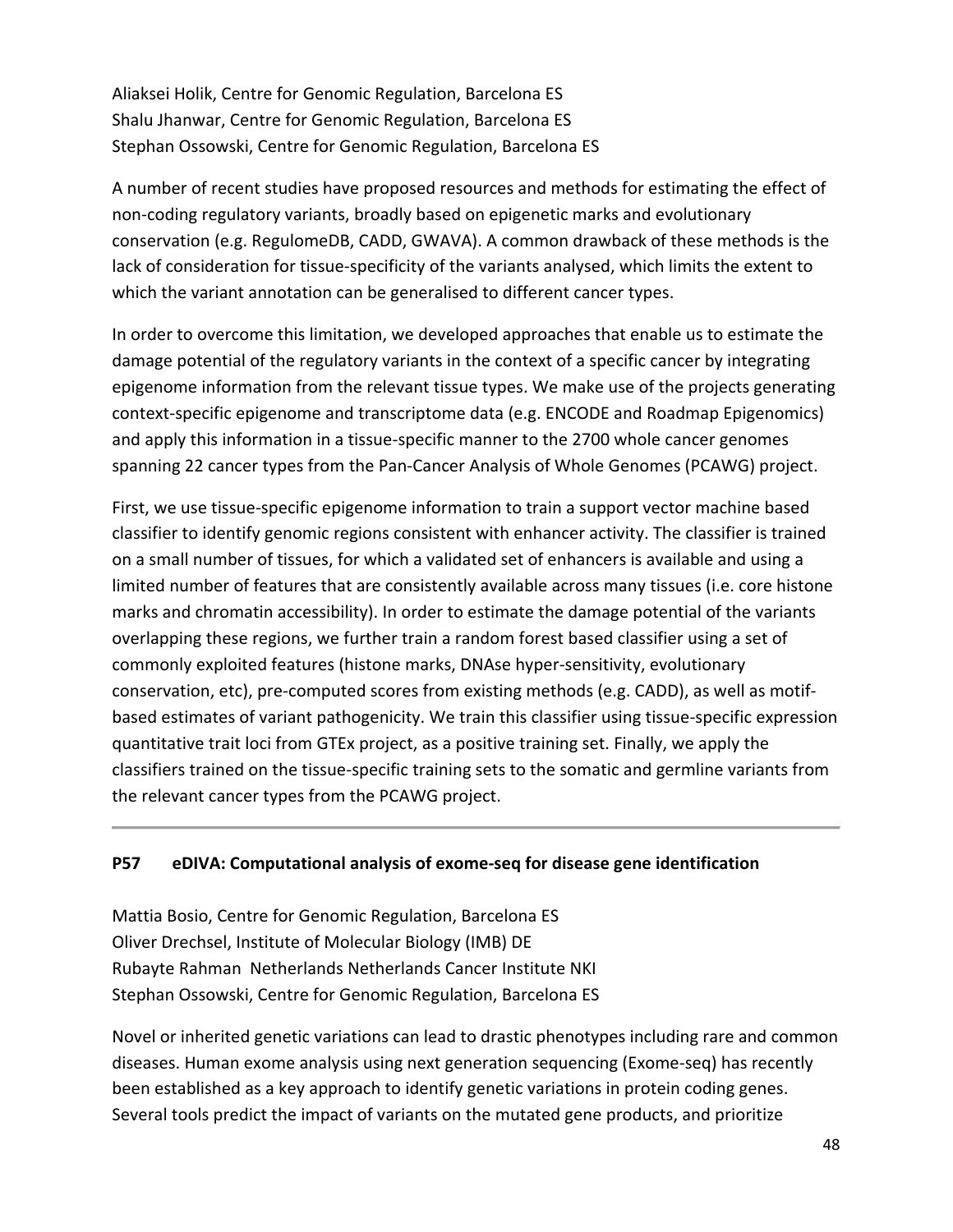variants to highlight the disease causing ones. Simple and intuitive workflows leading the researcher from sequencing results towards causal variant prediction reducing the false positive rate are needed when selecting potentially disease‐causing variants.

We developed eDiVA, www.ediva.crg.eu, an integrated pipeline that massively facilitates and accelerates the analysis of sequencing data and disease causing variant identification. EDiVA goes from exome‐seq alignment and recalibration, to SNP prediction as well as insertion and deletion (InDel) detection using multiple tools to decrease false positive rate. Variants are annotated and enriched with functional information, e.g. damage predictions from SIFT and PolyPhen2, OMICs information from dbSNP, 1000genomes, EVS, ExAC, UCSC Genome Browser, KEGG, and OMIM. We developed a rank product based algorithm to prioritize candidate SNPs and InDels using all integrated information. EDiVA supports various disease models, (autosomal dominant, recessive, de novo, X‐linked, and compound heterozygous) to identify correctly segregating mutations in small families and parent‐child trios.

EDiVA proved its validity in clinical setting, finding causal variant for mendelian diseases such as familial hyperkalemia, mitral valve prolapse, congenital ataxia, myasthenia, cystic fibrosis and phenylketonuria.

We also developed a benchmark algorithm comparing eDiVA against state-of-the-art tools like Pheno-db and PhenGen measuring precision, recall, and ease to find the causal variant. It is fully reproducible, publicly available and based on real data from ClinVar. Benchmarking demonstrates that eDiVA provides superior variant prioritization compared to similar fast‐setup algorithms, and achieves equally good results compared to algorithms requiring human fine‐ tuning and comprehensive phenotype definitions to work properly.

# **P58 Gene capture approach for a genome draft in Solea senegalensis for sexual genes characterization**

Pedro Seoane, Universidad de Málaga ES Alvaro Lorenzo, IFAPA Centro El Toruño Málaga ES Manuel Manchado, IFAPA Centro El Toruño, Málaga ES M. Gonzalo Claros, Universidad de Málaga ES

Nowadays, many medical and biological research is facilitated with the knowledge of the genomic structure of genes. NGS technologies straightens this using two approaches: sequencing the whole genome (this is a cumbersome task requiring supercomputation facilities and assembling skills) or performing gene capture experiments (requiring previous genomic or transcriptomic information). The gene capture method is widely employed in medicine and in non‐model organisms. With this technique, researchers used to obtain information about polymorphisms, but several reports indicate that this technology can also serve to obtain the gene structure of the pool of genes of interest. We have developed specific software (called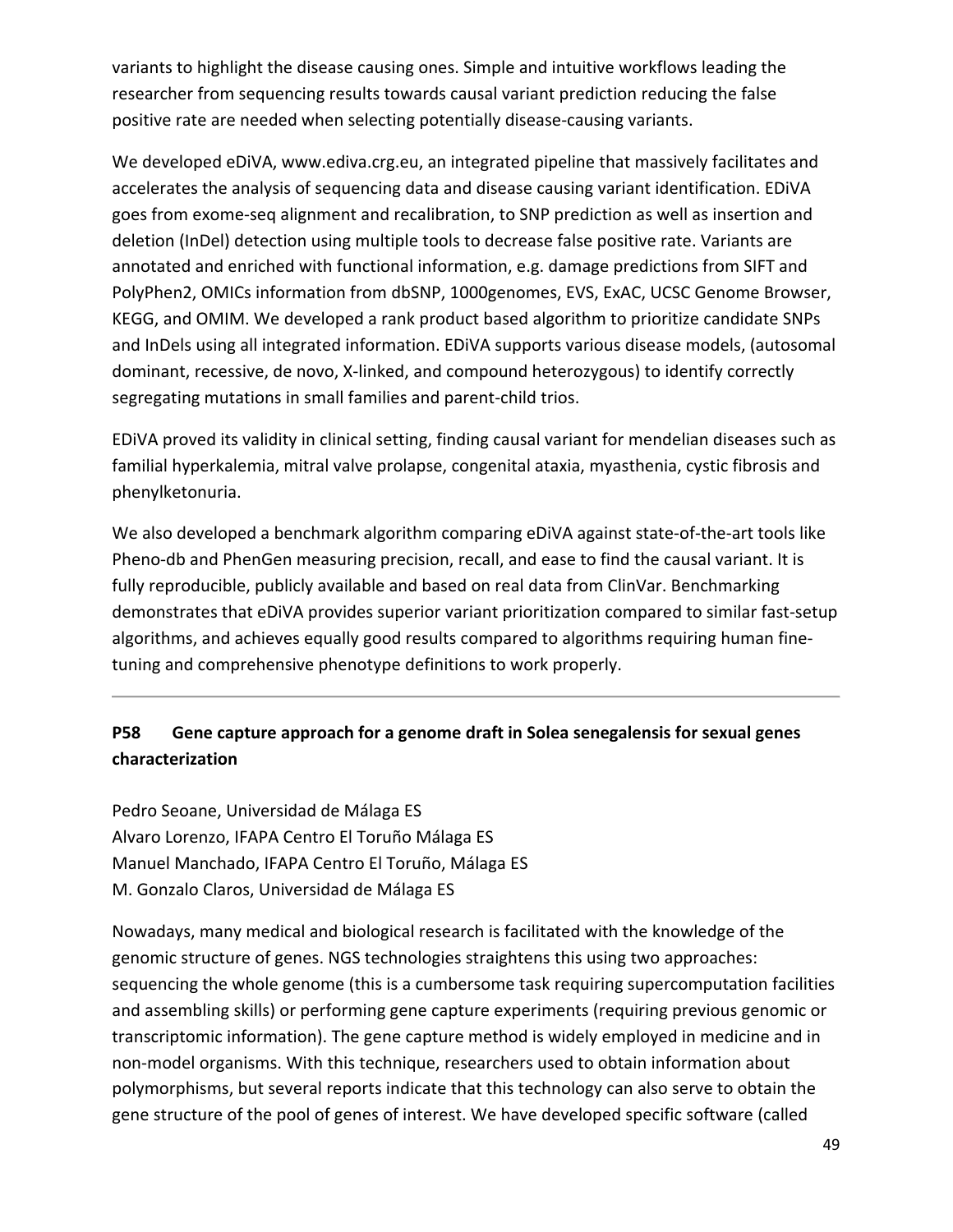GeneAssembler) for a gene capture experiment in Pinus pinaster that served to provide the genomic structure of more than 800 pine genes (Seoane et al, in evaluation). It is our purpose to demonstrate that the GeneAssembler algorithm can be applied with standard NGS data of one non‐model organism to recover the gene structure of genes of interest starting from the closest protein from another species. In fact, since we are interested in the elucidation of the genetic mechanism involved in S. senegalensis sexual determination, we took all proteins coded in chromosomes Z and W from a related flatfish, Cynoglossus semilaevis. A total of 1498 Z‐W proteins were loaded on GeneAssembler together with a male S. senegalensis draft assembly. We obtained a gene recovery percentage average of 24,83% and only 64 of them were nearly completed (protein sequence recovery >90%). In fact, 38 reconstructed genes have the same exon distribution than their C. semilaevis orthologues. We are currently applying this methodology to other S. senegalensis females with the aim of finding sex specific regions.

This research was funded by AQUAGENET project INTERREG IVB SUDOE (ERDF), INIA and EU through the ERDF 2014‐2020 (RTA2013‐00023‐C02‐01), and Junta de Andalucía and ERDF (P10‐ CVI‐6075).

# **P59 Using NGS technologies and workflow management tools for geminivirus analysis in plants**

Pedro Seoane, Universidad de Málaga ES Luis Diaz, Universidad de Málaga ES Enrique Viguer, Universidad de Málaga ES Ana Grande, Universidad de Málaga ES M. Gonzalo Claro, Universidad de Málaga ES

Studies of quasiespecies in viruses are emerging last years. To facilitate them, we have developed QuasiFlow, a workflow designed in AutoFlow that takes advantage of NGS technologies to reconstruct quasiespecies. QuasiFlow firstly separates virus reads from host and other contaminant reads. Then it characterises and computes several key parameters of a virus population, such as recombination events, SNPs, transitions, transversions, indels, quasispecies reconstruction, normalized Shannon index, nucleotide diversity and mutation networks. In the next step, a comparative study of the samples is performed, comprising correlation, ANOVA and PCA analyses of the previously obtained virus population parameters. The results allow to determine which parameters are affected by the experiment and how the samples behave according to their biological origin. We have applied QuasiFlow to two Arabidopsis thaliana plants inoculated with the infectious clone of the begomovirus TYLCV, using HiSeq or MiSeq reads. The results show that the MiSeq reads allows better haplotype reconstruction of TYLCV. Analysis of both HiSeq and MiSeq reads allowed detection of minor quasispecies variants with a frequency of 10‐4 to 10‐5. In addition, QuasiFlow was used to discover variants and recombinants in mixed infections of tomato plants after 15 and 30 days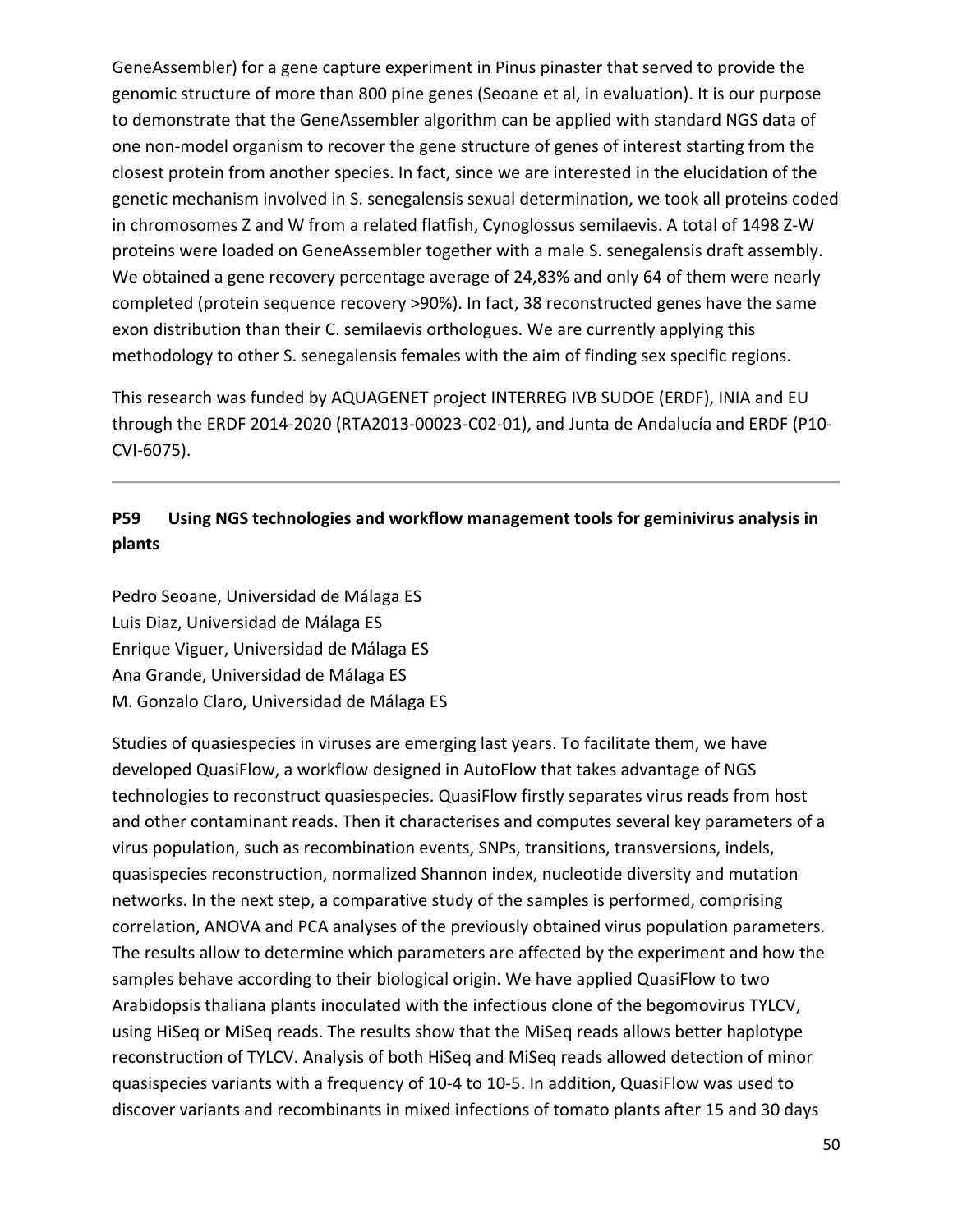post inoculation(dpi). A consensus sequence was generated, showing to be a recombination between begomoviruses TYLCV and TYLVMaV. Haplotype reconstruction shown mutant clouds surrounding haplotypes belonging to the two different begomovirus species and mutant clouds of recombinant nature derived from them. Interestingly, the recombinant haplotypes were the most representative sequences in the mutant spectra at 30 dpi. These results show the fast generation of recombinant genomes in geminivirus mixed infections and demonstrate the potential of Quasiflow for analysis of mutant spectra using Illumina MiSeq sequencing data.

This research was funded by Junta de Andalucía and EU through the ERDF 2014‐2020, project P10‐CVI‐6075.

### **P60 Exome sequencing in 111 Czech families with inherited cardiovascular diseases**

Lenka Piherová, Institute of Inherited Metabolic Disorders, 1st Faculty of Medicine, Charles University, Prague CZ Viktor Stránecký, Institute of Inherited Metabolic Disorders, 1st Faculty of Medicine, Charles University, Prague CZ Anna Přistoupilov, Institute of Inherited Metabolic Disorders, 1st Faculty of Medicine, Charles University, Prague CZ Hana Hartmannová, Institute of Inherited Metabolic Disorders, 1st Faculty of Medicine, Charles University, Prague CZ Jana Paděrová, Department of Biology and Medical Genetics, 2nd Faculty of Medicine, Charles University, Prague CZ Alice Krebsova, Department of Cardiology, Institute for Clinical and Experimental Medicine‐ IKEM, Prague CZ Milos Kubánek, Department of Cardiology, Institute for Clinical and Experimental Medicine‐ IKEM, Prague CZ Vojtech Melenovský, Department of Cardiology, Institute for Clinical and Experimental Medicine‐IKEM, Prague CZ Tomáš Paleček, Department of Cardiovascular Medicine, 1st Faculty of Medicine, Charles University, Prague CZ Milan Macek, Department of Biology and Medical Genetics, 2nd Faculty of Medicine, Charles University, Prague CZ Stanislav Kmoch, Institute of Inherited Metabolic Disorders, 1st Faculty of Medicine, Charles University, Prague CZ

Exome sequencing (ES) facilitates genetic diagnostics of inherited cardiovascular diseases, enables genetic stratification and may eventually foster individualized therapies. Due to integrated cardio‐genetic care, altogether 111 families with ≥ 2 affected individuals were characterized and ES was carried out in all families (TruSightOne Exome, Illumina, USA). 27 families suffered from dilated cardiomyopathy (DCM), 23 hypertrophic cardiomyopathy (HCM),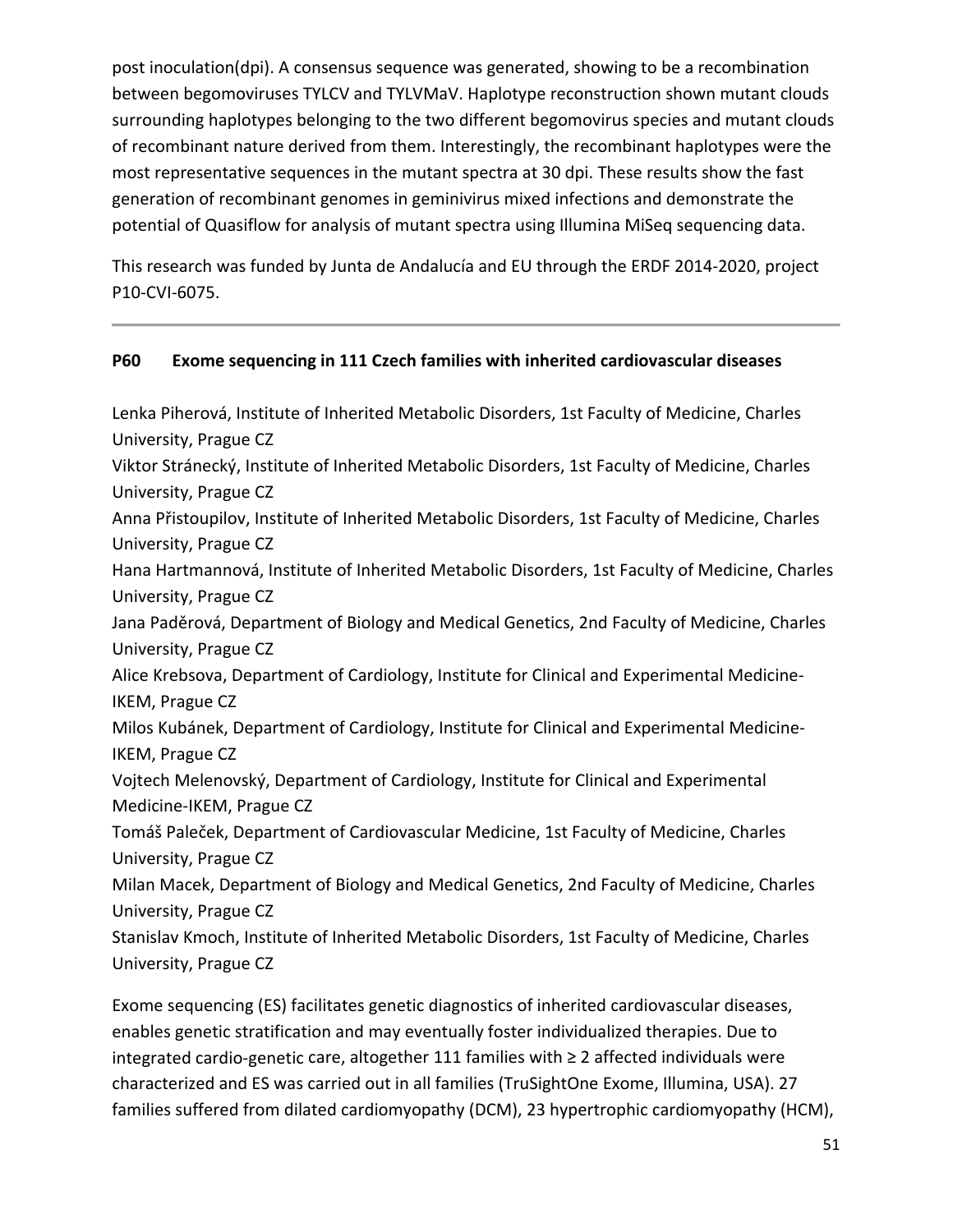35 arrhythmogenic cardiomyopathy (ACM), 4 restrictive cardiomyopathy (RCM), 19 ion channelopathies and 3 had unexplained cardiac arrest (UCA). Detected variants were confirmed by Sanger DNA sequencing and by segregation analysis. ES revealed a putative molecular genetics mechanism in 62/111 (56%) families. The causal mutations were identified in 16/27 (59%) DCM, 18/23 (78%) HCM, 17/35 (49%) ACM, 3/4 (75%) RCM, 6/19 (32%) ion channelopathies and 2/3 families with UCA. The most frequently mutated gene in DCM was TTN – truncated mutations (25%), in HCM the MYH 7 – missense mutation (28%) and in ACM the PKP2 – missense, deletions and splicing mutations (40%). Although disease genes were already identified, most mutations were novel. Our results and mutation distribution are in accordance with other studies. Our model of integrated genetic care of patients with inherited cardiovascular diseases is the first one in Czech Republic.

#### **P61 Annotation of selenoprotein genes in vertebrates and their human polymorphisms**

Frederic Romagne, MPI‐EVA DE Elias Mueller, MPI‐EVA DE Didac Santesmasses, Centre for Genomic Regulation, Barcelona ES Marco Mariotti, Centre for Genomic Regulation, Barcelona ES Louise White, MPI‐EVA DE Vadim N. Gladyshev, HMS US Aida Andres, MPI‐EVA DE Roderic Guigo, Centre for Genomic Regulation, Barcelona ES Sergi Castellano Germany MPI‐EVA

Selenoproteins are proteins which contain the amino acid selenocysteine (Sec) as one of their constituent residues. Sec, is the 21st amino acid in the genetic code, and it is analogous to cysteine (Cys) but with a selenium atom in place of sulfur. It is specified in the mRNA by an in‐ frame UGA (STOP) codon which, in conjugation with an RNA structure in the mRNA (SECIS), is recoded to incorporate the Sec residue instead of terminating protein synthesis. Because of the dual meaning of the UGA codon in genomes, gene prediction algorithms usually fail to identify selenoproteins and either predict shorter or wrong (incorrect coding exons) protein sequences. Thus, genome annotations for selenoproteins are usually wrong. To correct this, we have used a gene prediction tool (Selenoprofiles), specifically designed to handle the uncommon features of selenoproteins, and annotated the selenoprotein genes, proteins and SECIS elements in 58 vertebrate genomes, including humans. Because selenium is an essential micronutrient in the human diet, and humans have encountered environments with selenium deficiency or toxicity as they settled the world, we have surveyed the patterns of single nucleotide polymorphism (SNP) in all selenoprotein genes and genes involved in selenium metabolism in 50 human populations. We find that humans have genetically adapted to the environments that do not provide adequate levels of selenium and are associated with selenium‐related diseases.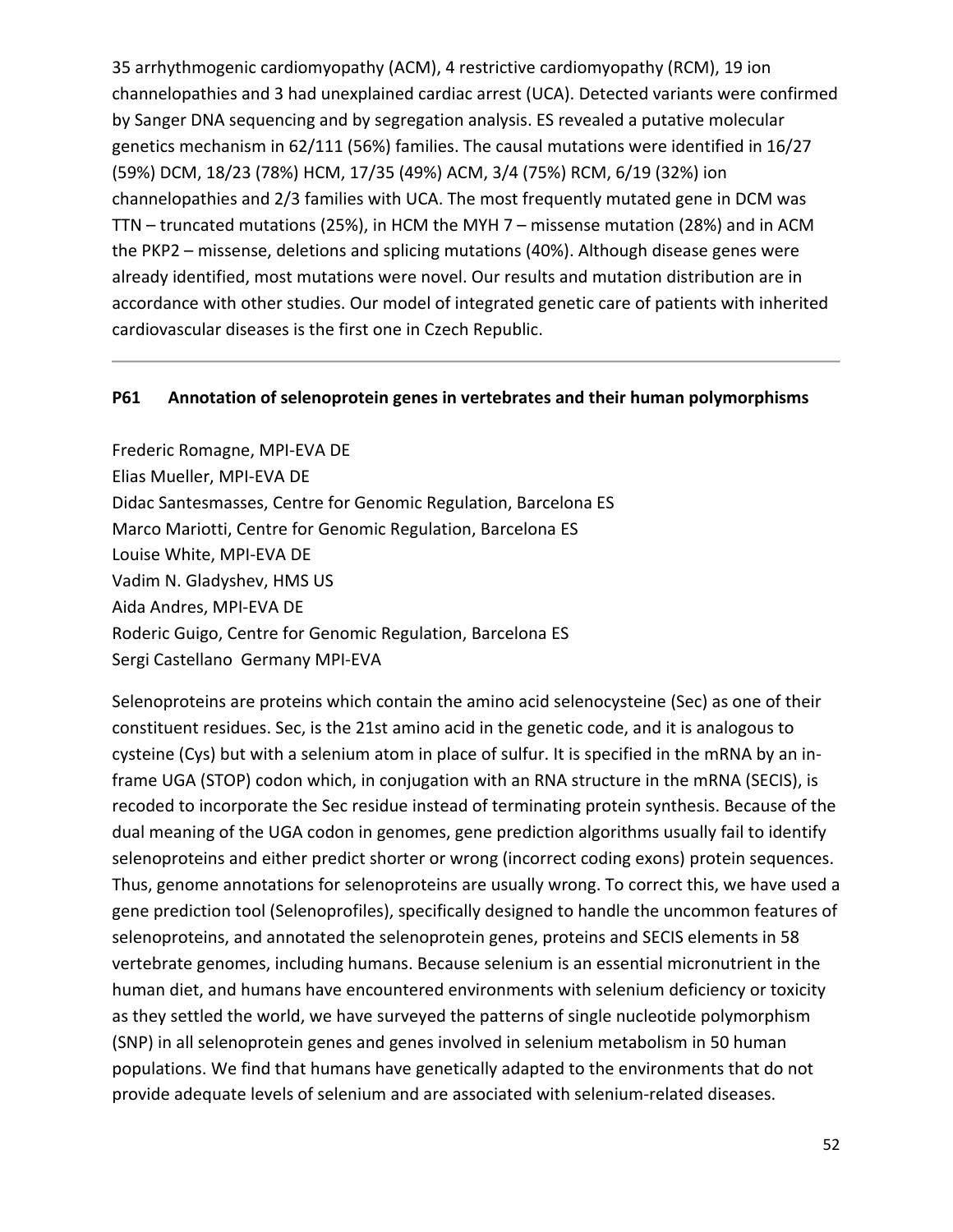Selenoprotein genes and their SNPs are available at SelenoDB2.0 (http://www.selenodb.org)

## P62 Small-RNA-seq of HIV infected human T cells reveals the existence of HIV-encoded **miRNA‐like molecules and the generation of host antisense small RNAs**

Andreia Amaral, University of Lisboa, Faculty of Sciences, BioISI – Biosystems & Integrative Sciences Institute, Campo Grande, Lisboa PT

Russel Foxall, Instituto de Medicina Molecular, Faculdade de Medicina, Universidade de Lisboa PT

Francisco Pinto, University of Lisboa, Faculty of Sciences, BioISI – Biosystems & Integrative Sciences Institute, Campo Grande, Lisboa, PT

Paula Matoso, Instituto de Medicina Molecular, Faculdade de Medicina, Universidade de Lisboa PT

Rui Soares, Instituto de Medicina Molecular, Faculdade de Medicina, Universidade de Lisboa PT Rita Tendeiro, Instituto de Medicina Molecular, Faculdade de Medicina, Universidade de Lisboa PT

Ana Sousa, Instituto de Medicina Molecular, Faculdade de Medicina, Universidade de Lisboa PT Margarida Gama‐Carvalho, University of Lisboa, Faculty of Sciences, BioISI – Biosystems & Integrative Sciences Institute, Campo Grande, Lisboa PT

The Human immunodeficiency virus (HIV‐1 and HIV‐2) has been the subject of intense investigation, and a great deal has been learned about how the retrovirus infects cells, replicates, and causes disease. However there is still a lot to uncover in relation to the RNA machinery involved.

Small interfering RNAs (siRNAs) and microRNAs (miRNAs) are small noncoding RNAs (sncRNAs) involved in the regulation of gene expression. MiRNAs, have been identified in animals, plants and in DNA viruses. These display size range of eukaryotic miRNAs but display interspecies functional conservation and not sequence conservation. Regarding RNA viruses, it has been generally assumed that these do not encode miRNAs, with the argument that the production of canonical miRNAs from a pri‐miRNA hairpin would result in unproductive cleavage of the viral genome and its transcripts. As is the case for other viruses, HIV‐1 could highly benefit from encoding miRNAs. In contrast to viral proteins, viral miRNAs are non‐immunogenic, require less coding capacity and can evolve rapidly to target new transcripts. However, the existence of HIV‐ 1 encoded miRNAs remains controversial, and regarding HIV‐2, this hypothesis has never been investigated.

CD4+ T cells are the main targets of HIV and the central orchestrators of immune responses. To identify novel regulators of this process, we used next generation sequencing to profile changes in the expression of sncRNAs in response to HIV infection (HIV‐1 and HIV‐2) of in vitro stimulated human naive CD4 T cells.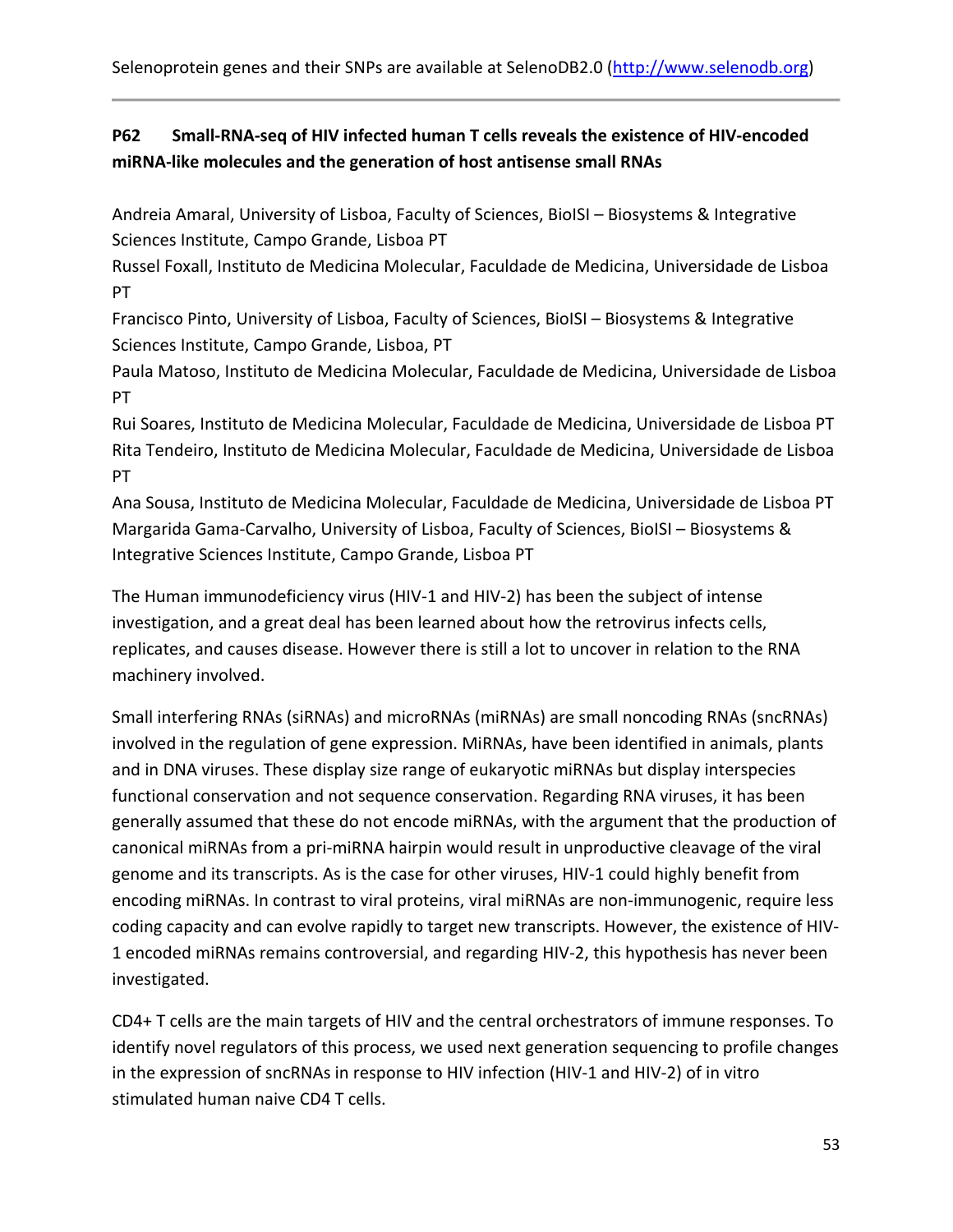Our results revealed the existence of miRNA‐like molecules encoded by HIV‐1 and HIV‐2, which display interspecies functional conservation and can potentially regulate the expression of genes involved in T cell activation, signaling and activation of immune response. Moreover, we find evidence for the activation of virus-specific antisense small RNAs derived from host repeat sequences, which may represent endogenous siRNA molecules.

### **P63 BenchCT & SimCT, a multi‐purpose benchmarking workflow for RNA‐Seq analysis**

Jérôme Audoux, Institute for Regenerative Medicine & Biotherapy, Computational Biology Institute FR

Mickaël Salson, Laboratoire d'Informatique Fondamentale de Lille FR

Anthony Boureux, Institute for Regenerative Medicine & Biotherapy, Computational Biology Institute FR

Thérèse Commes, Institute for Regenerative Medicine & Biotherapy, Computational Biology Institute FR

Nicolas Philippe, Institute for Regenerative Medicine & Biotherapy, Computational Biology Institute FR

Throughout the past years, the unprecedented evolution of next‐generation sequencing (NGS) technologies has shaped computational biology and facilitated personalized medicine. Transcriptomics studies have increasingly come to rely on the use of NGS to directly sequence libraries of short sequences at nucleotide scale arising from the transcriptome (RNA‐seq). Many tools have been developed for RNA‐seq analysis but good choices will specifically depend on the biological question. Indeed the underlying algorithmic machinery of each method, stacking a plurality of tools to create a full analysis pipeline is tricky and requires a particular attention. Several global studies benchmarking RNA‐Seq analysis software have been published since the advent of RNA‐Seq but each of them focuses on a specific aspect whether technological or methodological. Here, we propose to fill this gap by introducing a complete benchmarking workflow from the generation of synthetic dataset to the assessment of analysis pipeline results.

For that purpose, we have developed SimCT and BenchCT. The former is an integrated pipeline that includes FluxSimulator with a layer of genomic mutations (SNP, Indels, chimeras). The later is a software able to assess RNA‐Seq analysis results and it handles various types of file formats produced by the analysis pipelines from read alignment to mutation discovery.

By introducing these softwares, we aim to make benchmarking a regular bioinformatic practice. Such a standard could be used: i/ by bioinformaticians for finding and tuning a pipeline in a given biological and technological context ; ii/ by companies or academic platforms for quality control in order to evaluate the impact of a software or genomic reference updates ; ii/ by developers for debugging and optimization purposes. In order to propose a showcase for our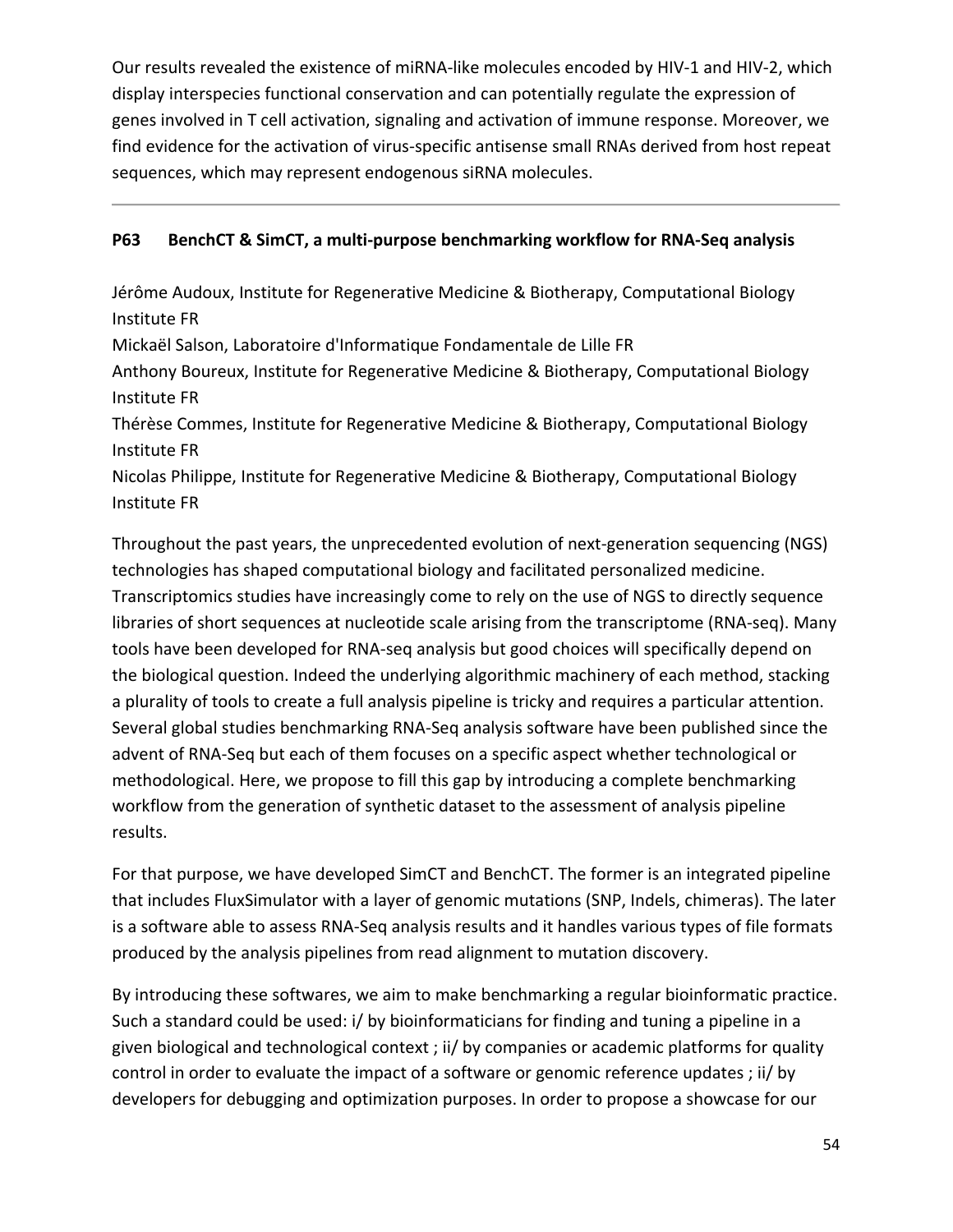modular benchmarking framework, we have illustrated three restricted comparative studies on the discovery of splicing events, small mutations and chimeric RNAs.

### **P64 Identification of global regulators of T‐helper cell lineage specification**

Kartiek Kanduri, Turku Centre for Biotechnology, University of Turku and Åbo Akademi University FI Subhash Tripathi, Turku Centre for Biotechnology, University of Turku and Åbo Akademi University FI Antti Larjo, Aalto university FI Henrik Mannerström, Aalto university FI Ubaid Ullah, Turku Centre for Biotechnology, University of Turku and Åbo Akademi University FI Riikka Lund, Turku Centre for Biotechnology, University of Turku and Åbo Akademi University FI R. David Hawkins, University of Washington US Bing Ren, University of California, San Diego US Harri Lähdesmäki, Aalto university FI Riitta Lahesmaa, Turku Centre for Biotechnology, University of Turku and Åbo Akademi University FI

Activation and differentiation of T-helper (Th) cells into Th1 and Th2 types is a complex process orchestrated by distinct gene activation programs engaging a number of genes. This process is crucial for a robust immune response and an imbalance might lead to disease states such as autoimmune diseases or allergy. Therefore, identification of genes involved in this process is paramount to further understand the pathogenesis of, and design interventions for, immune‐ mediated diseases. We aimed at identifying protein‐coding genes and long non‐coding RNAs (lncRNAs) involved in early differentiation of T‐helper cells by transcriptome analysis of cord blood‐derived naïve precursor, primary and polarized cells. Here, we identified lineage‐specific genes involved in early differentiation of Th1 and Th2 subsets by integrating transcriptional profiling data from multiple platforms. We have obtained a high confidence list of genes as well as a list of novel genes by employing more than one profiling platform. We show that the density of lineage‐specific epigenetic marks is higher around lineage‐specific genes than anywhere else in the genome. Based on next-generation sequencing data we identified lineagespecific lncRNAs involved in early Th1 and Th2 differentiation and predicted their expected functions through Gene Ontology analysis. We show that there is a positive trend in the expression of the closest lineage‐specific lncRNA and gene pairs. We also found out that there is an enrichment of disease SNPs around a number of lncRNAs identified, suggesting that these lncRNAs might play a role in the etiology of autoimmune diseases. The results presented here show the involvement of several new actors in the early differentiation of T-helper cells and will be a valuable resource for better understanding of autoimmune processes.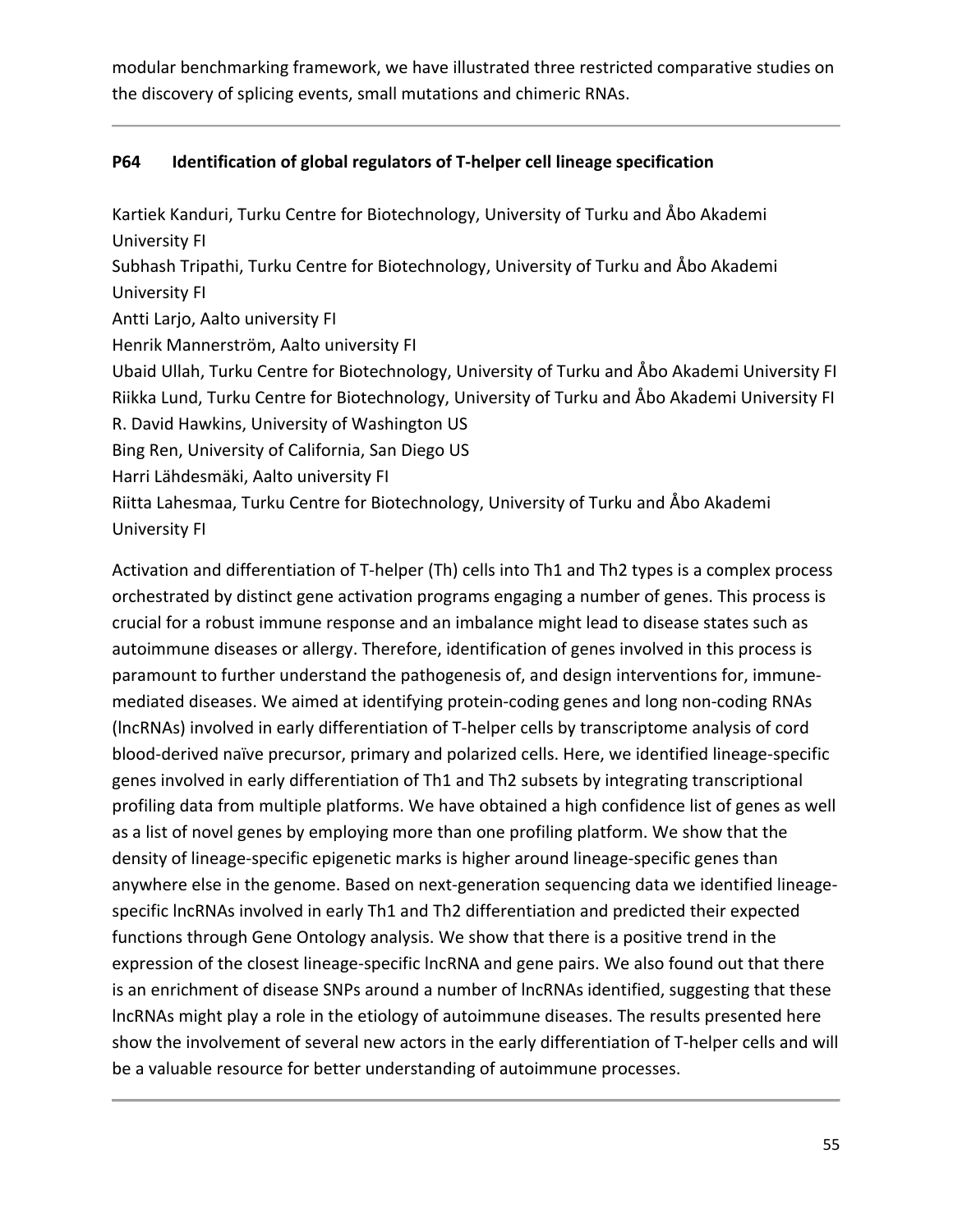Peter van Heusden, South African National Bioinformatics Institute (SANBI) UWC ZA Shubha Vij, Temasek Life Sciences Laboratory SG Laszlo Orban, Temasek Life Sciences Laboratory SG Alan Christoffels, South African National Bioinformatics Institute (SANBI) UWC ZA

The development of low cost genome sequencing using next generation technology has enabled the proliferation of genome annotation projects. The data generated by these projects requires gene prediction, annotation and subsequent analysis. While there are toolkits (MAKER2, Ensembl Genebuild, Sma3s, annot8r) that automate the annotation of novel genomes, these operate as black boxes that hide the details of their operation from the user and are difficult to extend and customise.To address this limitation, we have created a genome annotation workbench based on the Galaxy platform. This platform makes our platform extensible and allows for reproducible annotations through capture of all details relevant to data provenance. We demonstrate its use for the annotation of a novel genome (the Asian seabass). We contrast its operation and resulting annotation with MAKER2.

### **P66 Expanding the repertoire of small secretory peptides in plants**

Yao‐Cheng Lin, VIB Department of Plant Systems Biology, Ghent University BE

Plant genomes encode numerous small secretory peptides (SSPs) the functions of which remain yet to be explored. Based on structural features that characterize SSP families known to take part in postembryonic development, our comparative genome analysis resulted in the identification of genes coding for oligopeptides potentially involved in cell‐to‐cell communication. Because genome annotation based on short sequence homology is difficult, the criteria for the de novo identification and aggregation of conserved SSP sequences were first benchmarked across five reference plant species. The resulting gene families were then extended to 32 genome sequences, including major crops. The global phylogenetic pattern common to the functionally characterized SSP families suggests that their apparition and expansion coincide with that of the land plants. The SSP families can be searched online for members, sequences and consensus (http://bioinformatics.psb.ugent.be/webtools/PlantSSP/). Looking for putative regulators of root development, Arabidopsis thaliana SSP genes were further selected through transcriptome meta-analysis based on their expression at specific stages and in specific cell types in the course of the lateral root formation. As an additional indication that formerly uncharacterized SSPs may control development, we showed that root growth and branching were altered by the application of synthetic peptides matching conserved SSP motifs, sometimes in very specific ways. Our strategy combining comparative genomics, transcriptome meta‐analysis and peptide functional assays in planta pinpoints factors potentially involved in non-cell-autonomous regulatory mechanisms. A similar approach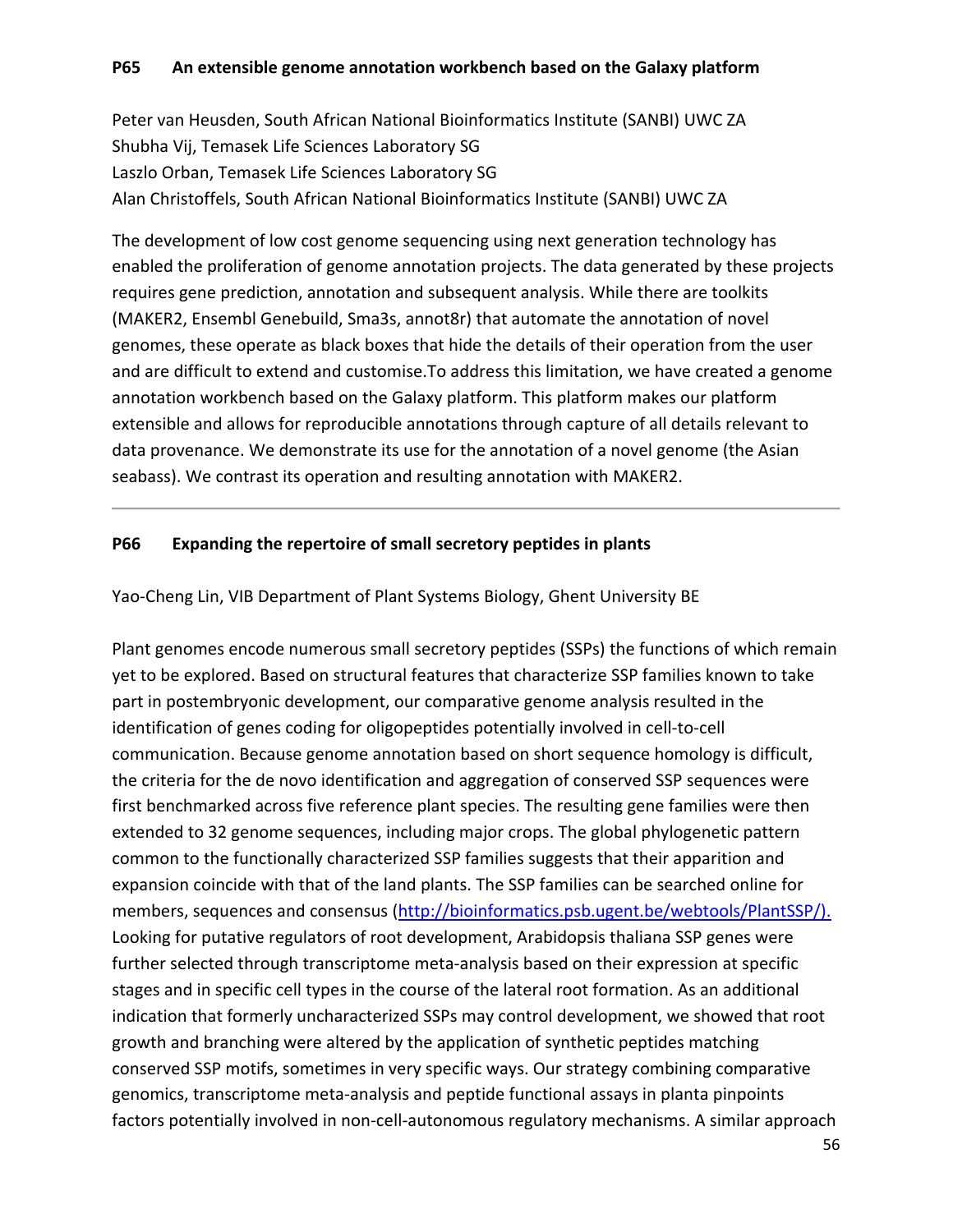can be implemented in different species for the study of a wide range of developmental programs.

Reference: Expanding the Repertoire of Secretory Peptides Controlling Root Development with Comparative Genome Analysis and Functional Assays. J. Exp. Bot. (2015) 66 (17): 5257‐5269

### **P67 Assessment of Gene Contribution by Tissue in Teleost Species**

Jorge Langa, University of the Basque Country UPV/EHU ES Darrell Conklin, University of the Basque Country UPV/EHU, Ikerbasque Foundation ES Andone Estonba, University of the Basque Country UPV/EHU ES

The class of bony fishes comprises the great majority of fish species on the planet and they are represented only by 10 reference genomes at Ensembl, the most studied being the Zebrafish.

The disruption of Second Generation Sequencing technologies unlocked the exploration of genomes and transcriptomes of non‐model species. Small laboratories now have access to cheap, high throughput and cost‐effective methods that enable the molecular description of entire organisms via whole genome and transcriptome sequencing.

RNA expression is influenced by tissue type, which can lead to transcripts being fragmented or unexpressed. For the generation of a de novo assembly, one should be able to select those most representatives and generate a reference as completely as possible.

It is known for genome assembly that there is a point at which as sequencing depth increases, the quality of the assembly decreases, which also holds true for transcriptome assembly. Therefore, one has to know which tissues would be optimal to choose and how deep.

Here we present the study a freely available RNA-Seq Illumina dataset from ENA made up of 12 tissues from Danio rerio. To assess the contribution of each tissue, we: 1) subsampled each library from 1M to 20M PE reads in steps of 1M; 2) performed Quality Control with Trimmomatic; 3) mapped each sublibrary to the reference with Hisat2; 4) assembled the transcripts with StringTie; 5) Performed de novo assemblies with Trinity; and 6) Measured the completeness of the libraries reference‐based and de novo.

The experiment concludes that the tissues yielding more transcripts are brain, testis and embryos, whilst kidney, unfertilized eggs and ovaries were the ones that worst performed.

We hope this study is a step towards allowing experimentalists to do de novo reference construction of non-model fish transcriptomes as completely as possible and in a cost-effective way.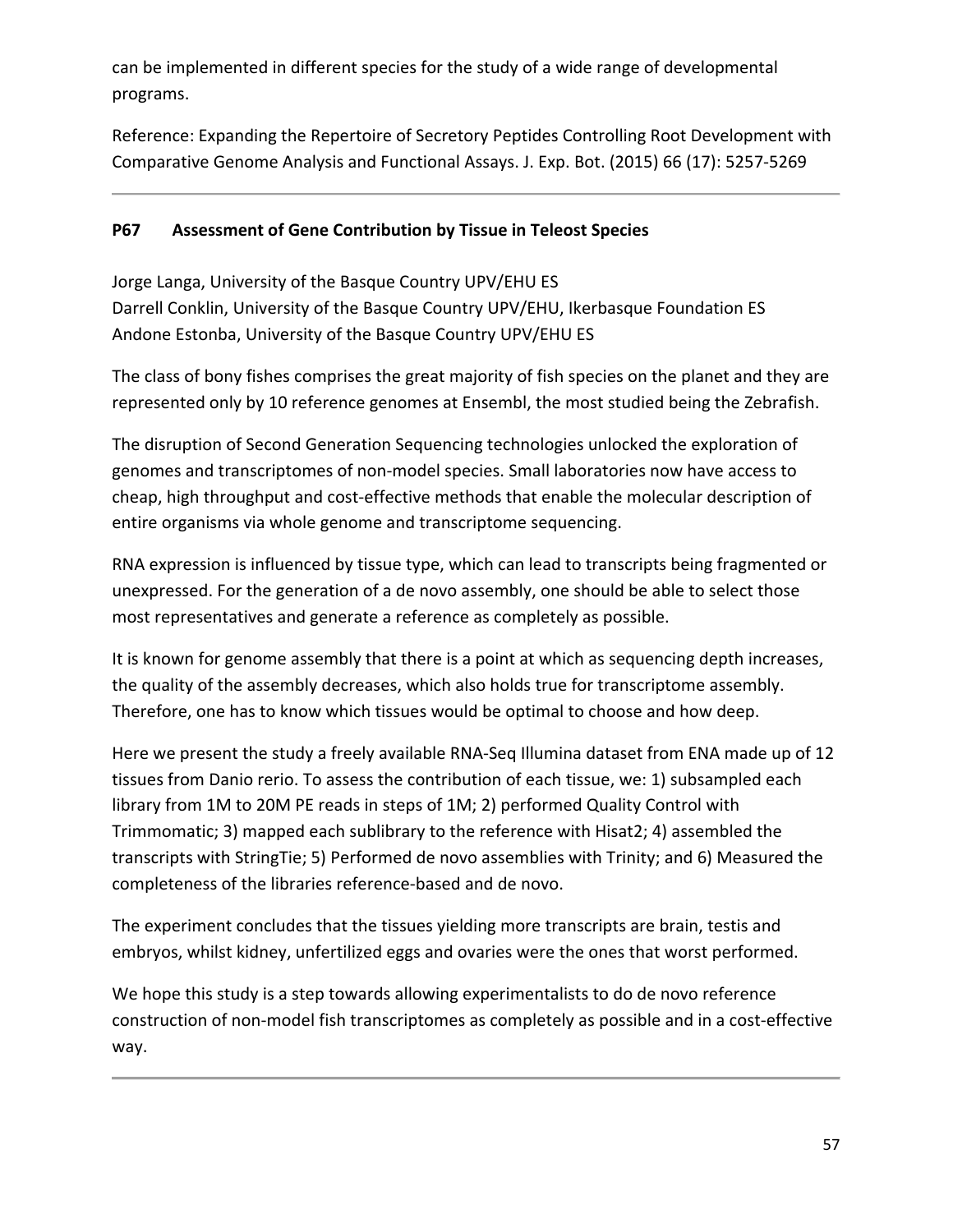Yao‐Cheng Lin, VIB Department of Plant Systems Biology, Ghent University BE

Seagrasses colonized the sea on at least three independent occasions to form one of the most productive and widespread coastal ecosystems on the planet. The genome of Zostera marina (L.), the first marine angiosperm to be fully sequenced, reveals unique insights into the genomic losses and gains involved in achieving the structural and physiological adaptations required for its marine lifestyle, arguably the most severe habitat shift ever accomplished by flowering plants. Key angiosperm innovations that were lost include the entire repertoire of stomatal genes, genes involved in the synthesis of terpenoids and ethylene signaling, and genes for UV protection and phytochromes for far‐red sensing. Seagrasses have also regained functions enabling them to adjust to full salinity. Their cell walls contain all of the polysaccharides typical of land plants but also polyanionic, low‐methylated pectins and sulfated galactans, a feature shared with the cell walls of all macroalgae and important for ion homoeostasis, nutrient uptake and O2/CO2 exchange through leaf epidermal cells. The Z. marina genome resource will significantly advance a wide range of functional ecological studies from adaptation of marine ecosystems under climate warming to unravelling the mechanisms of osmoregulation under high salinities that may further inform our understanding of the evolution of salt-tolerance in crop plants.

Reference: The genome of the seagrass Zostera marina reveals angiosperm adaptation to the sea. *Nature* (in press)

# **P69 Detecting novel intergenic structured non‐coding RNAs using Capture based sequencing**

Christian Anthon, University of Copenhagen DK Claus Hansen, University of Copenhagen DK Aashiq Mirza, University of Copenhagen DK Claus Heiner Bang‐Berthelsen, Herlev Hospital DK Niels Tommerup, University of Copenhagen DK Flemming Pociot, Herlev Hospital DK Stefan Seemann, University of Copenhagen DK Jan Gorodkin, University of Copenhagen DK

Based on a genome wide scan for RNA structure potential in the human genome, we found around 800,000 such regions with RNA structure conservation in vertebrate genomes. Many of these regions are found in known genes such as UTRs of protein coding genes, and structured ncRNAs (both short and long ncRNAs), however, a substantial part of the 800,000 regions are found were genes and transcription have not been reported previously.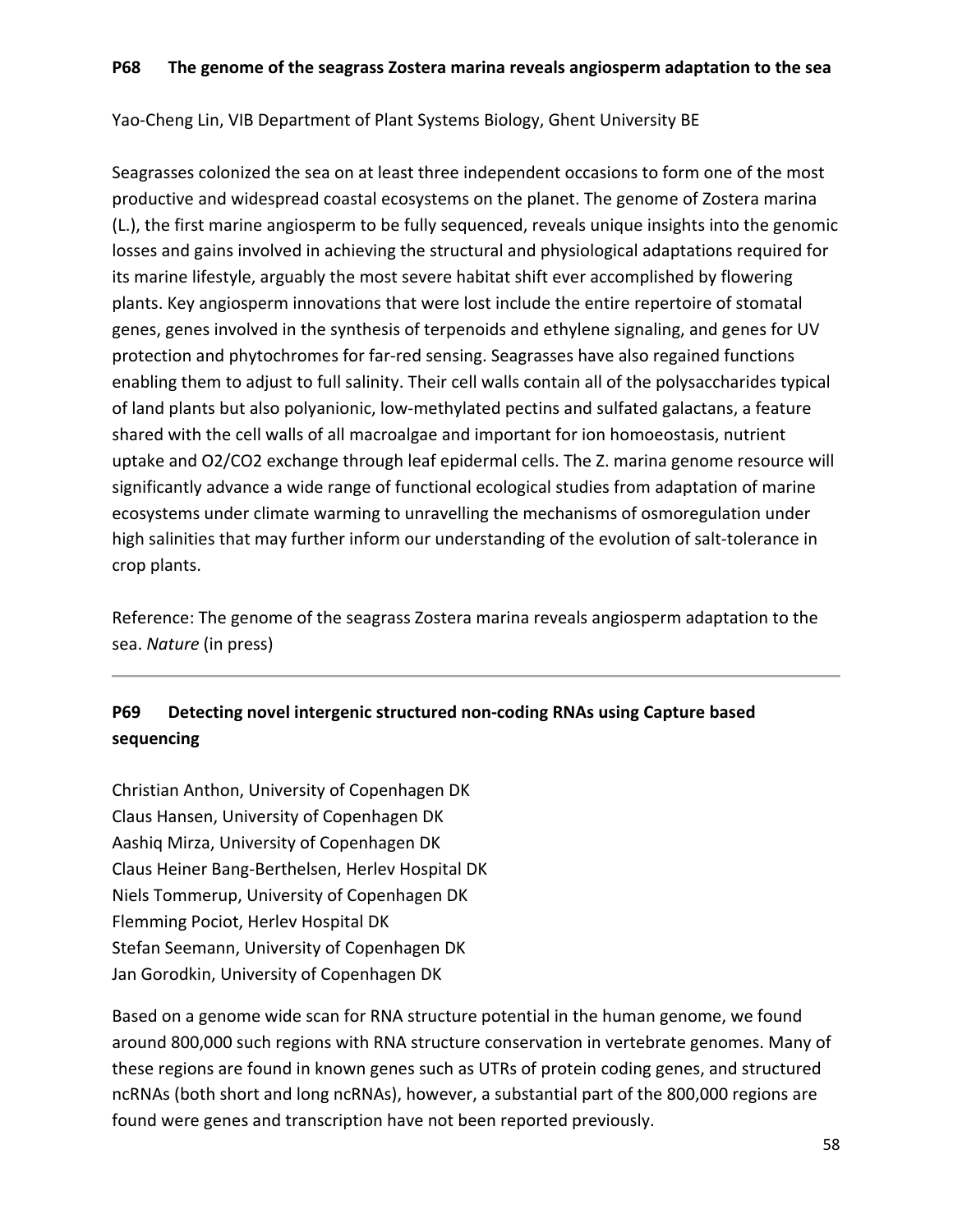Standard methods for high throughput sequencing will not be suited to detect transcripts of very low expression since the resulting read counts will always be dominated by mainly protein coding genes that are several orders of magnitudes more expressed. In a recent development, high throughput sequencing is preceded by a capture step where selected transcripts are targeted using designed capture probes, which allows for detection of low‐abundant transcripts. Previously capture based sequencing have mainly been used to investigate known protein coding genes, to for example detect additional exons.

In this study we have used capture based sequencing to investigate a subset of the 800,000 structurally conserved regions we detected in the human genome. We have focused on the intergenic regions where transcription is previously unreported, but we have complemented these intergenic regions with regions overlapping known structured ncRNAs. Early results indicates that 1000s of new transcripts may be detected this way.

#### **P70 Integrating transcript information into pathway analysis**

#### Felix Eichinger, University of Michigan US

In spite of the establishment of technology able to measure transcript abundance, such as modern microarrays and in particular RNAseq, most mRNA expression studies are still using gene level expression. In theory, conducting analyzes on transcript level appears more desirable: both technologies essentially measure the abundance of transcripts or parts thereof. Additionally there is less ambiguity in the relationship between a transcript and the functional unit, the protein, than between a gene and the protein. However, there are several reasons for the slow adaption of transcript level analyzes. For one, it is much easier to assign fragments of mRNA to genes than to individual transcripts and correctly quantify expression. Secondly, most enrichment and pathway analysis tools work on gene level, even if they accept transcript identifiers as input. Consequently, potential advantages of transcript level information do not carry through the entire analysis, further discouraging the generation and use of it. Here we propose to explore ways to integrate transcript level information into downstream analysis tools. As an initial, simple approach, we build on the capabilities of the bioconductor graphite package. This package can download and analyze pathways from 6 different sources. In order to integrate transcript level information, we expand the gene level nodes by transcripts associated with these genes. This approach directly enables scientists to see which transcripts are involved in activation of a pathway and to see if different transcripts are used in different tissues or conditions. In a secondary step, we will try to integrate the transcript information into the package in a way that the internal analysis methods can be used to analyze differential regulation of pathways, identification of key molecules for regulation/deregulation of a pathway and identification of the most relevant signal propagation path.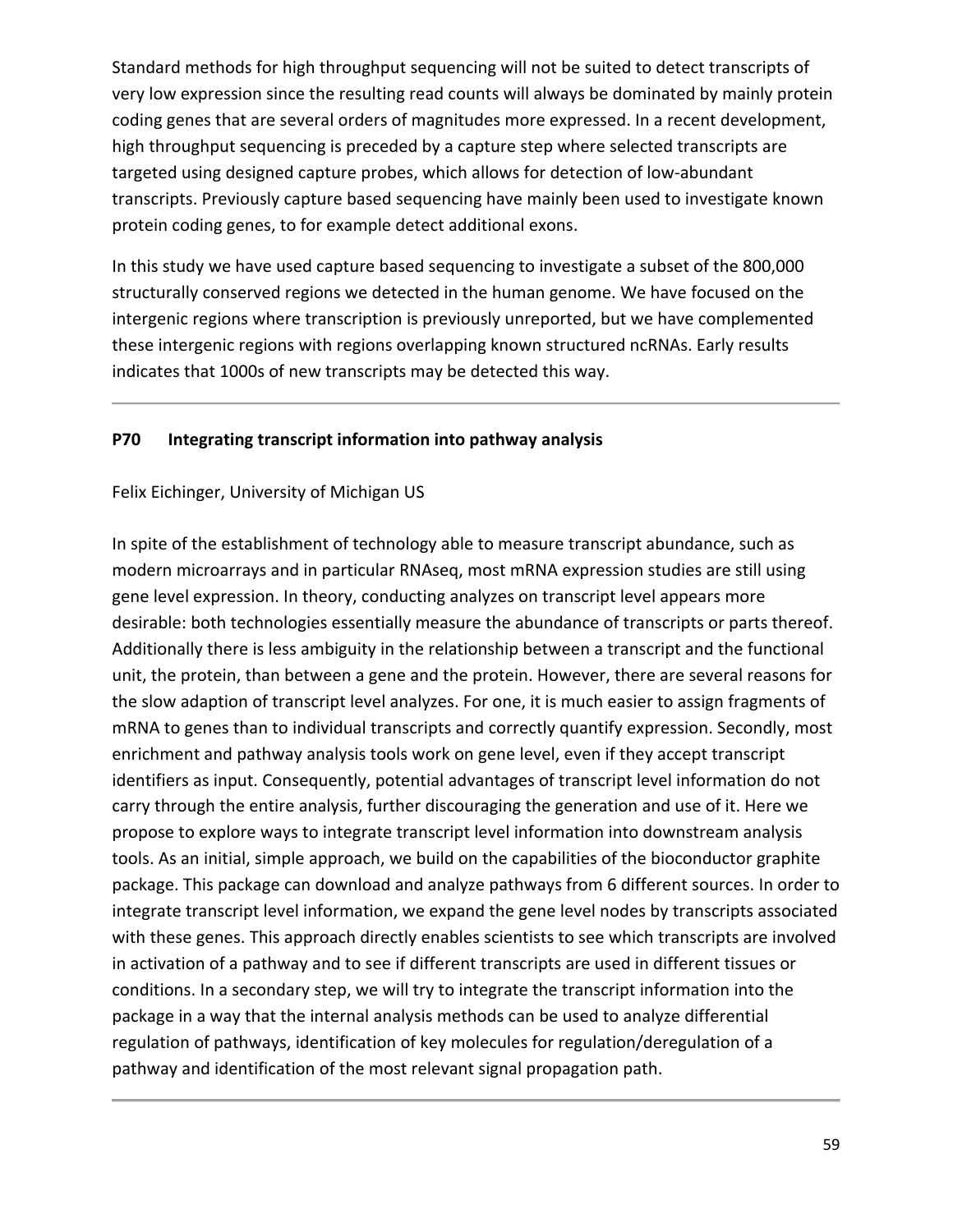### **P71 Composition of the gut microbiome of colorectal cancer patients from Morocco**

Imane Allali, Faculty of Sciences, University Mohammed V, Rabat MA? Noureddine Boukhatem, Faculty of Sciences, University Mohammed Premier, Oujda MA Leila Bouguenouc, University hospital Hassan II of Fez MA Hanaa Hardi, Faculty of Sciences, University Mohammed Premier, Oujda MA M. Belen Cadenas, University of North Carolina, Chapel Hill, NC US Karim Ouldim, University hospital Hassan II of Fez MA Saaïd Amzazi, Faculty of Sciences, University Mohammed V, Rabat MA M. Andrea Azcarate‐Peril, University of North Carolina, Chapel Hill, NC US Hassan Ghazal, Polydisciplinary Faculty of Nador & Faculty of Sciences of Oujda, University Mohammed Premier, Oujda/Nador MA

Colorectal cancer (CRC) is the third most common cancer in the world and the third leading cause of cancer mortality in Morocco. The colonic mucosa is permanently in contact with the microbiota and its metabolic products, which can potentially induce oncogenic transformation. The molecular mechanisms involved in the etiology of CRC are not yet elucidated due in part to the complexity of the human gut microbiota. The aim of this study was to characterize the gut microbiota of CRC Moroccan patients to identify bacterial taxa over or under represented in stools from CRC patients compared to healthy subjects by 16S rRNA amplicon sequencing. Our results showed higher Phylogenetic Diversity (PD) and Species Richness (S) in CRC samples. Principal Coordinates Analysis (PCoA) revealed that CRC samples clustered separately from controls (ANOSIM P=0.008, R=0.2039, and PERMANOVA P=0.005, F=1.8976) suggesting differences in the microbiome associated to CRC. Our findings indicate that CRC samples were enriched in Firmicutes (T=50.5%; N=28.4%; P=0.04) and Fusobacteria (T=0.1%; N=0.0%; P=0.02) while Bacteroidetes were enriched in healthy samples (T=35.1%; N=62.8%; P=0.06). Despite the small number of patients included in the study (11 CRC patients, 12 healthy controls), we observed significantly overrepresented genera in the CRC group compared to controls. Porphyromonas (T=0.6%; N=0.0%; P=0.04), Clostridium (T=0.2%; N=0.1%; P=0.02), Ruminococcus (T=0.6%; N=0.5%; P=0.02), and Fusobacterium (T=0.1%; N=0.0%; P=0.03) were over represented in CRC patients while Megamonas (T=0.0%; N=0.4%; P=0.04) was over represented in controls. This is the first study conducted in the Moroccan population that aimed to characterize the CRC gut microbiome. Data from this small cohort warrant a larger study that will include CRC patients from different Moroccan locations. Understanding the relationship between CRC and the intestinal microbiota will lead to the development of novel strategies for the diagnosis, treatment, and prevention of this disease.

## **P72 ORCAE: A wiki‐style platform enabling efficient community curation of gene and genome annotations**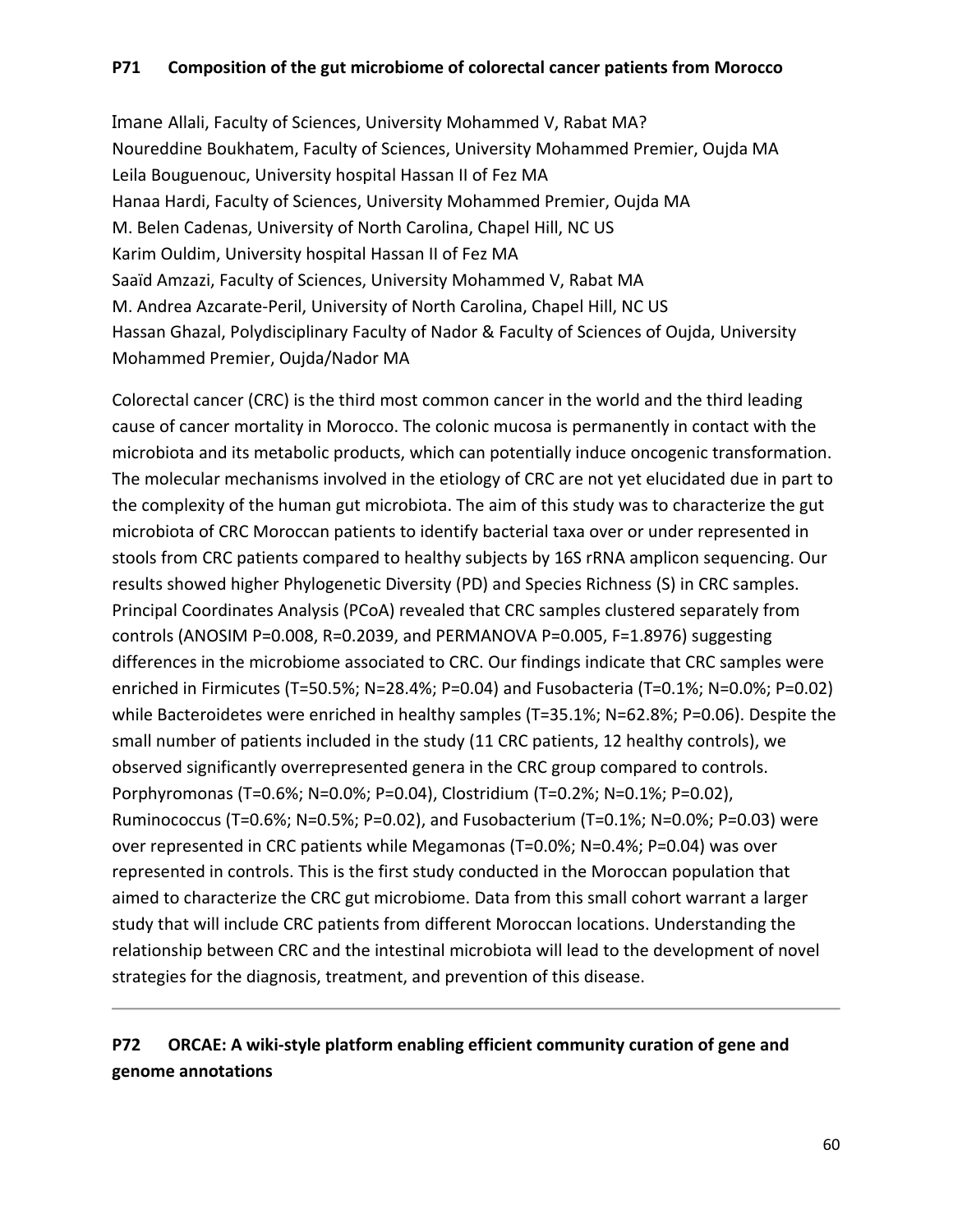Lieven Sterck, VIB‐UGent BE Thomas Van Parys, VIB‐Ugent BE Stephane Rombauts, VIB‐Ugent BE Pierre Rouzé, VIB‐Ugent BE Yves Van de Peer, VIB‐UGent BE

Conducting gene and genome annotation typically relies on diverse information resources going from sequence to expression data depending on whether structural or functional annotation is performed. To help researchers doing gene annotation while having access to these different data types, we developed ORCAE (Online Resource for Community Annotation of Eukaryotes), a web-technology-compliant portal for use in community genome annotation efforts.

ORCAE allows browsing and on the fly editing of gene descriptions as well as gene structures, moreover all manual curations are immediately visible for other users. The portal will store all the modification from annotators in the database so for each locus a history of modifications is available.

Through its interface, ORCAE offers easy access to precomputed information that greatly facilitates the work of a curator. The gene page offers several informative graphics with a focus on the quality of the gene structure (eg. Multiple alignments of similar proteins, tiling array information …) helping the human annotators in improving the proposed automated annotation. Annotators can then use the build-in GenomeView interface to easily check/modify gene structures. A unique feature from ORCAE is that the portal is highly dynamic, all the available information (eg. protein similarity, transcript alignments, etc.) is immediately updated and presented on the gene page.

ORCAE can both be used to coordinate ongoing annotation efforts in the course of the project as well as to present published genomes to the publicby acting as a genome portal. Therefore it is equipped with all the necessary features to act as a public genome browser/portal: such as advanced text-search and Blast functionality as well as a genome browsing interface (AnnoJ).

Currently it offers public access to 16 eukaryotic genome projects and restricted access to another 32 genomes.

ORCAE is available at http://bioinformatics.psb.ugent.be/orcae/.

# **P73 de‐novo annotation and accurate quantification of alternative splicing from RNAseq data**

Panagiotis Papasaikas, Centre for Genomic Regulation, The Barcelona Institute of Science and Technology, Barcelona ES

André Gohr, Centre for Genomic Regulation, The Barcelona Institute of Science and Technology, Barcelona ES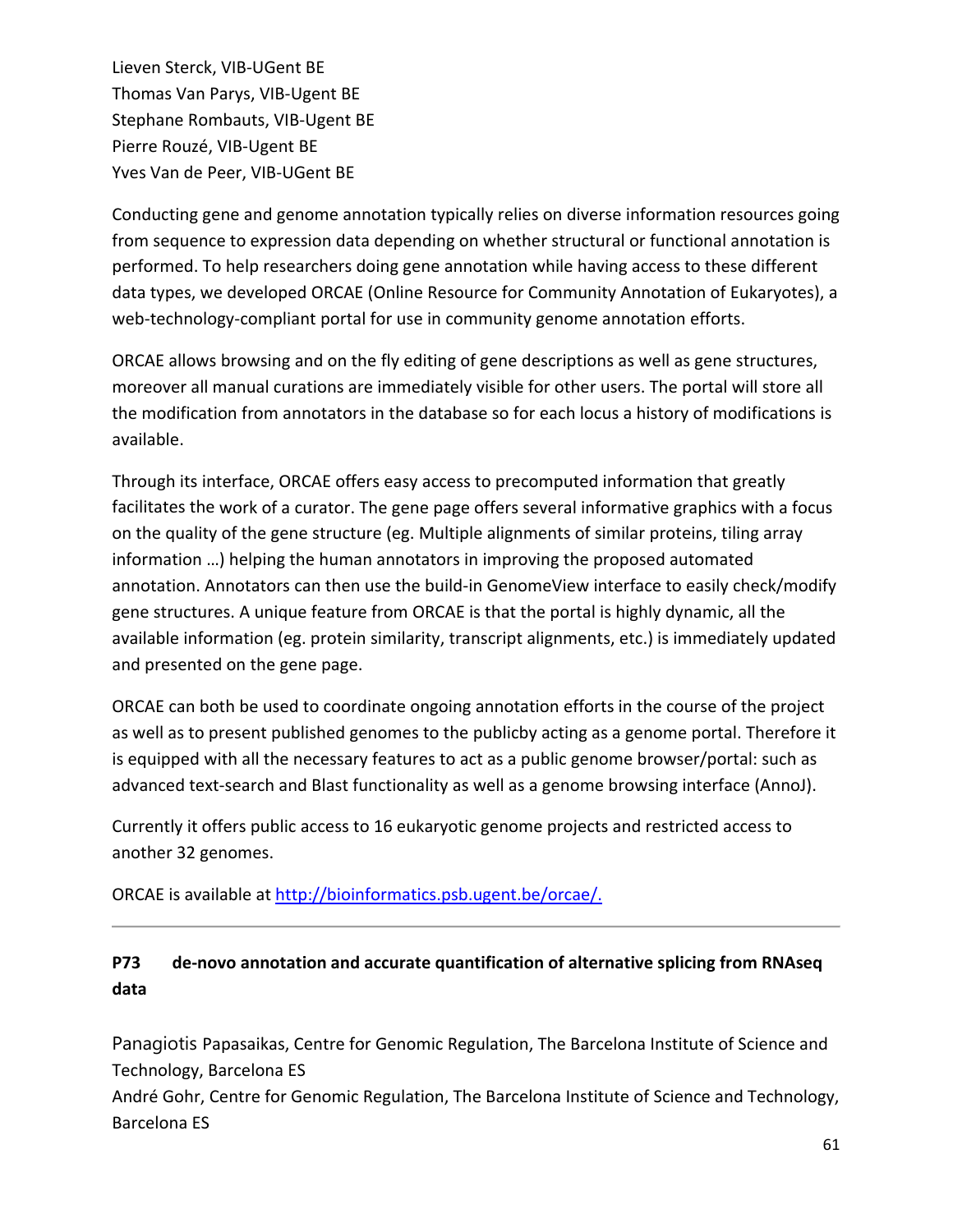Claudia Vivori, Centre for Genomic Regulation, The Barcelona Institute of Science and Technology, Barcelona ES Juan Valcarcel, Centre for Genomic Regulation, The Barcelona Institute of Science and Technology, Barcelona ES

Alternative Spicing (AS) is prevalent among all metazoa and plays a key role in establishing the differential expression profiles that underlie cell differentiation while its misregulation is known to be involved in a wide array of human disease. Therefore, accurate and fast quantification of AS based on RNA sequencing (RNAseq) data is pivotal for monitoring isoform transition in different physiological or pathological contexts and for deciphering the mechanisms that underlie its regulation. To address limitations in existing methodologies, we developed SANJUAN (Splicing ANalysis and JUnction ANnotation), an integrated pipeline that efficiently identifies, quantifies and fully annotates differentially used splicing junctions in RNAseq samples. Our approach is insensitive to junction mappability biases and, importantly, does not rely on pre-existing transcriptome annotation for the identification or the quantification of AS events. This is especially critical in setups that focus on unexplored or insufficiently probed cellular contexts or experiments that perturb the splicing circuitry resulting in the utilization of multiple novel or non‐canonical splice sites. Both simulated and experimental data on multiple cell-types and splicing-insult conditions demonstrate the sensitivity and accuracy of our approach. We expect our method to prove valuable for the exploration of the impact and the mechanistic elucidation of AS. SANJUAN is available at

https://github.com/ppapasaikas/SANJUAN/

### **P74 Redefining a consistent microbial reference database**

Zech Xu, University of California San Diego US James Morton, University of California, San Diego US

With plunging cost of high-throughput sequencing, enormous amount of microbial genomic and metagenomic sequences are deposited into databases. The interpretation of these sequences requires consistent and high‐quality annotation, which has been proven to be a major challenge in maintaining publically available databases such as Genbank. Here we have implemented a full, open-source annotation pipeline for bacterial and archaeal genomes, micronota. It wraps on the state‐of‐the‐art tools to predict DNA features including coding genes, ncRNAs, CRISPR, prophage, and more. To provide consistent annotation across microbial genomes, micronota interfaces with multiple databases such as UniRef, UniProt, TIGRFam and PFam. Furthermore, micronota is actively developed and maintained with scalability and customizability in mind, which allows users to customize the individual tools and databases and annotate microbial genomes in their own laptop.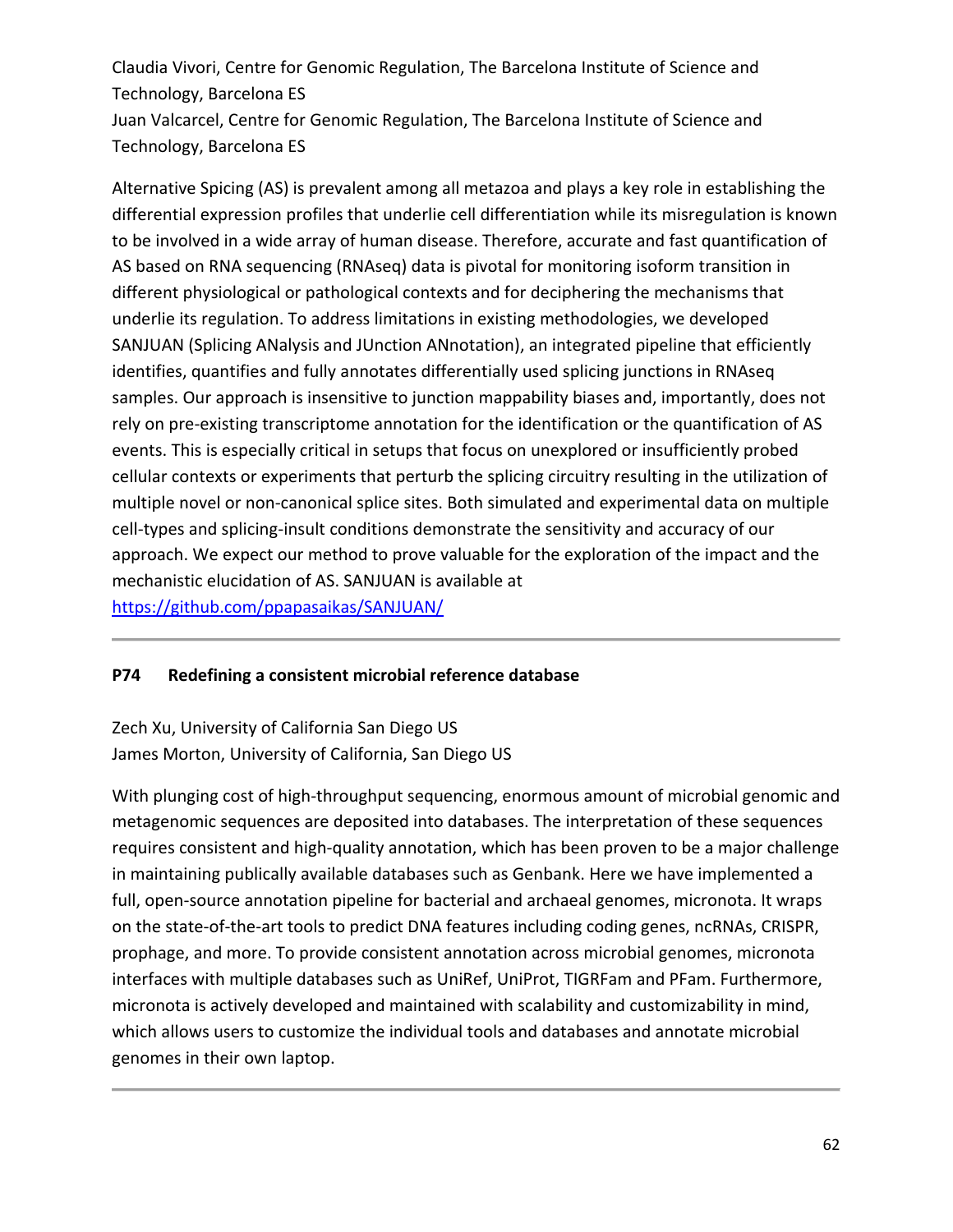### **P75 An insides job: role of the human eye microbiome in development of conjunctivitis**

Mariam Lotfy, Department of Microbiology and Immunology, Faculty of Pharmacy, Cairo University, Cinical Operations Department ‐ Ray‐Clinical Research Organization, Dokki EG Moamen Elmassry, Department of Biological Sciences, Texas Tech University, Lubbock, TX, US Jarrad Marcell, Genomic and Systems Biology, Bioscience Division, Argonne National Laboratory US

Rania A. Khattab, Department of Microbiology and Immunology, Faculty of Pharmacy, Cairo University EG

Maha M. Abdelfattah, Department of Microbiology, Research Institute of Ophthalmology, Giza, EG

Jack A. Gilbert, Genomic and Systems Biology, Bioscience Division, Argonne National Laboratory‐Department of Surgery, University of Chicago, Chicago, IL, US Ramy K. Aziz, Department of Microbiology and Immunology, Faculty of Pharmacy, Cairo University EG

Since the Human Microbiome Project (HMP) was launched to explore human‐associated microbes at different anatomic sites (mouth, nose, skin, colon, and vagina), major discoveries were made on the impact of the human microbiome on human health, disease, and immunity status. Although the human eye is in contact with the environment and is thus exposed to various types of microbes, studies on the eye microbiome are still lagging behind, perhaps because of dearth of cultured bacteria isolated from the eye. Here we aim to discover the role of resident eye microbes in the development of bacterial conjunctivitis, an infection that affects millions of people and ranges from self‐limiting to severe infection that may lead to blindness. To this end, we collected 108 conjunctival swabs from 54 patients, and, to minimize interindividual variations, we compared infected and uninfected eyes of each patient. Of the collected samples, 64 were culture positive, and their commonly isolated bacteria were Staphylococcus aureus followed by S. epidermidis and Acinetobacter. Antimicrobial susceptibility profiles of the cultured microbial communities were determined, but were mostly similar in both eyes. The microbiomes of 48 samples (from 24 subjects) were further analyzed by high‐throughput 16S sequencing. Many bacterial taxa were determined that were undetected by culture‐based techniques, among which are Moraxella, Micrococcaceae and Corynebacteria. Overall, the eye microbiomes clustered together but were closest to skin and nose microbiome samples analyzed as a part of the HMP. Beta diversity between patients was higher than the diversity between eyes of the same patients; however, no significant differences were seen between the two groups. In conclusion, our findings suggest that conjunctivitis is an inside job, i.e., caused by resident eye microbes that expand subsequent to an eye injury or perhaps an undetermined viral infection.

# **P76 Mining Genomes: Using Statistical Learning Methods to Annotate Metagenomic Sequencing Data**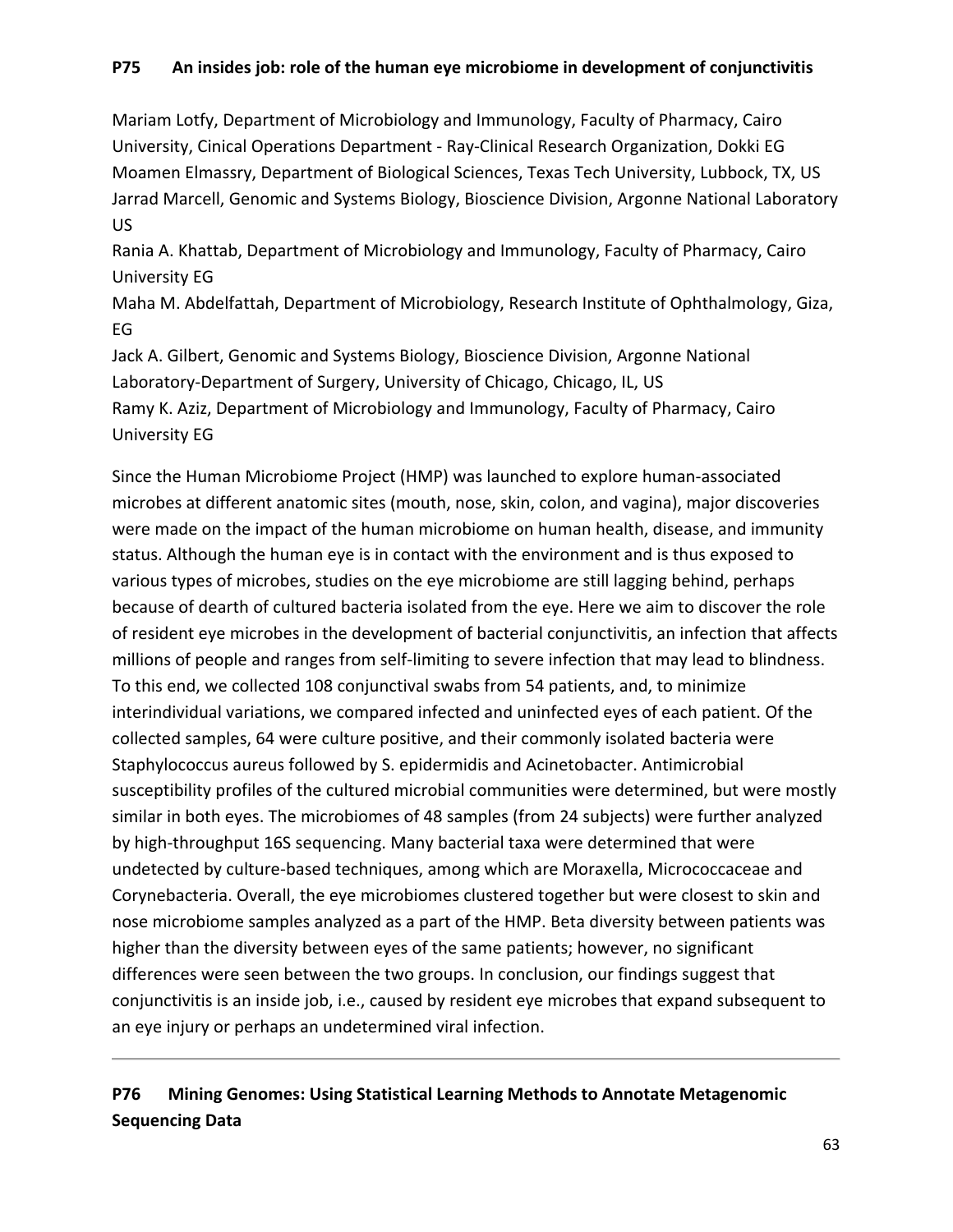Darryl Reeves, Weill Cornell Graduate School of Medical Sciences US Christopher Mason, Weill Cornell Medical College US

Discovery of genomic signatures for discriminating between the sequences of organisms has a long history. These signatures are typically constructed using the k-mer (sub-sequences of length k) composition of genomic sequences. While k-mers are useful tools for the identification of organisms in sequencing data, the sensitivity increases as the value of k increases. Larger k-mers contain more useful discriminative information but the computational cost of managing these k‐mers increases with the size of k. Utilizing feature hashing, KMerge is a framework which preserves the information available in these k-mers without the memory requirements needed to utilize raw k‐mer sequences. This work explores the utility of k‐mers and their frequencies as a tool for statistical learning on genomic sequencing data. KMerge is used as the foundation of a method for metagenomic sequence classification and abundance estimation named Rapid Identification and Quantification of Organisms (RIQO) which is a novel algorithm leveraging a bayesian network formalism to advance metagenomic research.

# **P77 A Deep Belief Network Classifier for Assignment of 16S rRNA Sequences Using Fourier Analysis**

Guillermo Luque Y Guzmán Sáenz, Universidad de los Andes CO Alejandro Reyes Muñoz, Universidad de los Andes CO

Bacterial life is able to develop in diverse ecosystems, and given its abundance it plays an essential role in multiple biochemical interactions[1]. Clustering of 16S rRNA amplicons to identify operational taxonomic units (OTU) is one of the most common approaches used nowadays to elucidate bacterial communities composition. Nevertheless, these methods can throw different results depending on either the way to measure genetic sequence similarity, chosen parameters, or the setting of a dissimilarity threshold, moreover in closely related organisms[2]. Here we present a new classifier not‐based on clustering and trained with labeled sequences stored in the Greengenes reference database[3], that can be used to assign taxonomies to sequence fragments flanked by U515F and E333R/E529R primers, which have shown a good performance in the amplification of a broad range of phylotypes in varied community samples[4]. Each new sequence presented to the classifier is projected onto a orthogonal space where structural information might be preserved. In order to do that, the DNA sequence is considered as a composition of four binary signals with ones on the positions corresponding to each nucleotide and zeros on the other ones. Then we can get the spectrum of this compound applying a Discrete Fourier Transform (DFT)[5] and use it as an input for a first Deep Belief Network (DBN), previously trained in an unsupervised way and made of several layers of Continuous Restricted Boltzmann Machines (CRBM)[6], to get a new representation of the original sequence which attains information not only from the input but from the hidden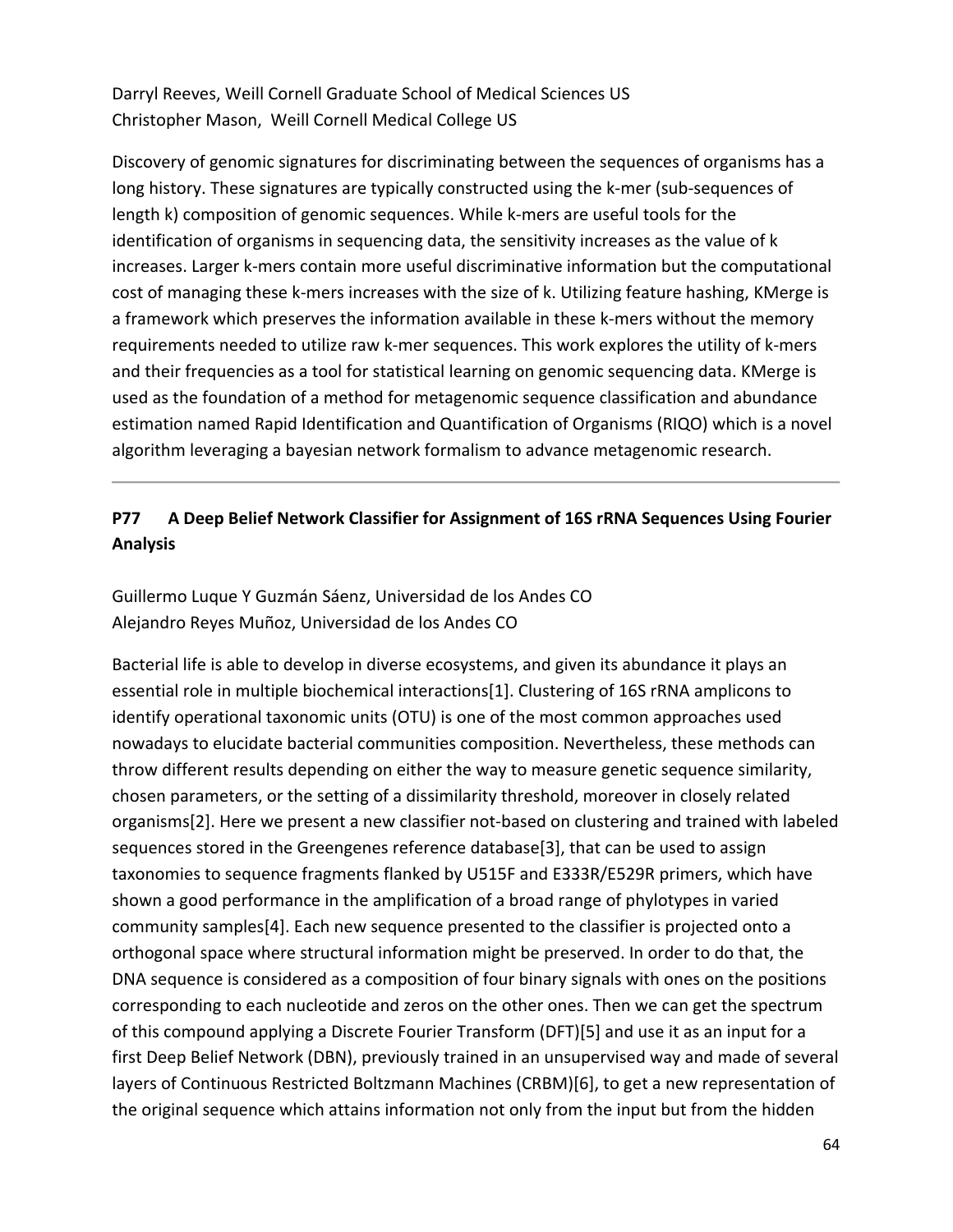layers. The new obtained feature is then progressively classified using another set of DBN configured as Multi‐layer Neural Networks trained to recognize a specific taxonomic rank. The precision and recall of the proposed algorithm, as well as its accuracy are compared to other commonly used classifiers in microbiome analysis.

# **P78 A new tool to harness annotated genomes for improved understanding genome function of investigated genome.**

Yoram Shotland, Chemical Engineering, Shamoon College of Engineering IL Daniel Khankin, Software engineering, Shamoon College of Engineering IL Shlomo Mark, Software engineering, Shamoon College of Engineering IL

Nowadays when immense annotated genomes are available one of the challenges is to harness this vast amount of data to better and dipper understanding of genome function to improve its genome annotation. Towards this goal we developed a new tool that by comparing newly discovered and automatically annotated genome to other annotated genomes can sub group a set of genes required for a define function of the investigated organism.

The tool will be demonstrated when it was used to track functions related with arid lifestyle. We used the new bioinformatics tool to track possible enzymes and metabolic pathways, unique for arid inhabitant, in a cyanobacterium, Leptolyngbya ohadii, isolated from biological send crust. We compared genes found in the Leptolyngbya, with other cyanobacteria organisms, which occupied arid and non‐arid environments. Genome comparison was performed in a two stage approach. Firstly, we grouped all homologous genes found in desiccation tolerant cyanobacteria. Then we used genomic information from freshwater organisms to deduct all housekeeping genes from our list of homologous genes. The sequence comparison was done using our newly developed tool, which preform round of iterations. In each iteration, by using NCBI tblastn, it compare between list of predicted Leptolyngbya ohadii protein and the genome currently investigated. Based on the criteria it omit all proteins under a defined threshold of similarity, while it keeps and transfer the remaining list of protein to the next iteration stage.

The analysis identified 52 genes found in the desiccation‐tolerant but not in the freshwater cyanobacteria. Some of the genes found in this screen are located adjacent to each other, as a group, on the same region of the genome, which may indicate these genes are on the same operon. RNA‐Seq study of the Leptolyngbya ohadii while exposed to dehydration condition supports the bioinformatics findings.

# **P79 Comparative Genomics of Klebsiella pneumoniae IIEMP‐3 Isolated from Indonesian Tempeh with some Pathogenic Strains**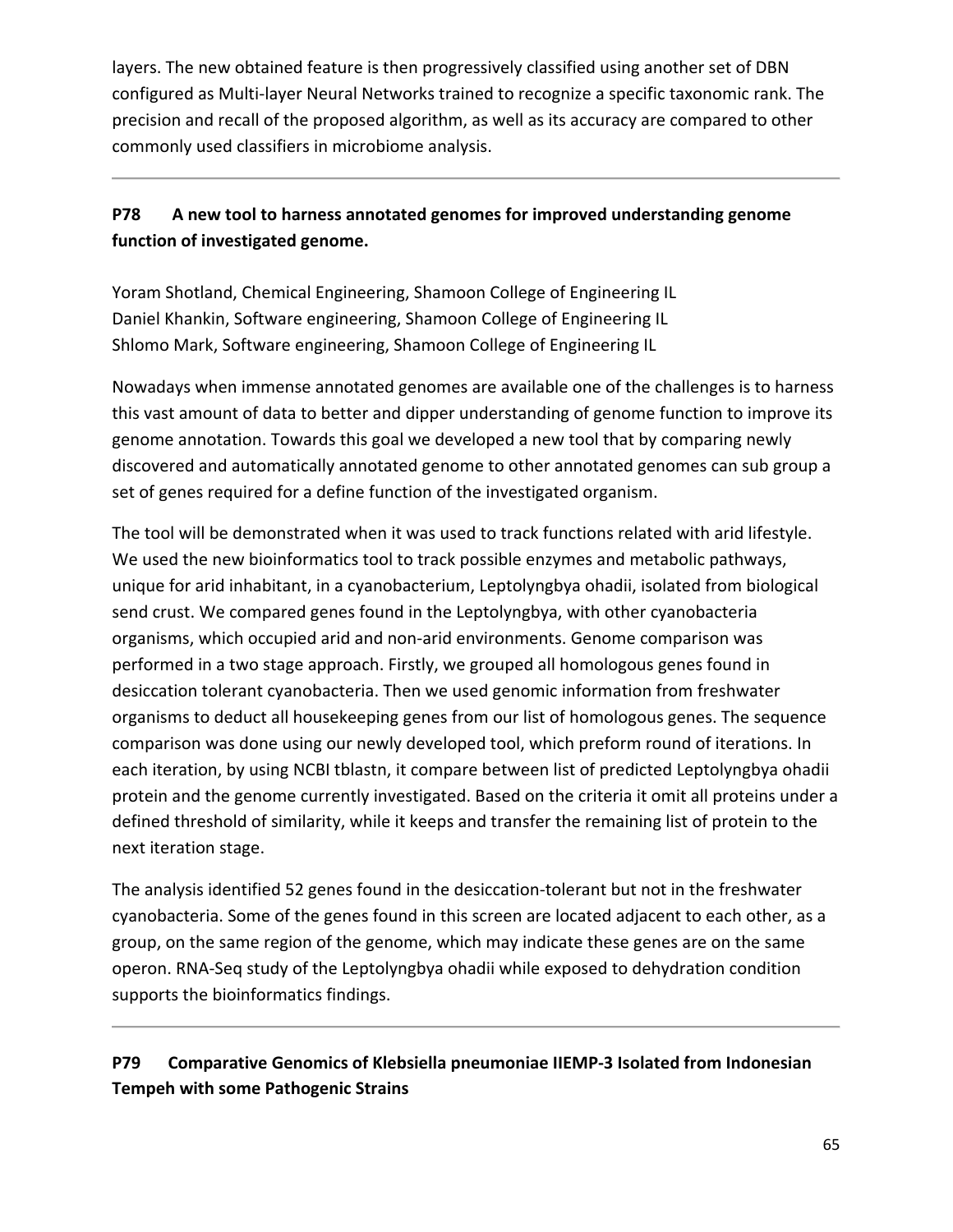Adi Yulandi, Faculty of Biotechnology Atma Jaya Catholic University of Indonesia ID Mahaldika Cesrany, Department Biology, Faculty of Science and Mathematics, Bogor Agricultural University, Bogor ID Antonius Suwanto, Department Biology, Faculty of Science and Mathematics, Bogor Agricultural

Tempeh is the most consumed traditional fermented soy food from Indonesia. During the fermentation process, Rhizopus and other microorganisms converted soybeans into a product, which is, not only increase in nutritional value, but also generate some important vitamins, minerals, and antioxidants. The present of vitamin B12 in some Indonesian tempeh makes tempeh as one of the world's first meat analogs. The presence of Klebsiella pneumoniae in Indonesian tempeh is intriguing since it produces vitamin B12 in tempeh, while also known as an opportunistic pathogen. K. pneumoniae IIEMP‐3 isolated from tempeh exhibited different genetic profiles from strains known as human pathogens. Using NCBI Prokaryotic Genome

Annotation Pipeline, a total of 5,285 genes were identified from Whole Genome Sequence (WGS) of K. pneumoniae IIEMP‐3. Compared with the pathogenic strains K. pneumoniae subsp. pneumoniae HS11286 and NTUH‐K2044, the IIEMP‐3 genome did not harbor genes for Type IV secretion systems (virB3-4, virB5, virB6). This system commonly used by pathogenic Gramnegative bacteria to translocate a wide variety of virulence factors into the host cell

#### **P80 pEffect predicts bacterial type III effector proteins**

Tatyana Goldberg, Technical University of Munich DE Burkhard Rost, Technical University of Munich DE Yana Bromberg, Rutgers State University US

University, Bogor ID

The type III secretion system transports effector proteins of pathogenic and endosymbiotic Gram‐negative bacteria into the cytoplasm of host cells. During infection, effectors convert host resources to work to bacterial advantage. Existing computational methods for the prediction of type III effectors mainly employ information encoded in the N-terminal protein sequence. Here we introduce pEffect, a method that predicts type III effector proteins using the entire amino acid sequence. It combines homology‐based inference with de novo predictions, reaching 87±7% accuracy at 95±5% coverage for a large non-redundant set of proteins. This performance is up to 3‐fold higher than that of other methods. pEffect also sheds new light on effector secretion mechanisms. We establish that signals for the recognition of type III effectors are distributed over the entire protein sequence instead of being confined to the N‐terminus. Our method, therefore, maintains high performance even when used with sequence fragments like metagenomic reads, and potentially facilitates studies of microbial community interactions. Explorations into the evolutionary origins of type III secretion identify a variety of recently evolved effectors and highlight the possibility of type III secretion ancestor dating to times prior to the archaea/bacteria split. pEffect is available at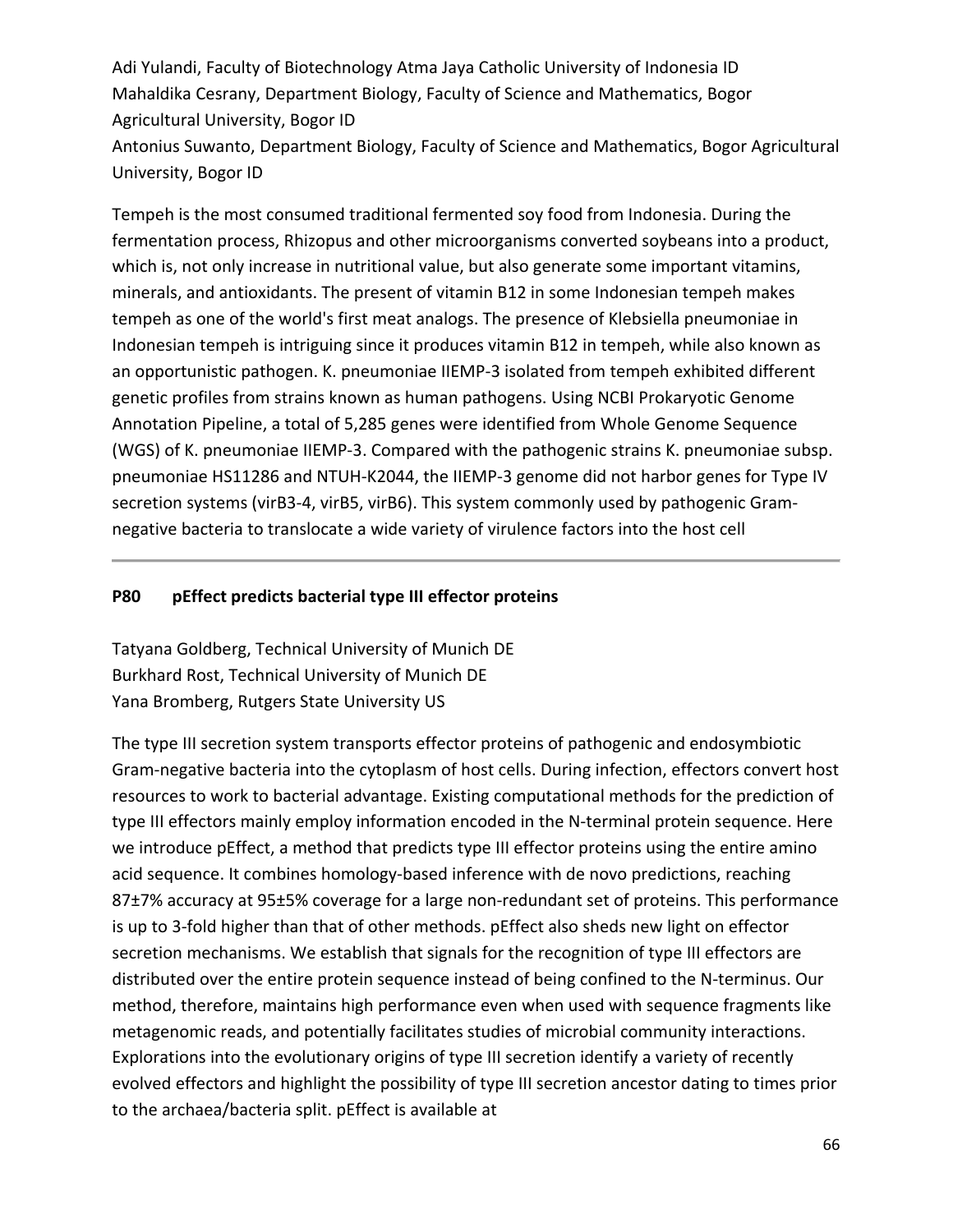# **P81 Genomic platform and custom bioinformatics to handle Next Generation Sequencing data and other data sets at the CBMSO**

Ramón Peiró, Centro de Biologia molecular Severo Ochoa, Madrid ES Maria Jose López‐Sánchez, Centro de Biologia molecular Severo Ochoa , Madrid ES Sandra Gonzalez‐De La Fuente, Centro de Biologia molecular Severo Ochoa, Madrid ES Sandra Gonzalo‐Flores, Centro de Biologia molecular Severo Ochoa, Madrid ES Manuel Belda, Centro de Biologia molecular Severo Ochoa, Madrid ES Laura Tabera, Centro de Biologia molecular Severo Ochoa, Madrid ES Fernando Carrasco‐Ramiro, Centro de Biologia molecular Severo Ochoa, Madrid ES Begoña Aguado, Centro de Biologia molecular Severo Ochoa, Madrid ES

The Genomics and Next‐Generation Sequencing Facility at the Severo Ochoa Molecular Biology Center (CBMSO) brings together over 10 years of experience in the implementation and development of leverage cutting‐edge technologies in molecular biology and genomics, and over 6 years in Next‐Generation Sequencing (NGS).

In the Genomics and NGS core, we help to CBMSO internal researchers and, to both external academic and clinical users, with scientific and technical support in the experimental design, undertaking, and data analysis of real‐time PCR, microarrays and NGS experiments. In addition, our service mediates between sequencing platforms and users with samples and data, monitoring the development of the projects. We are actively exploring, validating, optimizing, and implementing new NGS technologies and methods.

Concerning to NGS, we provide computational analysis of NGS experiments from a wide range of organisms that comprise model organisms (Drosophila, zebrafish, rat and mouse), bacteria, fungi, mammals (human and dog), algae, parasites, birds, and viruses, among others. Our service principally offers data analysis from RNA-seq, ChIP-seq, re-sequencing and the novo sequencing, amplicon (16S, 18S,...) and Clip-seq studies. We are actively learning and developing methodologies for high‐throughput sequencing computational processing, and working on a variety of methods from the data assembly, gap filling, genome annotation and curation to understand the NGS data. In addition, we perform statistical analysis, and custom software. Finally, we generate back top‐quality data and information and reports along the project, with rapid turnaround times at a competitive cost.

From 2014 the platform coordinates the participation of several CBMSO researchers in the MinION Access Program of Oxford Nanopore. In addition, the facility organizes seminars and on‐demand courses for users in its areas of specialization.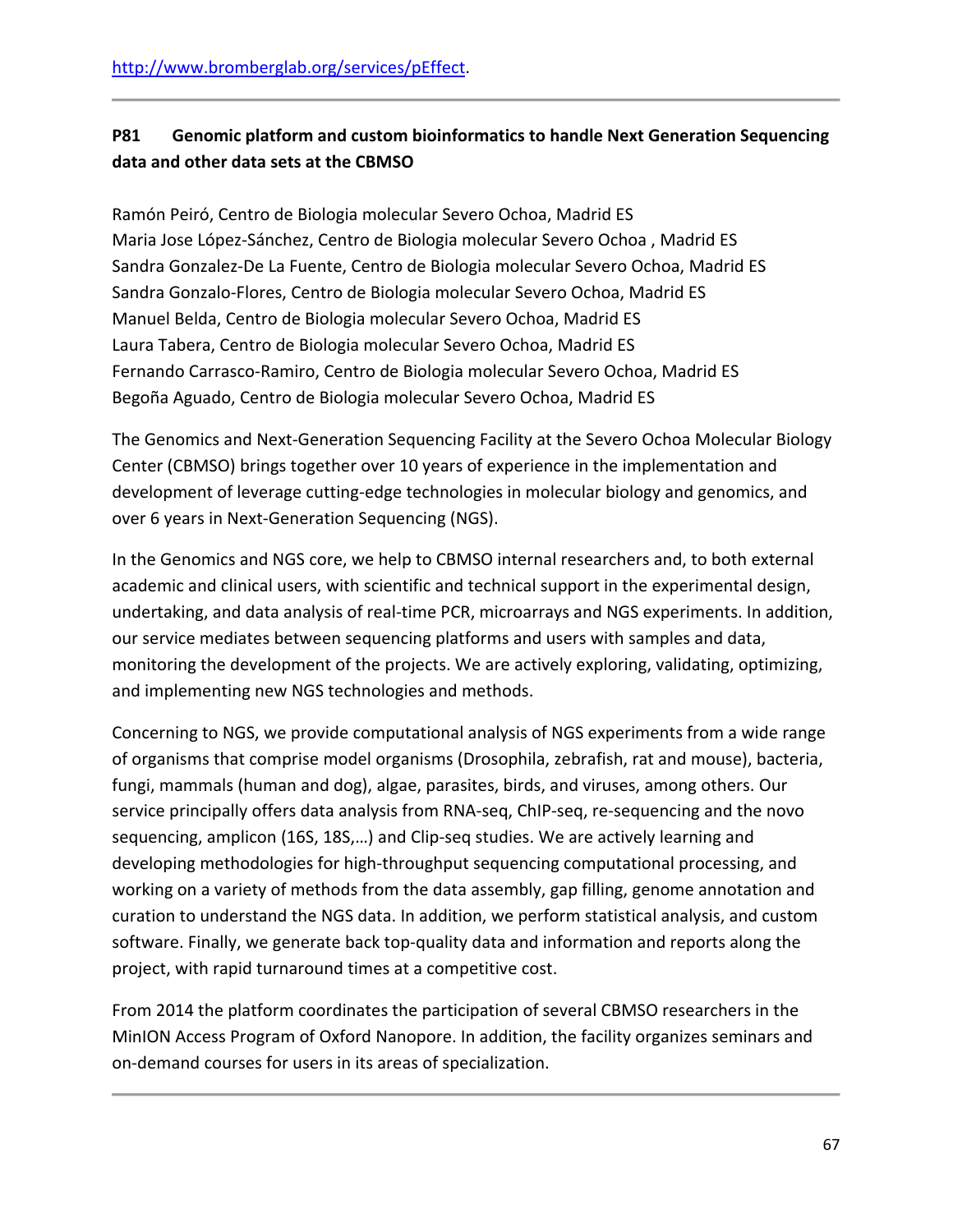## **P82 High‐quality functional genome annotation through an intercampus competition initiative**

Steve Caruso, University of Maryland Baltimore County US James Hu, Texas A&M University US Ivan Erill, University of Maryland Baltimore County US

Ensuring high‐quality functional annotations in newly sequenced genomes has become a fundamental problem in next‐generation sequencing genomics. This problem takes additional relevance in bacteriophage genomics, where well‐annotated reference genomes are scarce and often highly diverged from newly sequenced genomes. This makes automated annotation pipelines especially prone to introduce and propagate functional annotation errors, devaluing the contribution of sequencing projects to the understanding of bacteriophage biology and decreasing the likelihood that novel genetic mechanisms with industrial and clinical application can be mined from the extremely diverse genetic repertoire of bacteriophage genomes. Genome annotation by expert biocurators ensures high‐quality annotations, but such approaches are hard to scale and raise financial sustainability issues. Here we show how undergraduate biology courses devoted to genome annotation can be leveraged to generate high-quality functional annotations of bacteriophage genomes by integrating targeted training within the framework of an intercampus annotation competition. Students receive advanced training on biological ontologies, orthology assessment methods, biocuration standards and critical reading of scientific manuscripts. Working in small teams, students then participate in the Community Assessment of Community Annotation with Ontologies intercampus competition, generating Gene Ontology (GO) annotations of bacteriophage and bacterial gene products and challenging the accuracy of annotations made by other teams in a pre‐established set of innings for annotation, challenge and revision. Revised annotations are reviewed by an expert panel before submission to the Gene Ontology Consortium. This approach yields tangible benefits on many fronts. Students develop critical reading skills, get exposed to key concepts in genome biology and obtain essential hands‐on experience on the use of ontologies and bioinformatics methods to assess orthology, synteny and other genetic features. Team‐ work in a competitive framework and intercampus rivalry motivate students to improve the accuracy of their annotations, leading to high‐quality functional annotations on both reference and newly sequenced bacteriophage genomes.

## **P83 Effect of rumen content exchange on gene expression in rumen epithelium of lactating cows**

Daniel Fischer, Natural Resources Institute Finland (Luke) FI Ilma Tapio, Natural Resources Institute Finland (Luke) FI Seppo Ahvenjärvi, Natural Resources Institute Finland (Luke) FI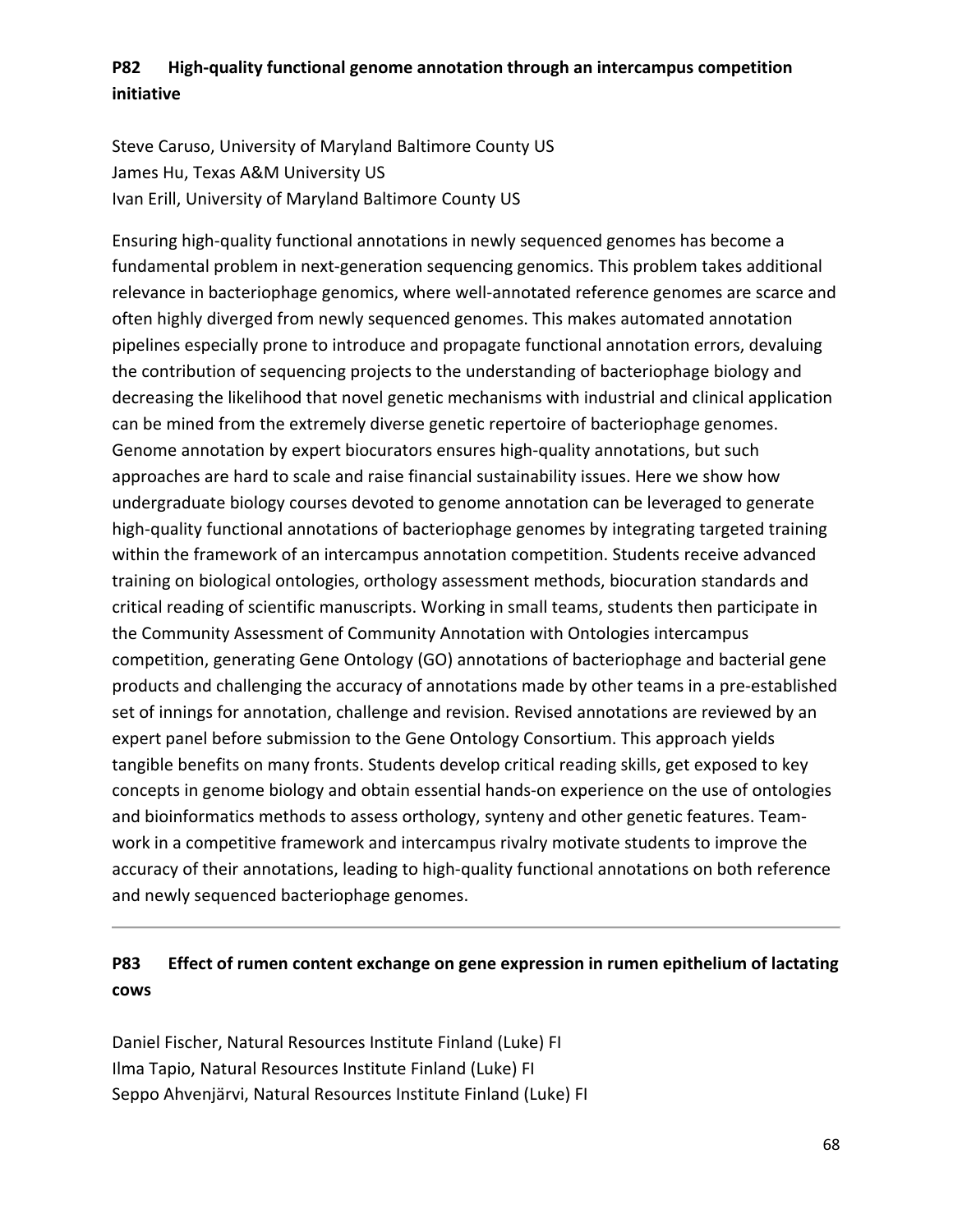# Kevin J. Shingfield, Aberystwyth University UK Johanna Vilkki, Finland Natural Resources Institute Finland (Luke) FI

The effect of rumen digesta exchange on gene expression in rumen papillae was analysed from an experiment involving a total rumen content exchange between 3 pairs of lactating cows fed the same diet. Papillae samples were sequenced for both mRNA and miRNA at three time points: at the exchange, and one or two weeks afterwards. Papillae samples were obtained during rumen evacuation from the ventral sites of rumen, immersed in liquid nitrogen and submitted for RNA extraction (AllPrep DNA/RNA/miRNA Universal Kit, Qiagen). Sequencing libraries were prepared according to Illumina TruSeq® Stranded mRNA and TruSeq® Small RNA sample preparation for mRNA and miRNA, respectively. Paired-end sequencing with 2 x 150 bp read length and the Illumina HiSeq 3000 platform was used for mRNA (average 50.6 M reads per sample) and single‐read sequencing with 1 x 50 bp read length using Illumina HiSeq 2500 for miRNA (average 2.5 M reads per sample).

From mRNA libraries 67.8% of reads were mapped. About 53.5% of the mapped reads were located to known genes, the remaining reads mapping to unannotated regions of the bovine genome. Novel gene candidates were analysed with our in‐house R‐package hoardeR to identify potential orthologs. From miRNA libraries 36.3% reads were uniquely mapped. From 811 annotated miRNAs, 382 miRNAs were expressed.

Differential expression (DE) analysis provided a set of genes found to be differentially expressed before and after the rumen exchange, indicating that specific genes respond to changes in the rumen contents and microbial communities. A GSEA identified the affected pathways. From the DE analysis two groups that respond differently to the rumen exchange were identified. The biological significance of these two groups was further confirmed by linking with rumen metabolic data. miRNA expression patterns between the two groups were compared and correlated to the expression of their known target genes.

## **P84 Development of a novel, integrative proteogenomics approach to discover the entire protein‐coding potential of prokaryotic genomes**

Ulrich Omasits, Agroscope & Swiss Institute of Bioinformatics CH Adithi R. Varadarajan, Agroscope & Swiss Institute of Bioinformatics CH Christian H. Ahrens, Agroscope & Swiss Institute of Bioinformatics CH

Large advances in Next Generation Sequencing (NGS) technologies have led to an enormous increase of genome sequences. However, our ability to accurately and comprehensively predict all protein‐coding open reading frames (ORFs), has lagged behind: large discrepancies exist for the total number of ORFs predicted and the precise protein start sites. Moreover, the recent identification of unannotated short proteins that carry out key biological functions has further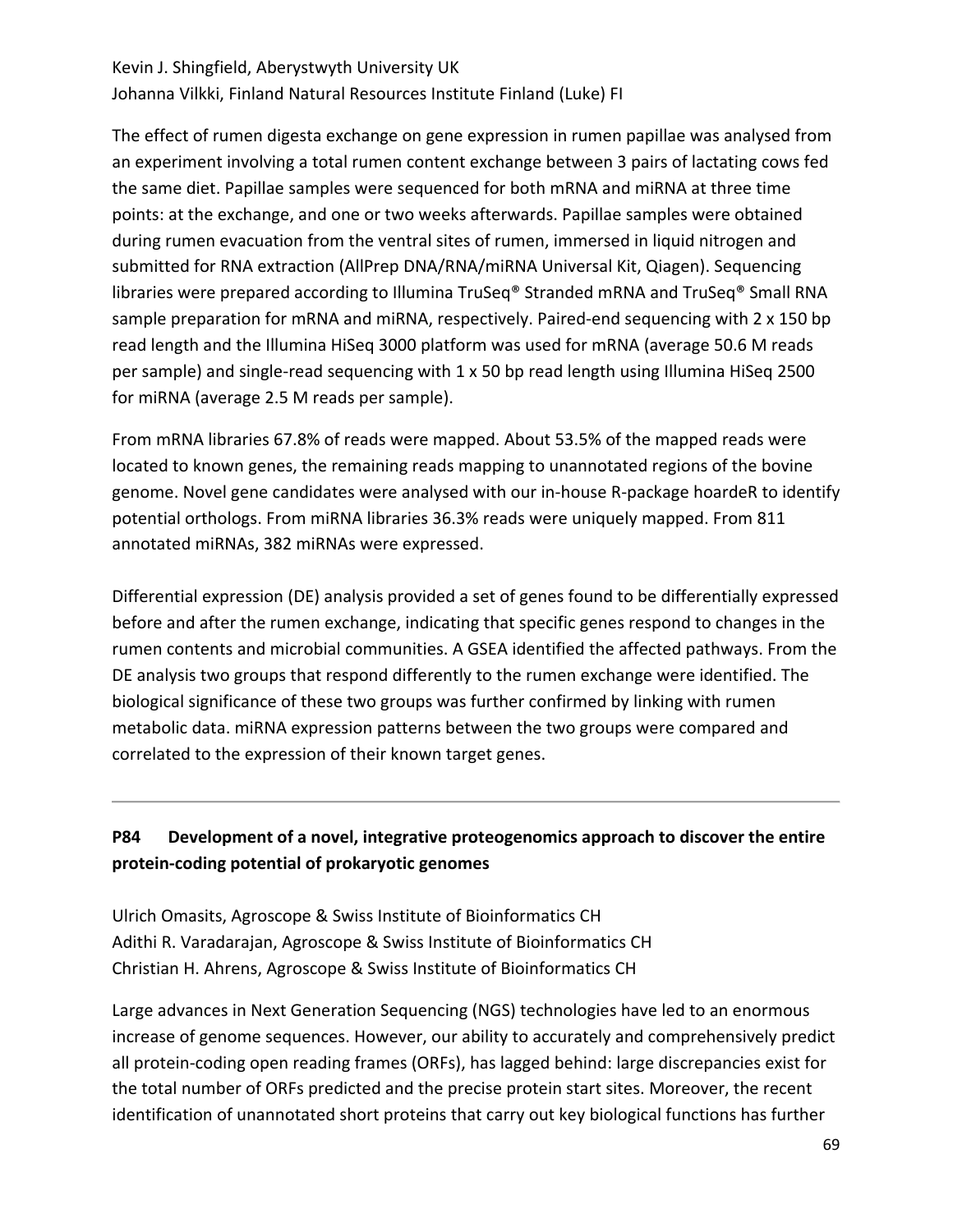emphasized these shortcomings. Today, we thus do not know the entire protein‐coding potential of any organism, not even the best-studied prokaryotes.

Yet, the knowledge of all protein‐coding genes is one crucial aspect to fully capitalize on the genome information and decode its function. It is relevant for all levels, from small, focused experiments, to large functional screens, systems biology studies that depend on complete quantitative data series, up to accurate prediction of gene regulatory, interaction and metabolic networks.

To address this knowledge gap, we have developed a novel, integrative proteogenomics approach capable of discovering the entire protein‐coding potential of prokaryotic genomes. Testing our approach in pilot studies including a complete expressed proteome dataset [1] has, in each case, identified unannotated ORFs, including short proteins, differentially regulated proteins, membrane‐associated lipo‐proteins and metabolic enzymes.

[1]. Omasits U, et al. Directed shotgun proteomics guided by saturated RNA‐Seq

identifies a complete expressed prokaryotic proteome. *Genome Research*. 2013;23:1916‐27.

## **P85 Genomic activity changes in canine macrophages after infection with Leishmania infantum and stimulation with a Toll like receptor‐2 agonist.**

Fabiana Mayer, Centre for Research in Agricultural Genomics (CRAG) CSIC‐IRTA‐UAB‐UB, ES Sara Montserrat, Universitat Autonoma de Barcelona ES Anna Castello, Centre for Research in Agricultural Genomics (CRAG) CSIC‐IRTA‐UAB‐UB ES Lorena Alborch, Universitat Autonoma de Barcelona ES Simon Heath, Centre Nacional d'Anàlisi Genómica CNAG‐CRG ES Laia Solano‐Gallego, Universitat Autonoma de Barcelona ES Alex Clop, Centre for Research in Agricultural Genomics (CRAG) CSIC‐IRTA‐UAB‐UB ES

Leishmaniosis is a common zoonotic disease in dogs and humans caused by Leishmania infantum. The TLR2 agonist, PAM3CSK4 promotes an inflammatory response and reduces the parasite load in macrophages. In order to understand the molecular changes occurring in relation to L. infantum infection and after stimulation with PAM3CSK4, we compared two epigenetic features of a canine macrophage cell line (DH82) prior to infection (CTROL), after infection with L. infantum promastigotes (INFEC), and after L. infantum infection and stimulation with the TLR2 agonist (TLR2+). We performed ChIP‐seq to profile the genomic location of two histones: H3K4me3 and H3K27ac, which mark promoters and genomic activity, respectively. We generated between 8.4 and 10.4 million 75bp x paired‐end reads per sample in an Illumina HiSeq 2000 system. After read mapping and using MACS2, we identified between 66,828 and 70,869 and between 83,997 and 98,411 ChIP‐seq peaks for H3K4me3 and H3K27ac, respectively. Within each histone mark the mean size (H3K4me3: 523‐535 bp; H3K27ac: 347‐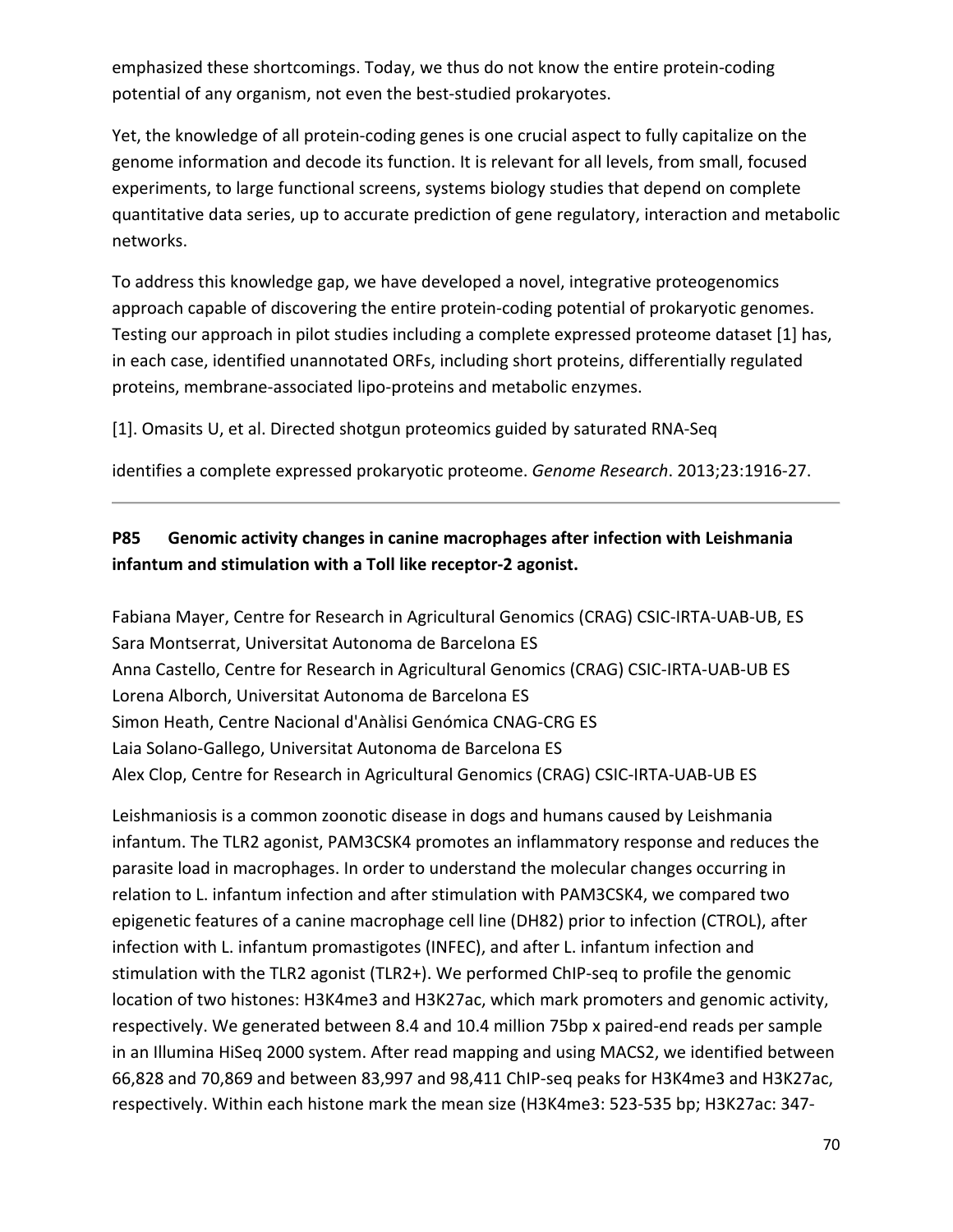379 bp) and fold‐enrichment (H3K4me3: 11.4‐11.7; H3K27ac: 5.9‐6.3) was very similar between the three conditions. To identify treatment‐specific peaks we used the differential peak caller ODIN. As expected, ODIN showed that H3K4me3 is more resilient to changes than H3K27ac. For example, we found a novel H3K27ac peak when compared INFEC vs CTROL in TGFB, a key immune gene that has been associated to susceptibility to this infection in animals. We also found a differential H3K27ac peak in SERPINB3 ‐ a gene that is upregulated in Toxoplasma gondii infected macrophages and which has been shown to activate T‐cells ‐ in the TLR2 treated cells (TLR2+ vs INFEC). These epigenetic results can contribute understanding of the molecular changes underlying leishmanial infection and its treatment with a TLR2 agonist.

## **P86 Designing Splice Isoform‐Specific Nucleic Acid Based Biosensor for Detection of Breast Cancer**

Urmila Saxena, National Institute of Technology Warangal IN Asim Bikas Das, National Institute of Technology Warangal IN

Breast cancer is the most common cancer among women with about 1.6 million new cases diagnosed every year. Advancement in cancer research and therapy has augmented the survival rate of patients but only when diagnosed in early stage. It has been shown that alternative splicing of many genes plays a major role in the development and progression of all cancers including breast cancer. Splice variants that are found predominantly in tumors show stage‐ specific variation in their expression levels. Therefore, they have clear diagnostic and prognostic value. Identification of the breast cancer‐specific splice isoforms and studying their expression pattern from mRNA sequence data during the cancer progression may aid in identifying novel biomarkers for diagnosis of breast cancer at an early stage. We have selected certain candidate genes whose alternative splicing plays a major role in breast cancer development including HER2, Progesterone receptor, CASC4, p53, BRCA1, and PTEN. The existence of the splice isoforms of these genes was confirmed by analyzing the publicly available RNA sequence data from cancer patients. We have measured the prognostic values by Cox regression analysis, Kaplan‐Meier survival plot with hazard ratio and logrank P value. Based on these results, we have also proposed a design of a nucleic acid based biosensor to detect alternative splice isoforms involved in breast cancer progression.

### **P87 RNA sequencing data analysis for cancer cell line authentication**

Erik Fasterius, KTH Royal Institute of Technology SE Pär Lundin, Science for Life Laboratory SE Mathias Uhlén, KTH ‐ Royal Institute of Technology SciLifeLab SE Cristina Al‐Khalili Szigyarto, KTH Royal Institute of Technology SE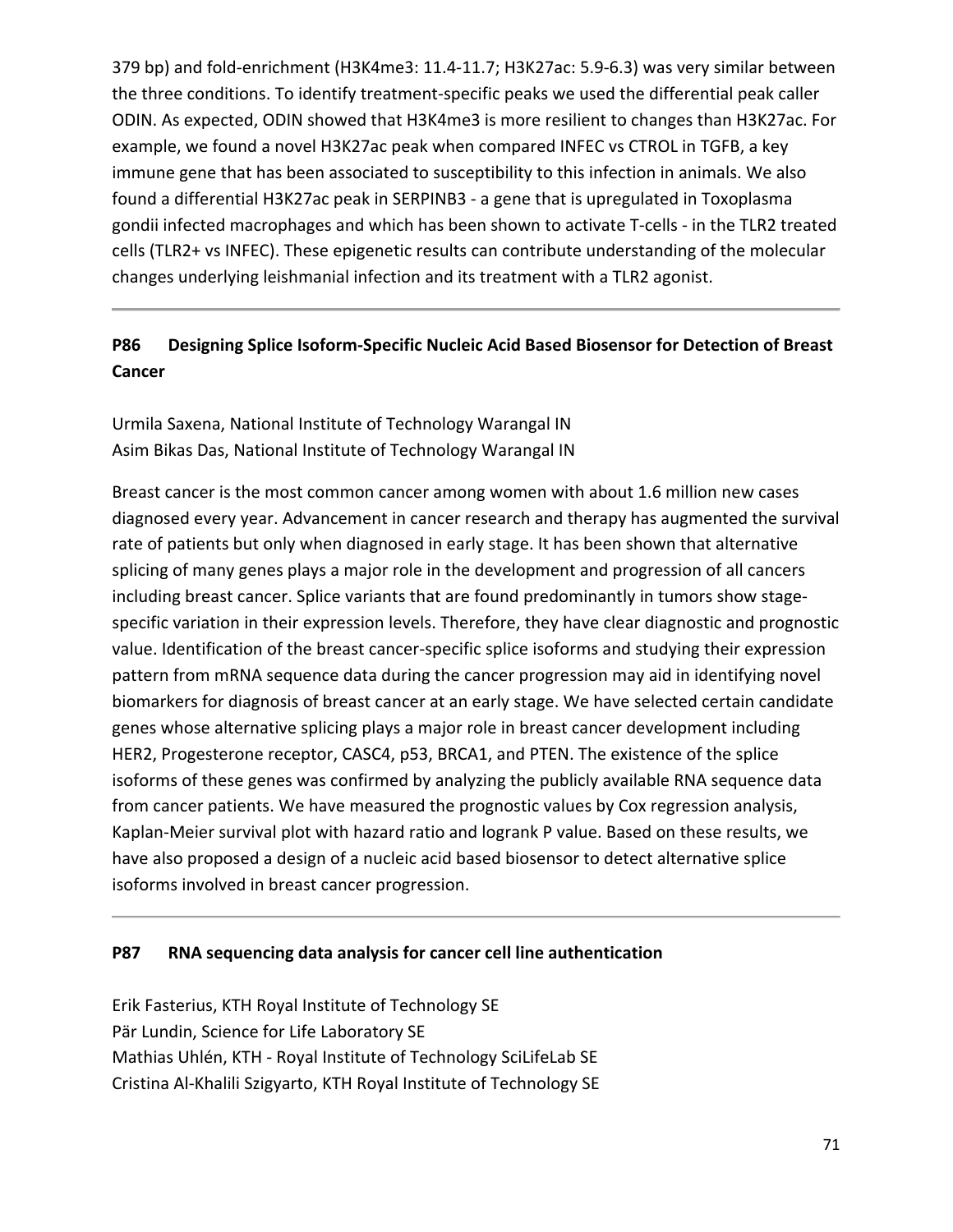Cell lines constitute key model systems within cancer research, but their use raises questions regarding genetic changes due to adaptation to environmental conditions and consequently genetic drift during culturing. Efforts have been made to reach standardized procedures for validation of cell lines, using techniques such as short tandem repeat profiling, single nucleotide polymorphism arrays, chromosomal karyotyping or the polymerase chain reaction. To facilitate cell authentication we used RNA sequencing data to investigate differences between HCT116 and HKe3, two isogenic cell lines used as a model for colorectal tumours. Transcriptome analysis performed using next generation sequencing technology yields in‐depth information not only regarding RNA expression but also sequence alterations in expressed transcripts, making comparisons with SNP databases such as COSMIC feasible. In this study we highlight the use of RNA sequencing for cell line authentication and show that HKe3 is expressing the KRAS‐ G13D transcript, indicating that it is a dosage effect mutant rather than a true isogenic derivative of HCT116 as expected. The authentication procedures presented could be used to revisit the numerous cell line‐based RNA sequencing experiments performed to date and facilitate the comparison of data from different experiments, platforms and laboratories.

## **P88 Using de novo Transcriptome Assembly to improve Genome Annotation and Sequence in Dictyostelium discoideum**

Reema Singh, University of Dundee IR Hajara Lawal, University of Dundee IR Pauline Schaap, University of Dundee IR Geoffrey Barton, University of Dundee IR Christian Cole, University of Dundee IR

The reduced cost and complexity of high throughput sequencing has put whole genome sequencing (WGS) within the reach of smaller groups. There are many stages to a genome sequencing project before it is considered finished with gene annotation being a key consideration. There are several complementary strategies for achieving gene annotation each with its own strengths and weaknesses. De novo transcriptome assembly is a technique which takes short read RNA-seq data and assembles it to recreate the full-length transcripts produced within the cell. This is achieved without alignment to any existing genome reference sequence. The independence of de novo transcriptome assembly from the genome makes it a good match for confirming annotation as well as finding errors. We have taken RNA‐seq data from a Dictyostelium discoideum knock‐out experiment and used it to generate a de novo transcriptome with Trinity. Following refinement of the transcriptome with PASA 2 and quality assessment with CEGMA and Transrate we have updated 7,182 gene models, including 554 modified protein translations, and found 187 new alternatively spliced transcript isoforms. We identified 119 genes with tiny (<6bp) introns and highlight examples where errors in the genome sequence introduced these likely spurious introns into gene models. The de novo assembly data was used to correct the spurious gene models. In conclusion, no single method